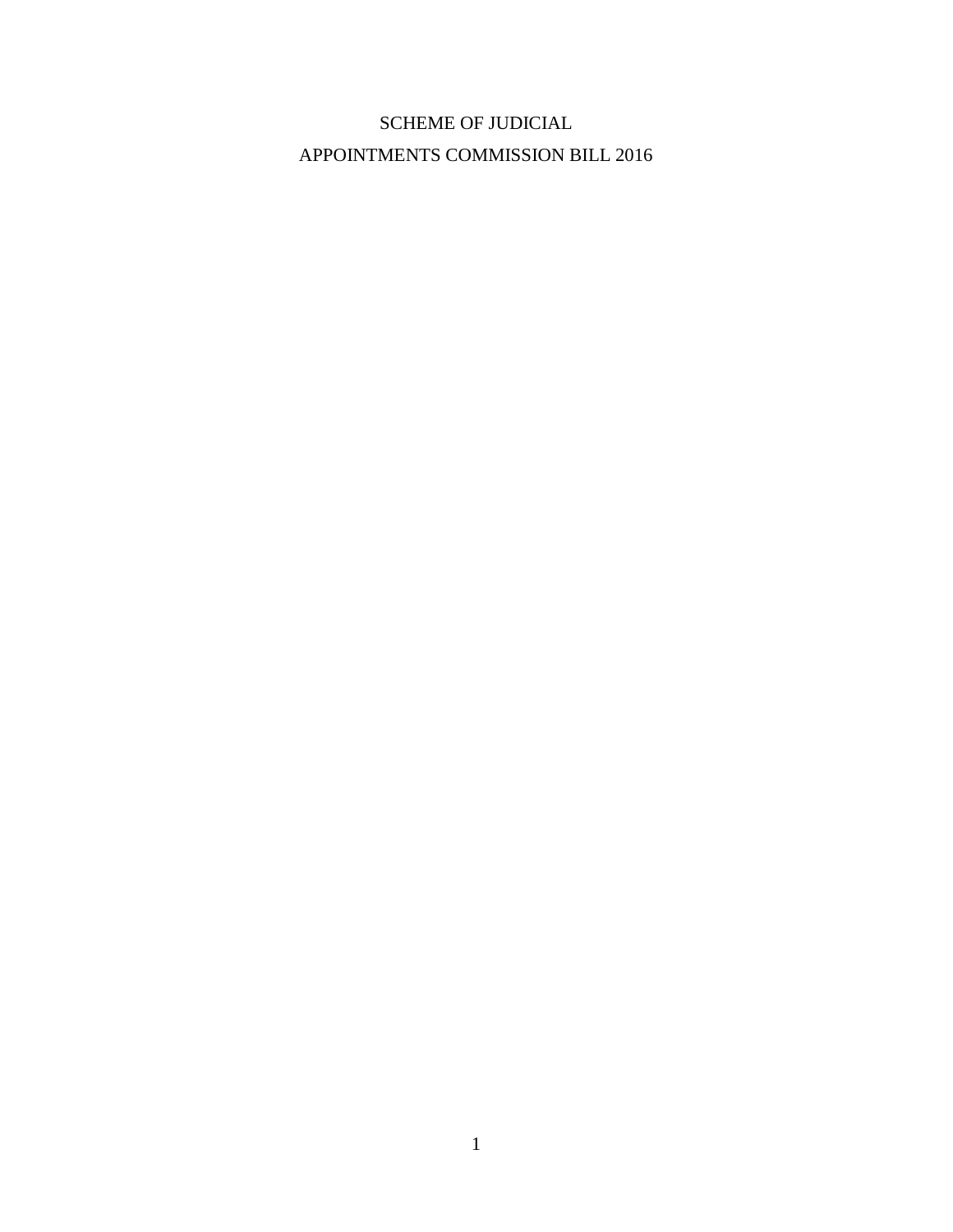## ARRANGEMENT OF HEADS

## PART<sub>1</sub>

## PRELIMINARY AND GENERAL

## Head 1 Short title and commencement

| Head 2 | Interpretation |
|--------|----------------|
|        |                |

- Head 3 Repeals
- Head 4 Expenses

## PART 2

# GUIDING PRINCIPLES

Head 5 Guiding principles

## PART<sub>3</sub>

## JUDICIAL APPOINTMENTS COMMISSION

| Head 6  | The Judicial Appointments Commission                         |
|---------|--------------------------------------------------------------|
| Head 7  | Membership of the Judicial Appointments Commission           |
| Head 8  | Procedures of Commission                                     |
| Head 9  | Functions of the Commission                                  |
| Head 10 | Codes of practice function                                   |
| Head 11 | Selection and Recommendation function                        |
| Head 12 | Procedures or requirements to be prescribed                  |
| Head 13 | Death, retirement or resignation of member of the Commission |
| Head 14 | <b>Annual Report of Commission</b>                           |
| Head 15 | Disqualification from office of a member of the Commission   |
| Head 16 | Removal of member of the Commission                          |
| Head 17 | Accountability of Chairperson to Committee of Oireachtas     |
| Head 18 | Confidentiality of communications                            |
| Head 19 | <b>Judicial Appointments Commission Office</b>               |
| Head 20 | Director of Judicial Appointments Commission Office          |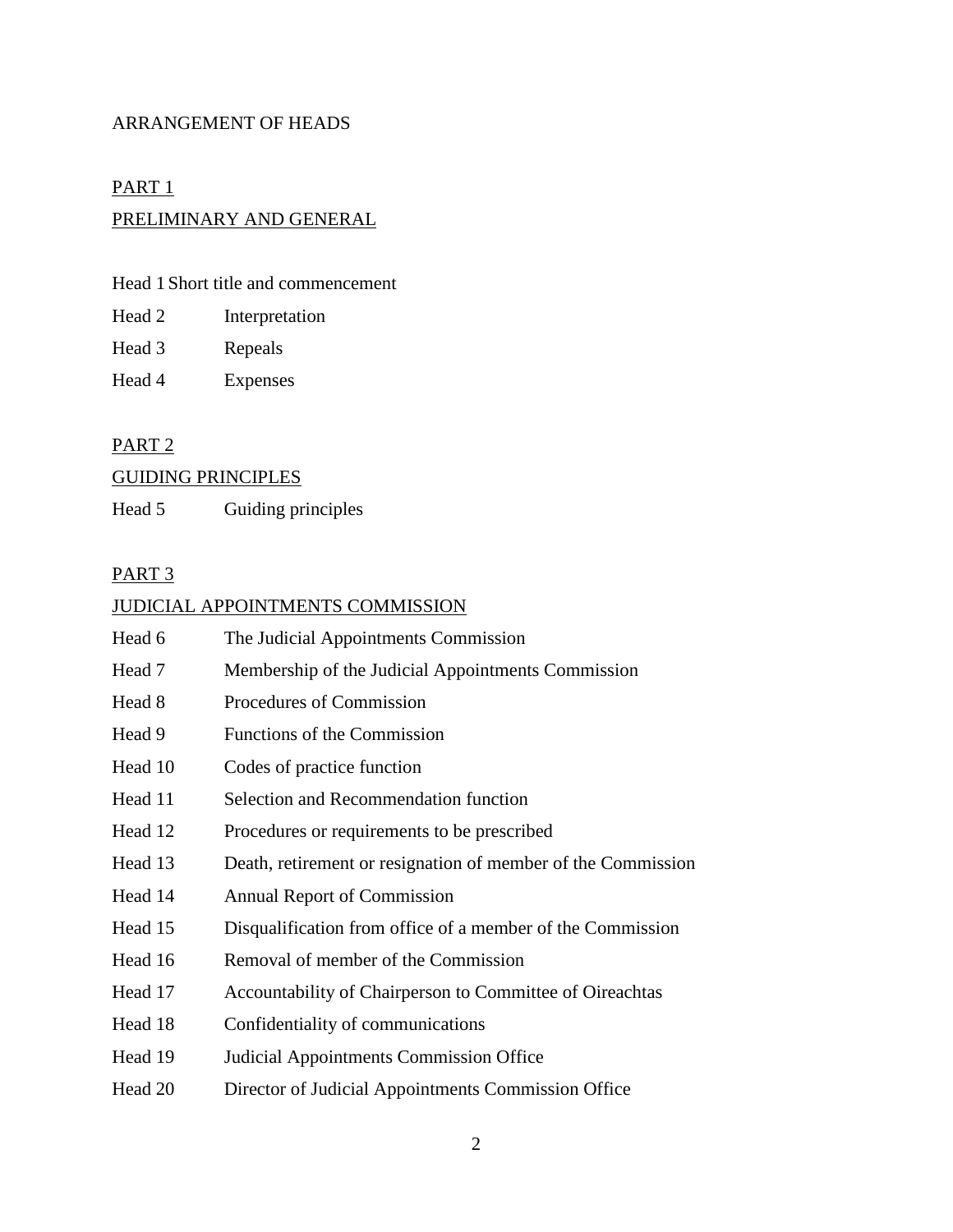# PART<sub>4</sub> QUALIFICATIONS AND ELIGIBILITY

| Head 21 | Qualifications for appointment to judicial office                            |  |
|---------|------------------------------------------------------------------------------|--|
| Head 22 | Additional requirements in relation to appointments                          |  |
| Head 23 | Qualification for appointment to the High Court, Court of Appeal and Supreme |  |
|         | Court                                                                        |  |
| Head 24 | Qualification for appointment to the Circuit Court                           |  |
| Head 25 | Qualification for appointment to the District Court                          |  |
| Head 26 | Qualification for appointment of legal academic                              |  |

## PART<sub>5</sub>

# RECOMMENDATIONS AND APPOINTMENTS

| Head 27 | Applications for appointment to Judicial Office                                 |  |
|---------|---------------------------------------------------------------------------------|--|
| Head 28 | Judicial vacancy                                                                |  |
| Head 29 | More than one judicial vacancy                                                  |  |
| Head 30 | Where at least 3 persons are not recommended                                    |  |
| Head 31 | Particulars to be provided by the Commission                                    |  |
|         |                                                                                 |  |
| Head 32 | Appointment as Chief Justice, President of the Court of Appeal and President of |  |
|         | the High Court                                                                  |  |
| Head 33 | <b>Statement of Recommendation</b>                                              |  |
| Head 34 | Recommended persons to be considered first                                      |  |
| Head 35 | Submission by Commission of name of Commission Member                           |  |
| Head 36 | Notice of appointment to be published                                           |  |
| Head 37 | <b>Statement to Oireachtas</b>                                                  |  |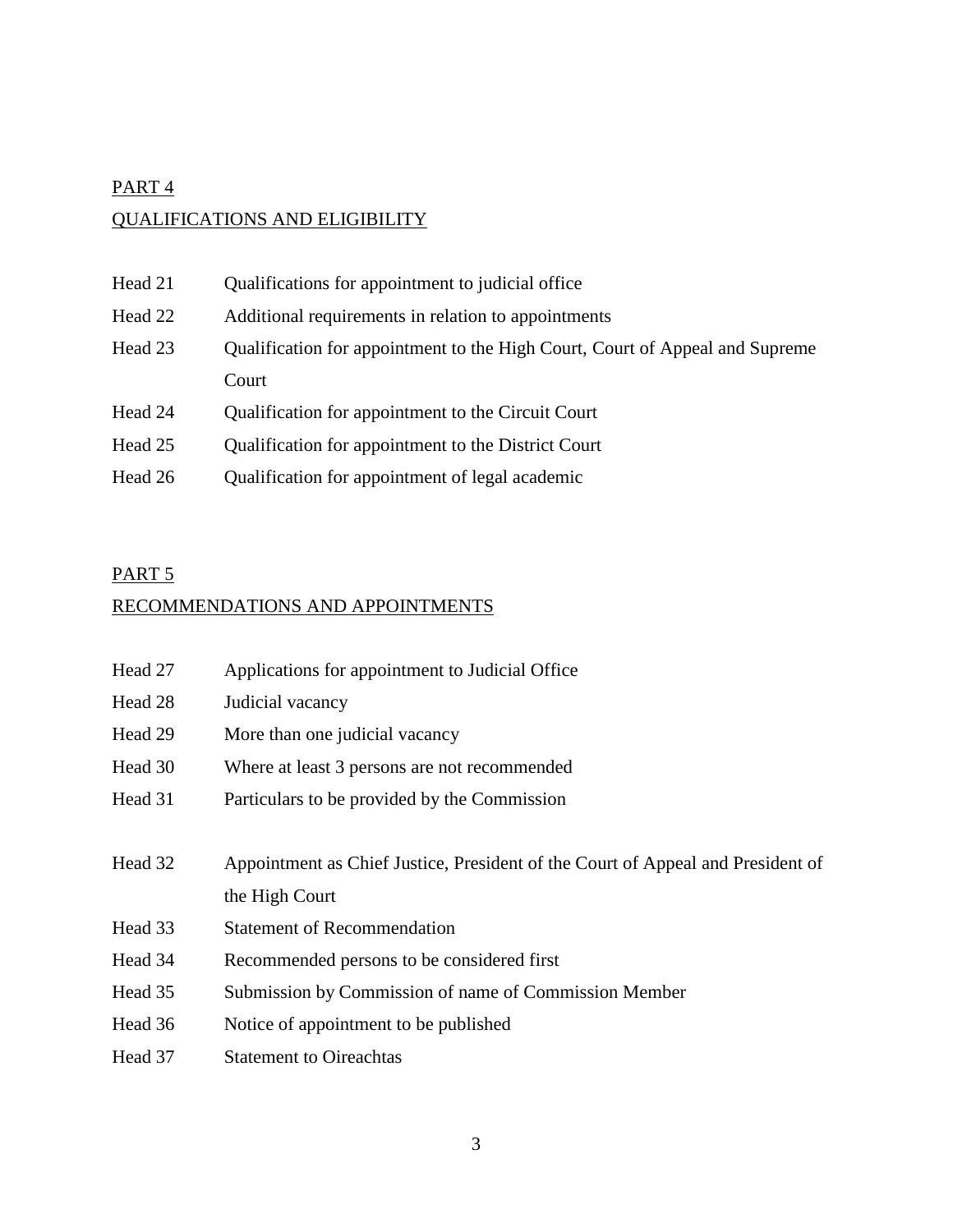# PART<sub>6</sub> **MISCELLANEOUS**

Head 38 Retirement of Judge of District Court

SCHEDULE 1

Repeals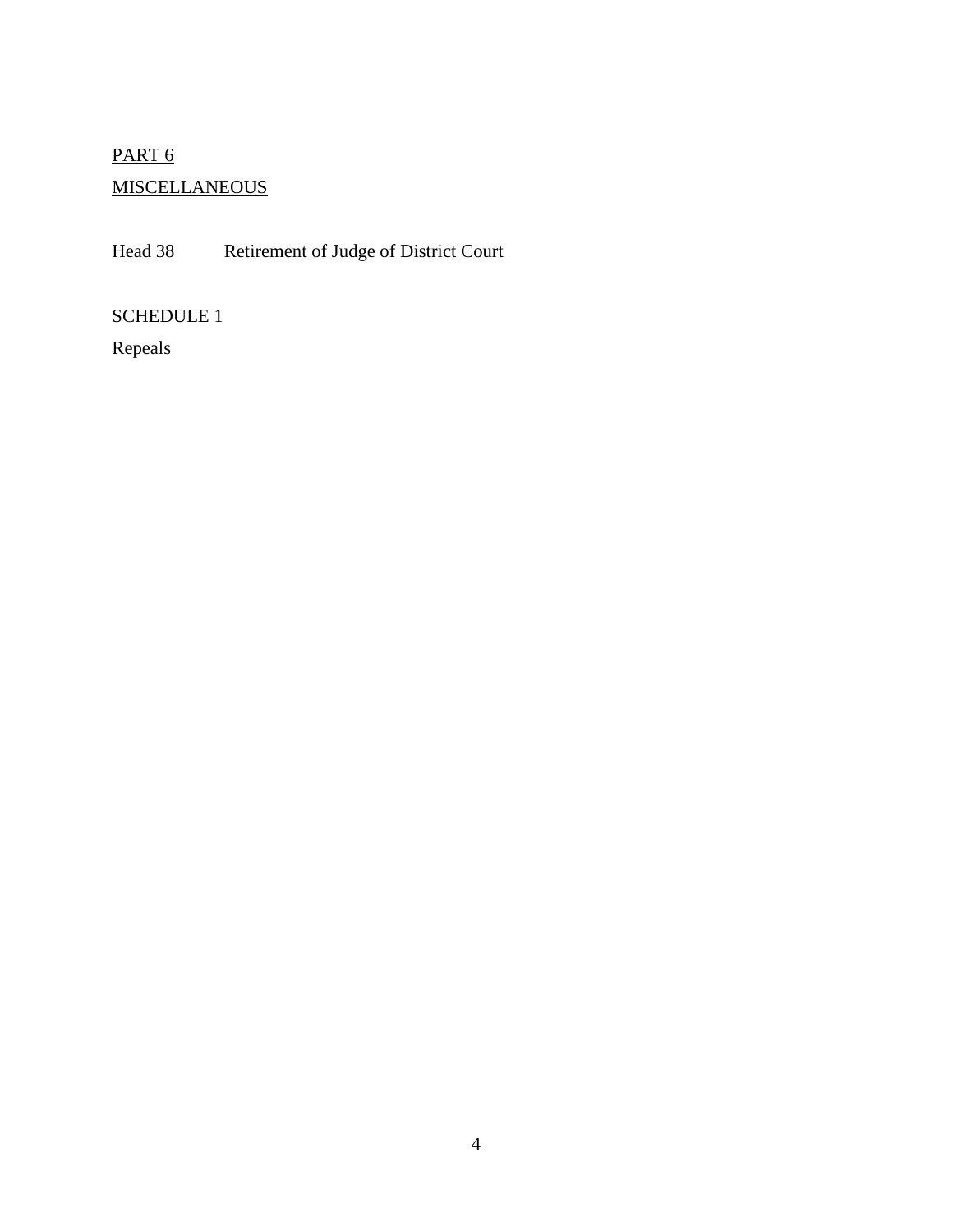## **JUDICIAL APPOINTMENTS COMMISSION BILL 2016**

# AN ACT TO AMEND AND EXTEND THE COURT OFFICERS ACTS 1926 TO 1995, TO ESTABLISH A JUDICIAL APPOINTMENTS COMMISSION AND TO MAKE PROVISION IN RESPECT OF THAT COMMISSION AND TO PROVIDE FOR RELATED MATTERS

## PART 1

## PRELIMINARY AND GENERAL

# **Head 1 Short title and commencement**

(1) This Act may be cited as the Judicial Appointments Commission Act 2016.

(2) This Act shall come into operation on such day or days as the Minister may appoint by order or orders either generally or with reference to any particular purpose or provision and different days may be so appointed for different purposes and different provisions

## **Note**

*This is a standard provision* 

# **Head 2 Interpretation**

*The "Act of 1995" means the Courts and Court Officers Act 1995, as amended*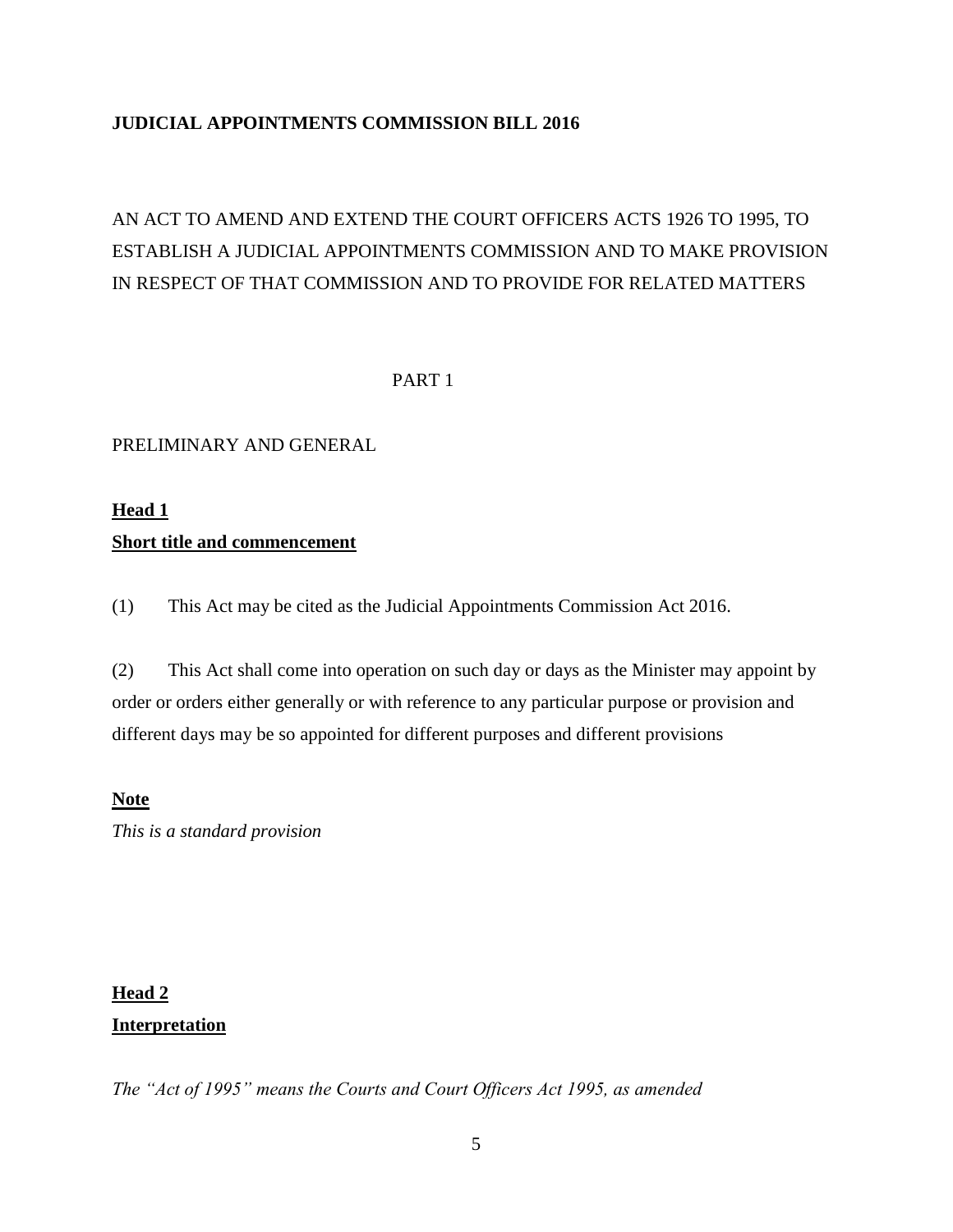*"the Commission" means the Judicial Appointments Commission established under section 7 of this Act*

*"the Office" means the Judicial Appointments Office established under section 19 of this Act "Judicial office" means an office being the office of the Chief Justice, the President of the Court of Appeal, the President of the High Court, the President of the Circuit Court, the President of the District Court, ordinary judge of the Supreme Court, ordinary judge of the Court of Appeal, ordinary judge of the High court, ordinary judge of the Circuit Court, or ordinary judge of the District Court [(other than the President of the District Court)]* 

*"lay member" means a person appointed to be a member of the Commission other than a person who does not hold or has not held a judicial office and who is not or has not been a practising solicitor or a practising barrister or is not or has not been a law officer in the service of the State.* 

*"lay person" means a person who does not hold or has not held a judicial office and who is not or has not been a practising solicitor or a practising barrister or is not or has not been a law officer in the service of the State. "Minister" means the Minister for Justice and Equality "the Service" means the Public Appointments Service* 

## **Note**

*This is a standard provision* 

#### **Head 3**

#### **Repeals**

The enactments specified in the Schedule are, on the commencement of this Act, repealed to the extent specified in column 3 of that Schedule.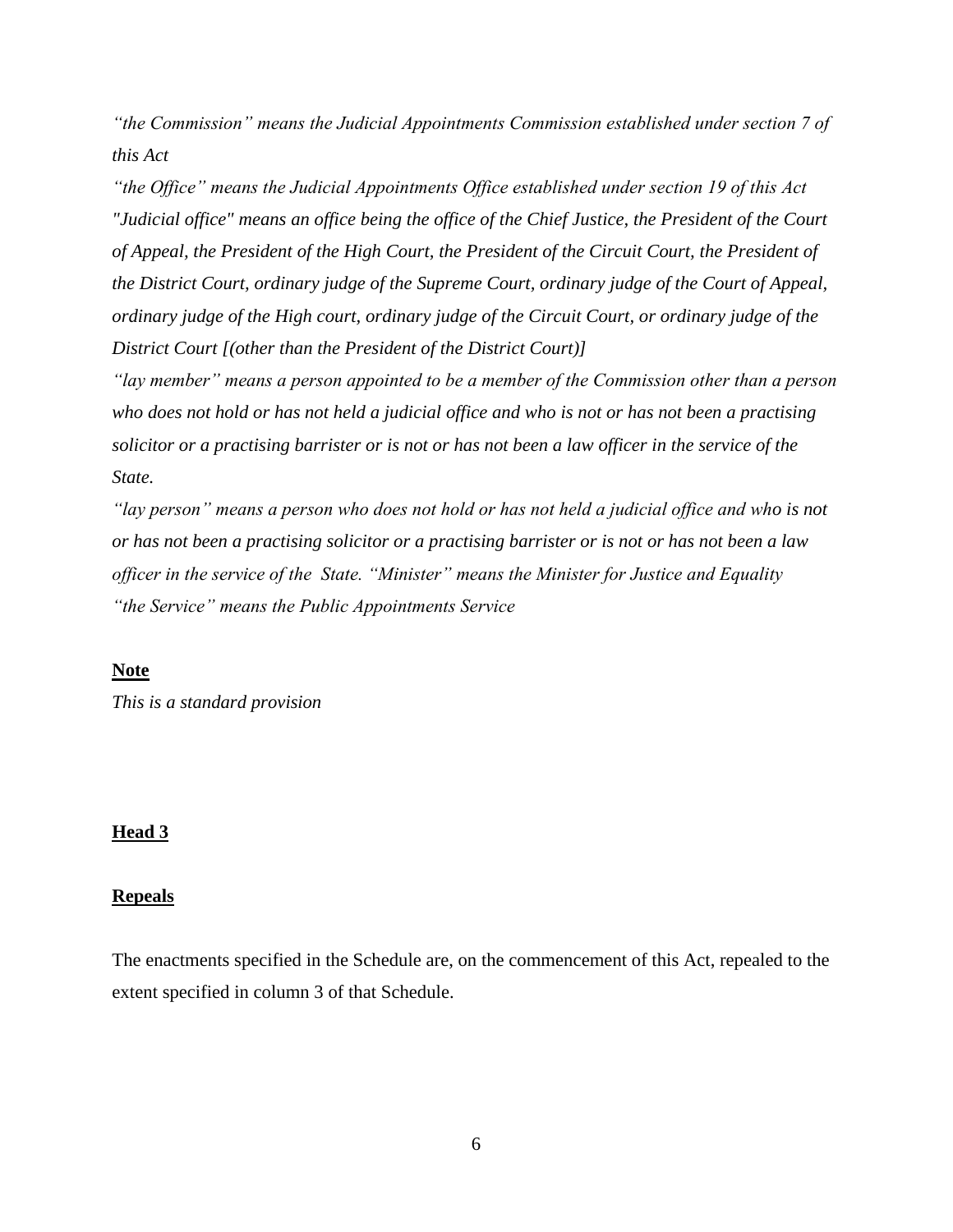## **Note**

*It is proposed that existing provisions relating to qualifications for appointment to judicial office (principally the Courts (Supplemental Provisions) Act 1961, the Courts and Court Officers Act 1995 and the Courts (Miscellaneous Provisions) Act 2002 as amended, are repealed and consolidated in the Bill.*

## **Head 4**

## **Expenses**

The expenses as may be incurred in giving effect to this enactment shall be paid out of monies provided by the Oireachtas

## **Note**

*This is a standard provision*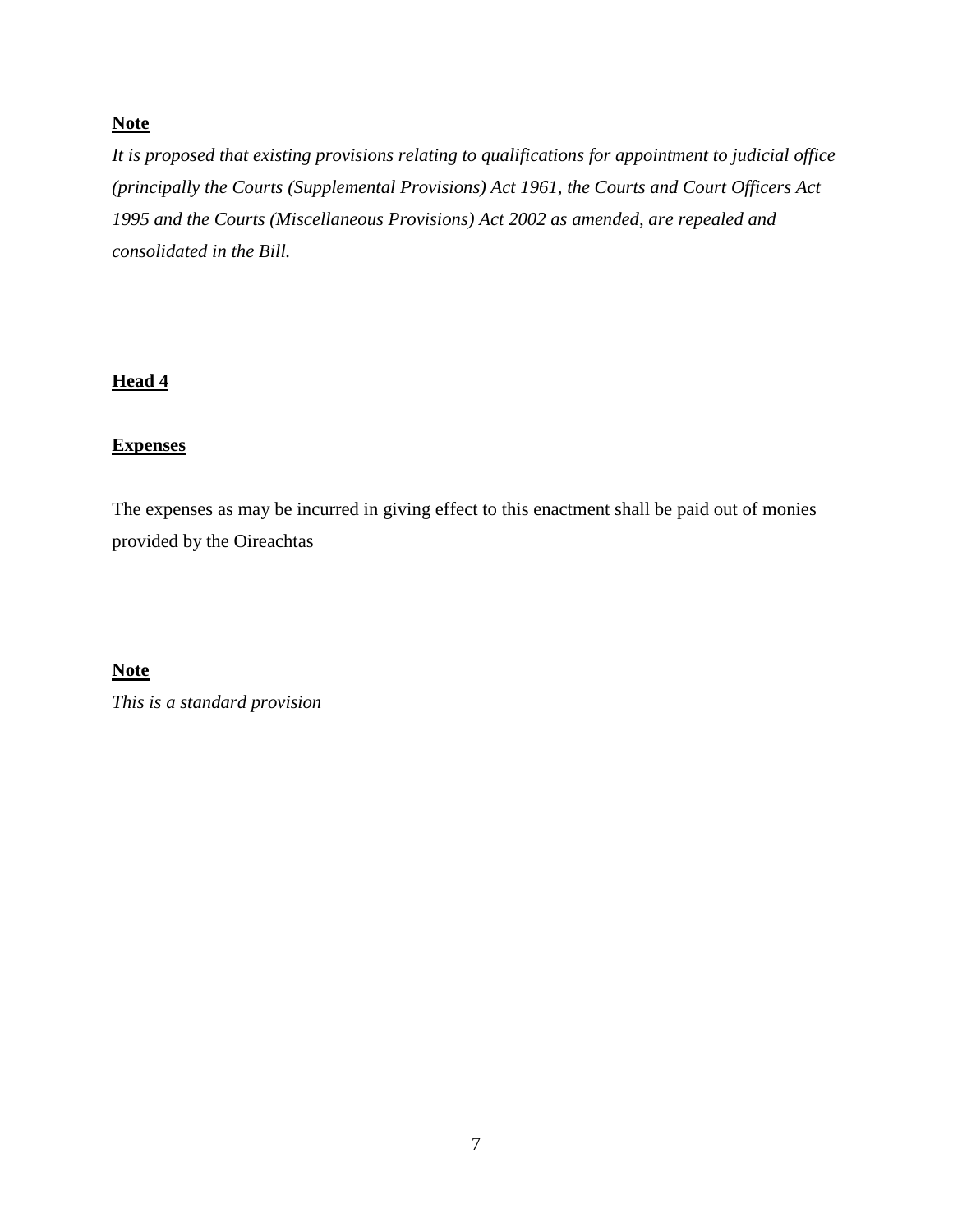#### PART 2

## **Head 5**

### **GUIDING PRINCIPLES**

The following principles shall apply in respect of the selection, in accordance with this Act, of persons for recommendation for appointment to judicial office

- 1. the necessity that any persons appointed to judicial office will be required to be independent in the exercise of their judicial functions and subject only to the Constitution and the law
- 2. the principle that any person to be appointed to judicial office should be appointed on merit
- 3. the objective of gender balance in the judiciary
- 4. the desirability that, to the extent feasible and practicable, the membership of the judiciary should reflect the diversity within the population as a whole.
- 5. the necessity to apply, to the greatest extent possible, best international practice and relevant international instruments and conventions relating to judicial appointments.

#### *Note*

*The statement of guiding principles in Statute provides an opportunity to formally provide a framework which will apply in the judicial selection process. Given the depth and breadth of views expressed in the consultations phase of the review of the judicial appointments system, it is proposed that much of this, which is focused on principles of and significant reference points for reform, is given expression in the form of guiding principles, as set out. Of course the guiding principles cannot be binding on the Government due to its constitutional prerogative in nominating persons for appointment by the President.*

*Perhaps the strongest element is the principle of judicial independence which is enshrined in Article 35.2 of the Constitution, and is a well-established principle of international law related to*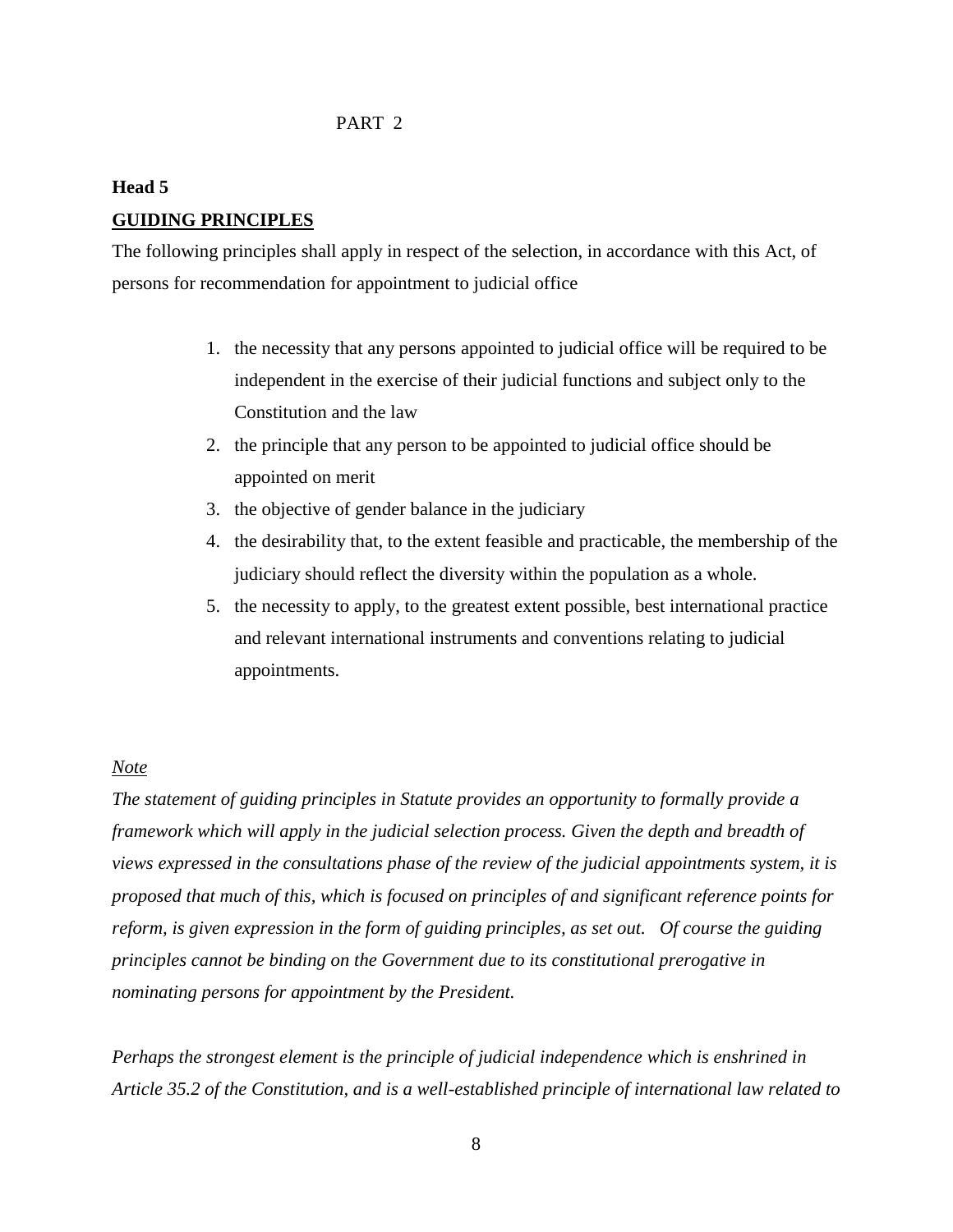*the right to a fair trial. This Head affirms that a key principle of the judicial appointments system is the maintenance, protection and reinforcement of the independence of the judiciary .* 

*It further provides that appointments to judicial office should be based on merit. Many views expressed in the consultations process in 2014 were to the effect that the current selection criteria do not compare favourably with other jurisdictions which deploy transparent merit-based criteria. There is a consensus that merit should be the basis on which all judicial appointments are made. The consultations suggest that considerable research and planning is required to elaborate the criteria against which an application may be assessed. Comments suggest that the criteria prescribed currently are highly subjective and more specific criteria are needed that are more explicitly tied to the functions of a judge.*

*Other jurisdictions have developed comprehensive merit criteria to addressing such issues as ability, communications skills, work ethic, decision making capacity, intellectual capacity, integrity, objectivity, ability to listen. Awareness of diversity of communities etc. and the Commission will be tasked with developing appropriate codes of practice in relation to this matter .*

*Consultations focused on certain key benchmarks and reforms that were necessary to ensure that the judicial appointments process keeps pace with international best practice and modern day demands on the judicial system. For example, ongoing development of frameworks under international authorities (the UN, the Council of Europe, EU (PACE) and others) need to be benchmarked to underpin judicial selection particularly in the area of judicial independence.*

*Significant reference was also made to the need to develop systems to encourage diversity in judicial selection, as has been introduced in other jurisdictions. A comprehensive approach to developing policy in this area with supported research is required with reference to best practice internationally. At the international level the ENCJ (European Network of Councils for the Judiciary) - Dublin declaration on standards for the recruitment and appointment for members of the judiciary – concluded that "judicial appointments should only be based on merit and capability". The Judicial Appointments Review Committee of the judiciary notes that the* 

9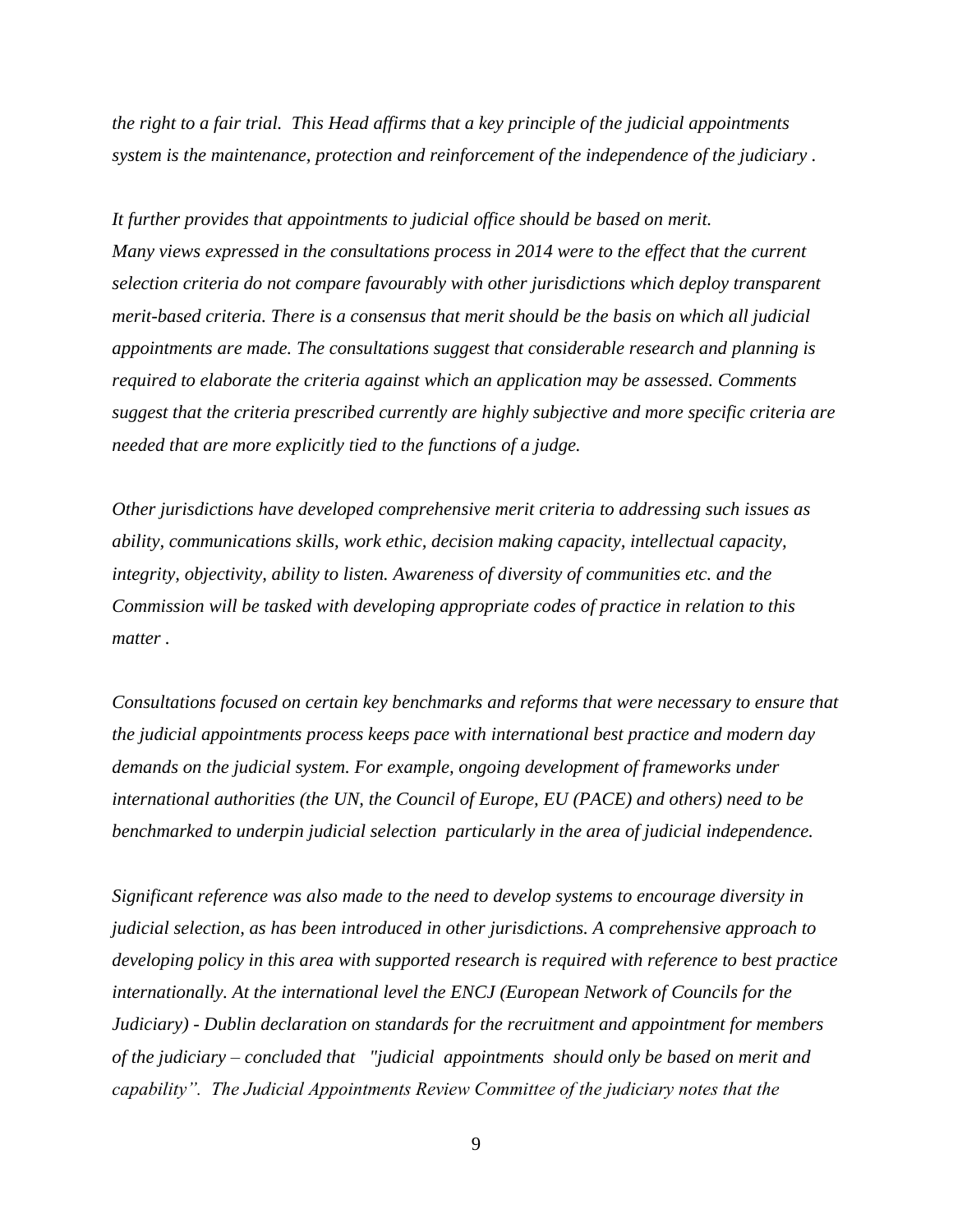*perception that it is increasingly difficult to attract candidates of the highest calibre to the judiciary can (at least partly) be addressed by the implicit recognition in such appointments of merit.* 

*Further criteria include the need to have regard to diversity criteria and international norms and best practice.* 

*Many commentators refer to guidance available at the International level as to the key tenets of judicial independence including the European Convention on Human Rights, the UN Basic Principles on the independence of the Judiciary and the Bangalore Draft Code of Judicial Conduct. The Free Legal Aid Centres and the Irish Council for Civil Liberties particularly emphasise the international dimension. The UN Basic Principles on the Independence of the Judiciary provide that persons selected for judicial office shall be individuals of integrity and ability with appropriate training or qualifications in law and where a judge is to be promoted this should be based on objective factors in particular ability, integrity and experience.*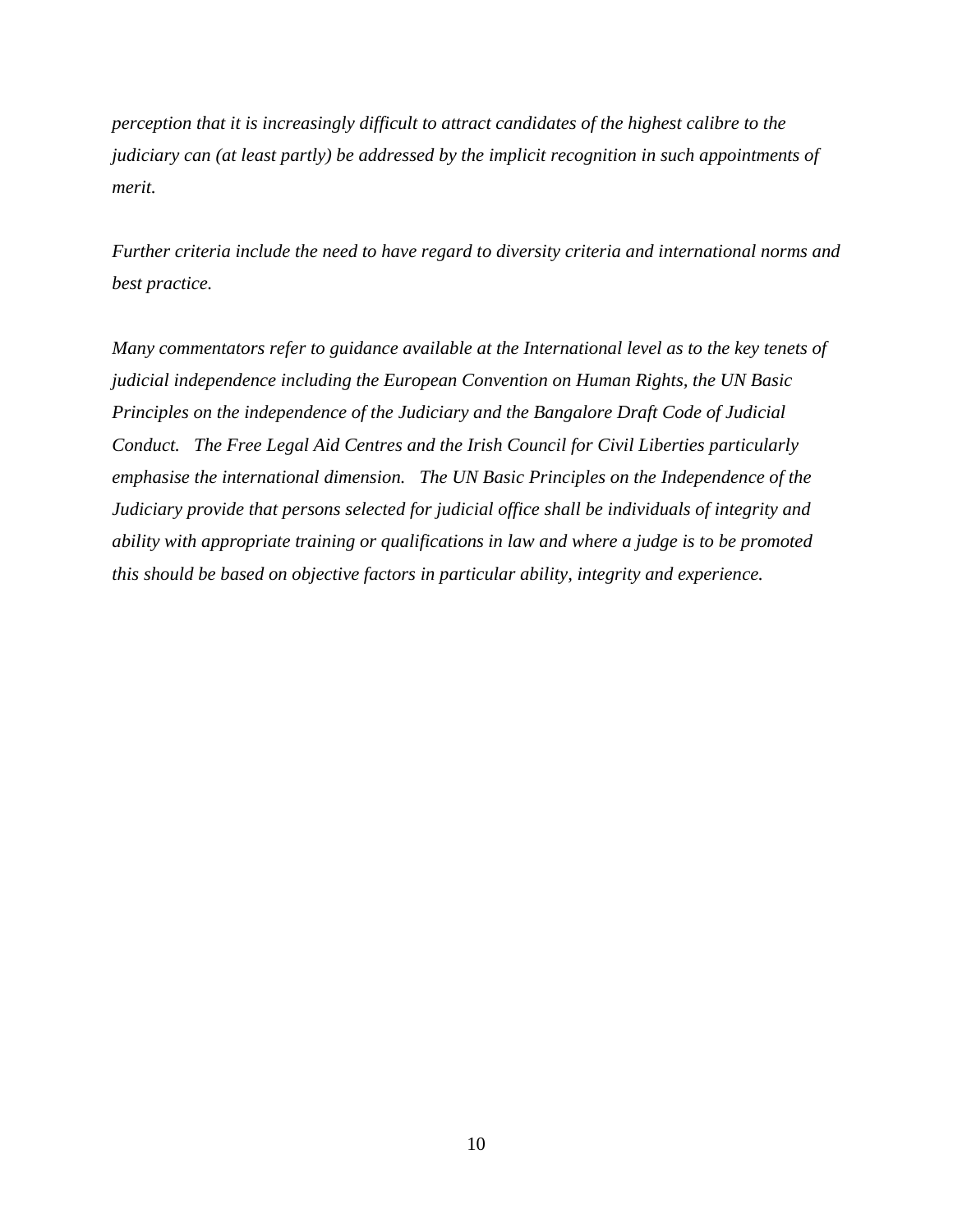#### PART 3

# JUDICIAL APPOINTMENTS COMMISSION AND JUDICIAL APPOINTMENTS COMMISSION OFFICE

## **Head 6**

#### **Judicial Appointments Commission**

- (1) There shall be established a body which shall be known as An Coimisiún Um Cheapacháin Breithiúnacha or in the English language the Judicial Appointments Commission (in this Act referred to as "the Commission") to perform the functions conferred on it by or under this Act.
- (2) The Minister shall, by order, appoint a day to be the establishment day of the Commission for the purposes of this Act.
- (3) The Commission shall, subject to the provisions of this Act, be independent in the performance of its functions.
- (4) The Commission shall be a body corporate with perpetual succession and an official seal and may sue or be sued in its corporate name.
- (5) The official seal of the Commission shall be authenticated by the signature of a member of the Commission.
- (6) Judicial notice shall be taken of the seal of the Commission and every document purporting to be an instrument of the Commission and to be sealed with the seal of the Commission authenticated in accordance with subhead (4) shall be received in evidence and be deemed to be such instrument without proof unless the contrary is shown.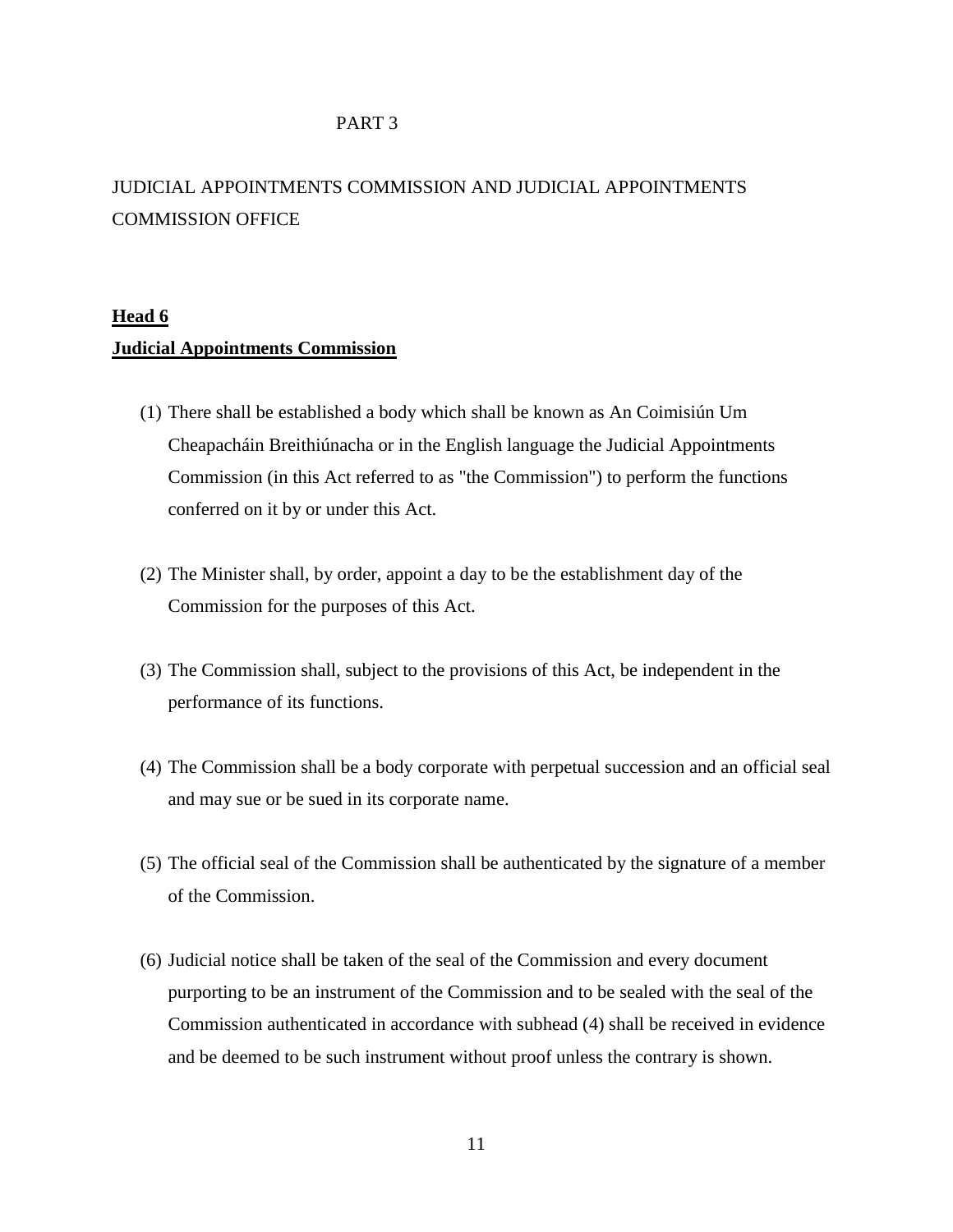(7) Any contract or instrument which, if entered into or executed by an individual would not require to be under seal, may be entered into or executed on behalf of the Commission by any person generally or special authorised by the Commission to act in that behalf.

#### **Note**

*The purpose of this section is create a new Judicial Appointments Commission to replace the existing Judicial Appointments Advisory Board established by section 13 of the Courts and Court Officers Act, 1995, as amended.* 

*The task of the new Commission will be to attend to the development of the judicial appointment selection process and also to operate a system for selection of persons for recommendation to the Government. (The elements of these two functions and how they are to be carried out are set out in Heads 10 and 11).*

*Part IV of the 1995 Act is repealed, however some provisions are reframed under the Scheme .* 

#### **Head 7**

## **Membership of the Judicial Appointments Commission**

- (1) The Judicial Appointments Commission shall consist of 11 members as follows:
- a Chairperson, appointed in the manner provided under subhead (4) and
- 10 ordinary members, who shall include the lay members to be appointed in the manner provided under subhead (5)
- (2) The members shall be
	- (a) a Chairperson who shall be a lay member nominated in accordance with subhead (4)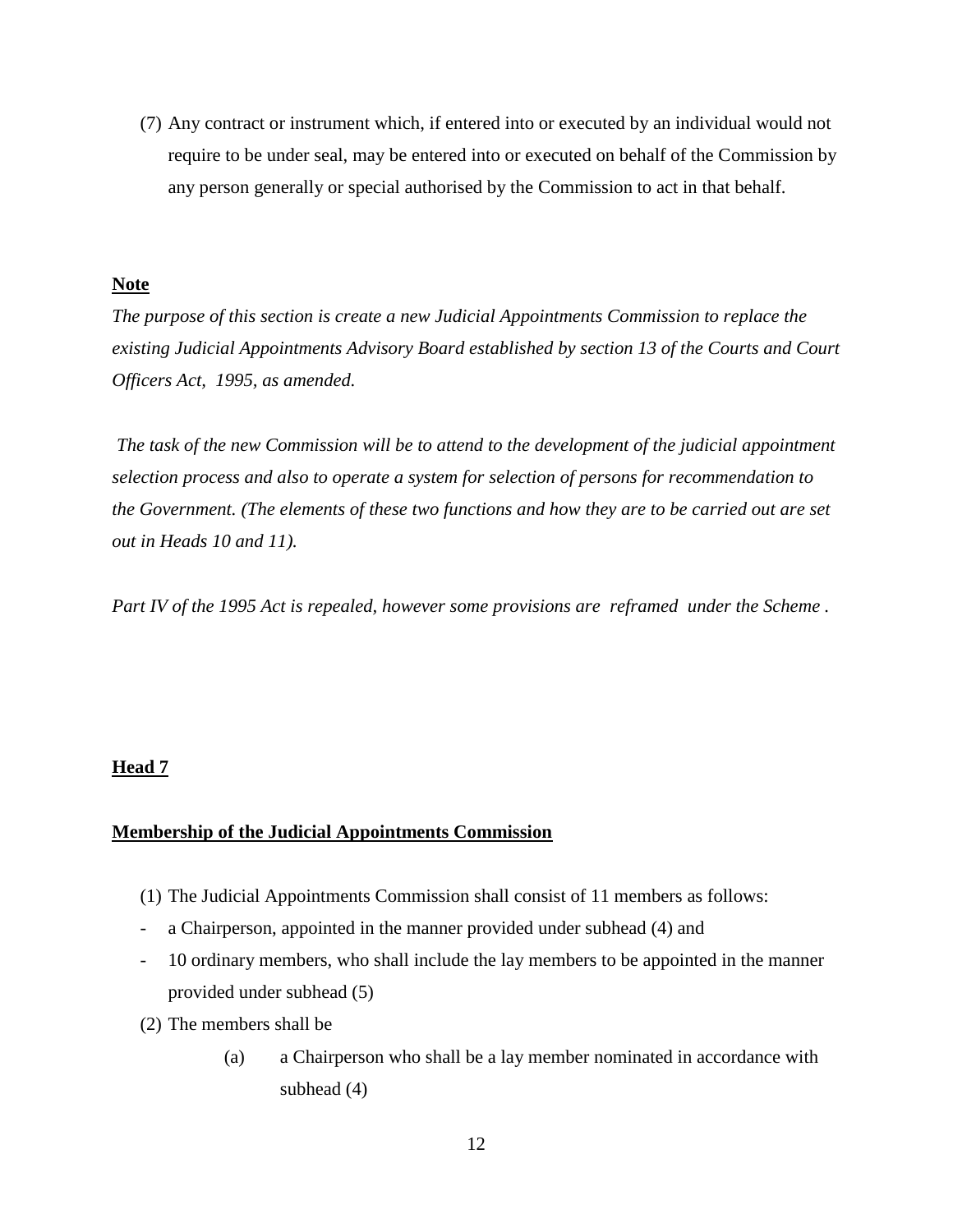- (b) the Chief Justice, or on nomination by the Chief Justice for the purposes of any meeting the next most senior ordinary judge for the time being of the Supreme Court who is available
- (c) (i) the President of the Court of Appeal, or (ii) the President of the High Court, as decided between them
- (d) The Attorney General
- (e) A practising barrister nominated by the Council of the Bar of Ireland
- (f) A practising solicitor nominated by the president for the time being of the Law Society of Ireland,
- $(g)$  5 lay members

(3) Where the Commission is considering the making of recommendations in relation to appointments to a particular court jurisdiction, the following shall have the right *ex-officio* to attend and participate in such meeting without having the right to vote:

(i) one of the judges listed under 2 c. where not appointed pursuant to 2 c., or

- (ii) the President of the Court in which the vacancy arises, if different to (i)
- (4) (a) The Chairperson, who shall be a lay member, shall be selected by the Service on the basis of open competition based on merit.
	- (b) a person nominated as Chairperson shall only be so nominated where in the opinion of the Service that person is most suitable having regard to:
		- (i) the extent of their experience in Board leadership and ensuring Board effectiveness
		- (ii) the extent to which they have displayed high standards of integrity and probity; and
		- (iii) the extent of their expertise and experience in the matters set out in subhead (5)
- (5) (a) Lay persons for appointment as members of the Commission shall be selected by the Service on the basis of open competition based on merit

13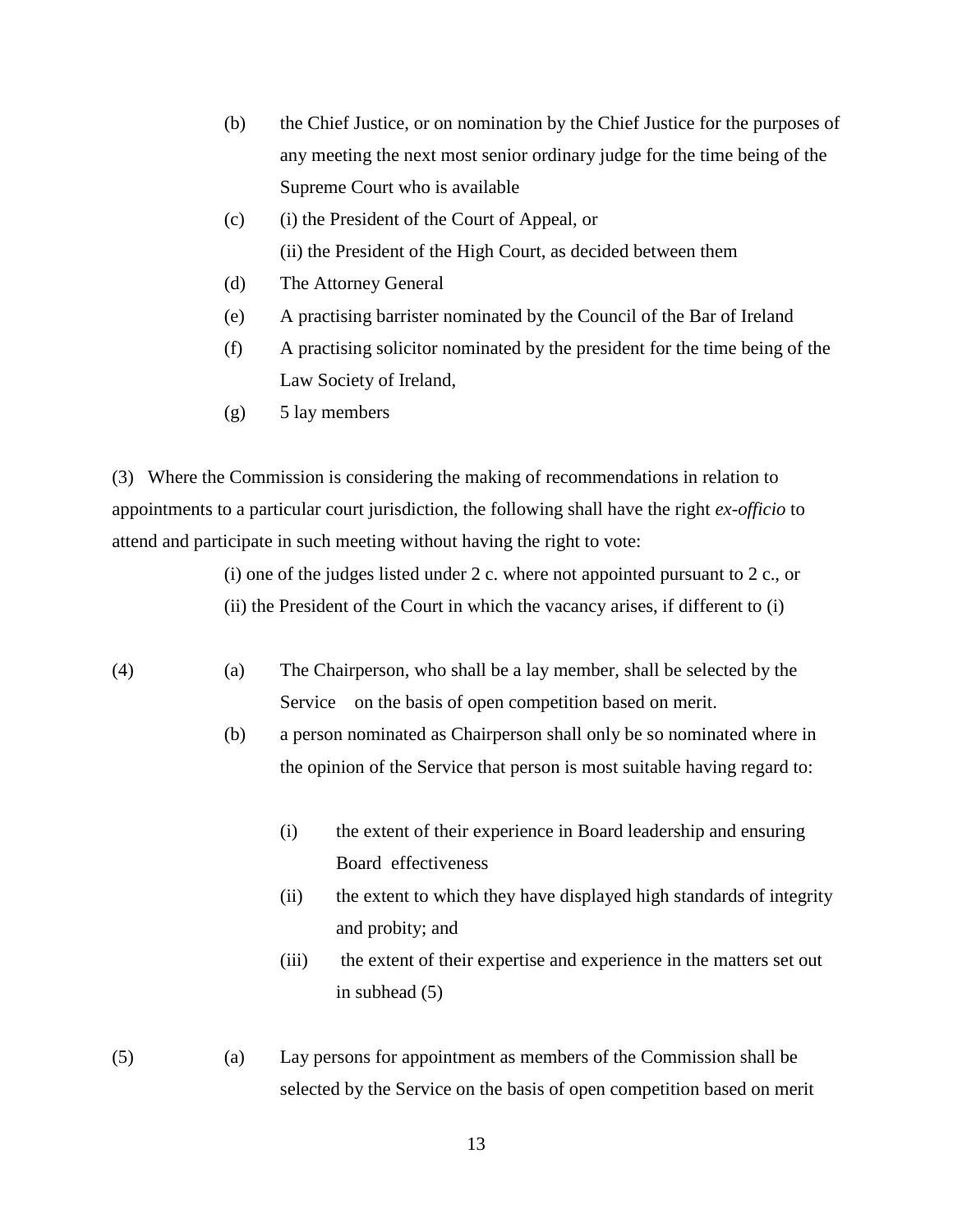and having regard to the matters set out in subhead (7);

(b) In selecting persons to recommend for appointment in accordance with the Section, the Service shall take account of the requirement for such persons to have expertise and/or experience in two or more of the matters set out in List A and List B being expertise and/or experience in at least one of the matters set out in List A and at least one of the matters set out in List B:

### **List A**

- Experience or expertise as users of the Courts in exercising their criminal jurisdiction
- Experience or expertise as users of the Courts in exercising their civil jurisdiction
- Experience or expertise in working with or assisting victims of Crime in relation to the Courts
- Human Rights matters or equality and diversity matters
- Voluntary, community or social affairs

## **List B**

- Selection processes for appointment to senior positions and the ability to adhere to the highest levels of fitness, probity and confidentiality in such processes
- The administration of justice
- Public sector policy or administration
- Board participation and corporate governance

(6) The Minister shall only appoint a lay person, including a lay chairperson nominated pursuant to subhead (2) to be members of the Commission following the passing of a resolution of each House of the Oireachtas approving such appointments.

(7) In appointing the lay members under subhead (1), the Minister shall have regard to: (i) the objective of having gender balance; and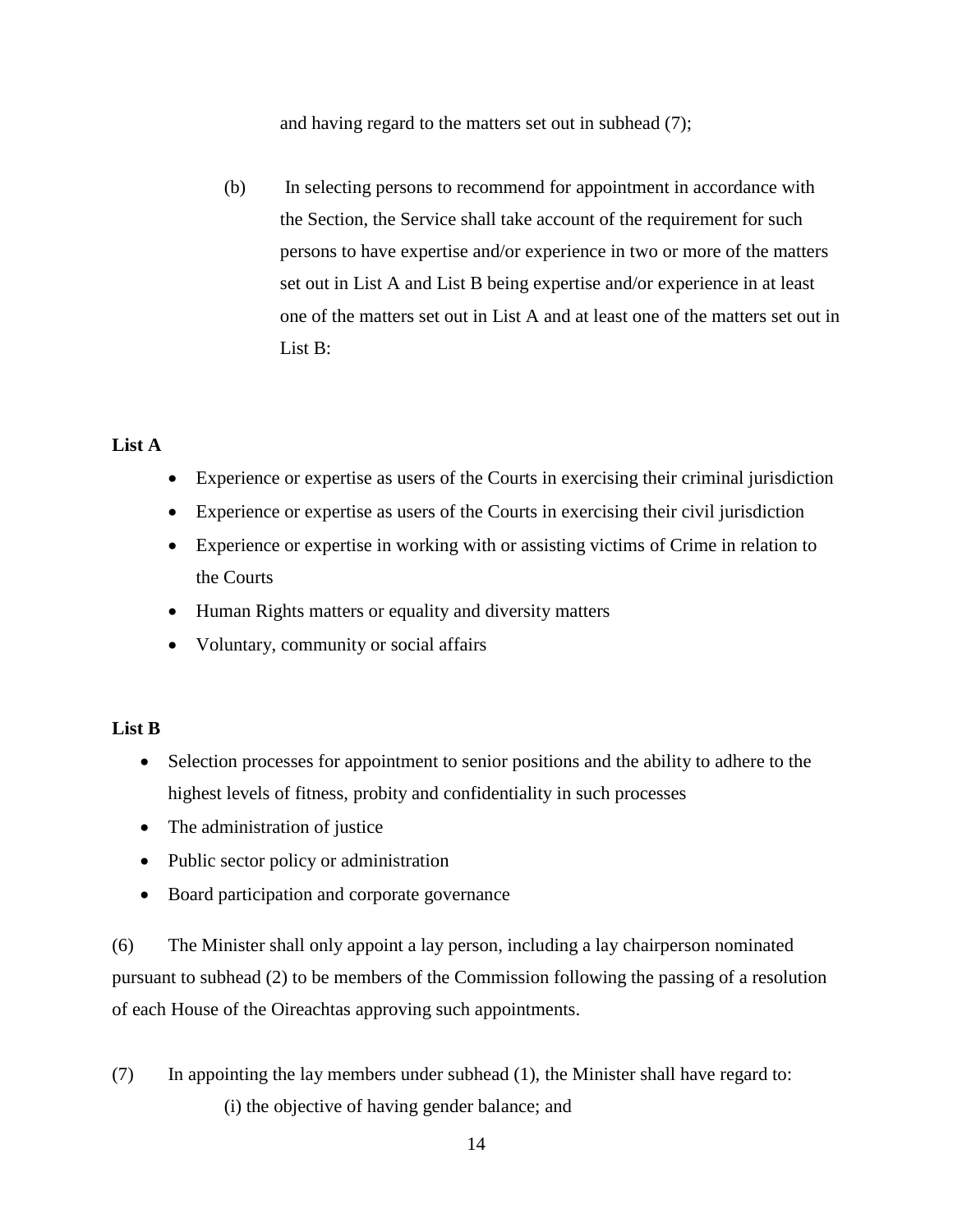(ii) the desirability that lay members of the Commission should, to the extent feasible and practicable, reflect the diversity in the population as a whole.

- (8) The term of appointment of members appointed to the Commission pursuant to subhead (2), other than judicial members, shall be 3 years renewable for one further term of 3 years.
- (9) A person who is appointed to the Commission as a lay member shall cease to hold office in circumstances where he or she ceases to be a lay person.
- (10) Each member of the Commission

(a) shall act on a part-time basis and on such other terms and conditions (other than the payment of remuneration and allowances for expenses) as the Government may determine, and

(b) shall be paid by the Commission such remuneration (if any) and allowances for expenses (if any) as the Minister with the consent of the Minister for Public Expenditure and Reform may from time to time determine.

### **Note**

*The existing Judicial Appointments Advisory Board (JAAB) is composed of the Chief Justice, who is the chairperson, the Presidents of the Court of Appeal, the High Court, the Circuit Court and the District Court, the Attorney General, a Bar council and Law Society representative and 3 lay people, appointed by the Minister.* 

*The Programme for Government specifies that:*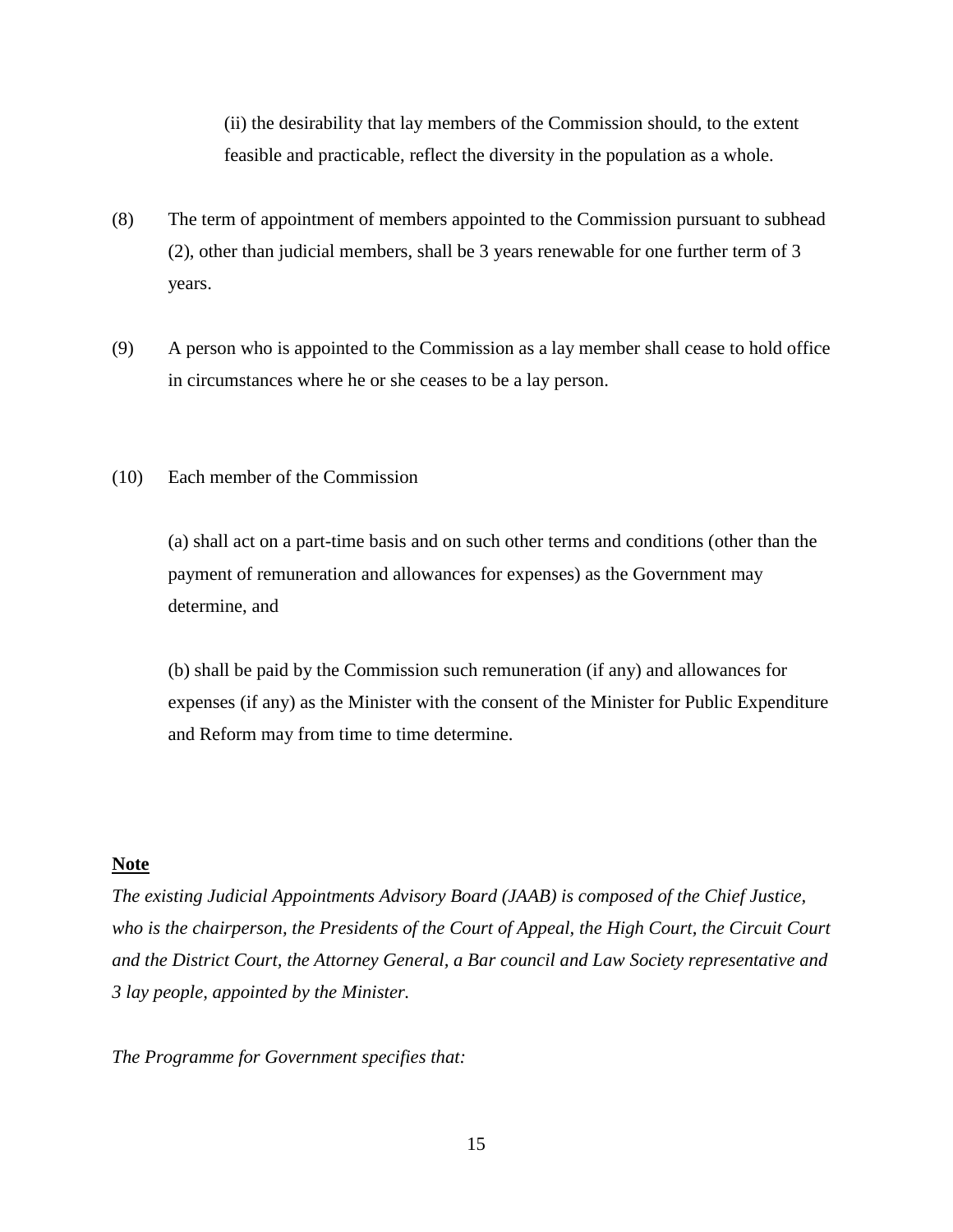*"We will introduce legislation to replace the Judicial Appointments Advisory Board with a new Judicial Appointments Commission. The new structure will include a reduction in its membership, an independent chairperson selected by the Public Appointments Service and approved by an Oireachtas Committee, and a lay majority including independent people with specialist qualifications."*

*The Head provides for a Commission of 11 members with the lay persons increased to 6 to form a majority, and which will further consist of the Chief Justice, the Presidents of the Court of Appeal or the High Court, as decided by them, the Attorney General and Law Society and Bar Council representatives.*

*Ex-officio participation: The Head also provides, importantly, for ex-officio participation (i.e. on the basis of attending and participating but without having a right to vote) by the President of the High Court or President of the Court of Appeal (where either of them is not attending the meeting as a full member) or the President of the Court in which the vacancy arises as the case may be.*

*A key theme emerging in the 2014 consultations process was that the composition of the JAAB is instrumental in determining the type of candidate recommended for appointment and there is a general view that the composition of the Board should become more open and more broadly represent of the public interest and in so far as possible a diverse community. Some submissions argued that there should be a lay member chairperson and this is the position reflected in the Programme for Government and in this Scheme.*

*In relation to lay membership it is proposed that the lay members and the lay chairperson will be appointed by the Minister following selection processes conducted by the Public Appointments Service, subject to resolutions of both Houses of the Oireachtas approving both the appointments of the lay members and the selection of Chairperson. The lay Chairperson and 5 lay members will constitute an overall majority. Subheads (4) and (5) set out the matters and requisite areas of expertise and experience on the basis of which the selection process for the Chairperson and*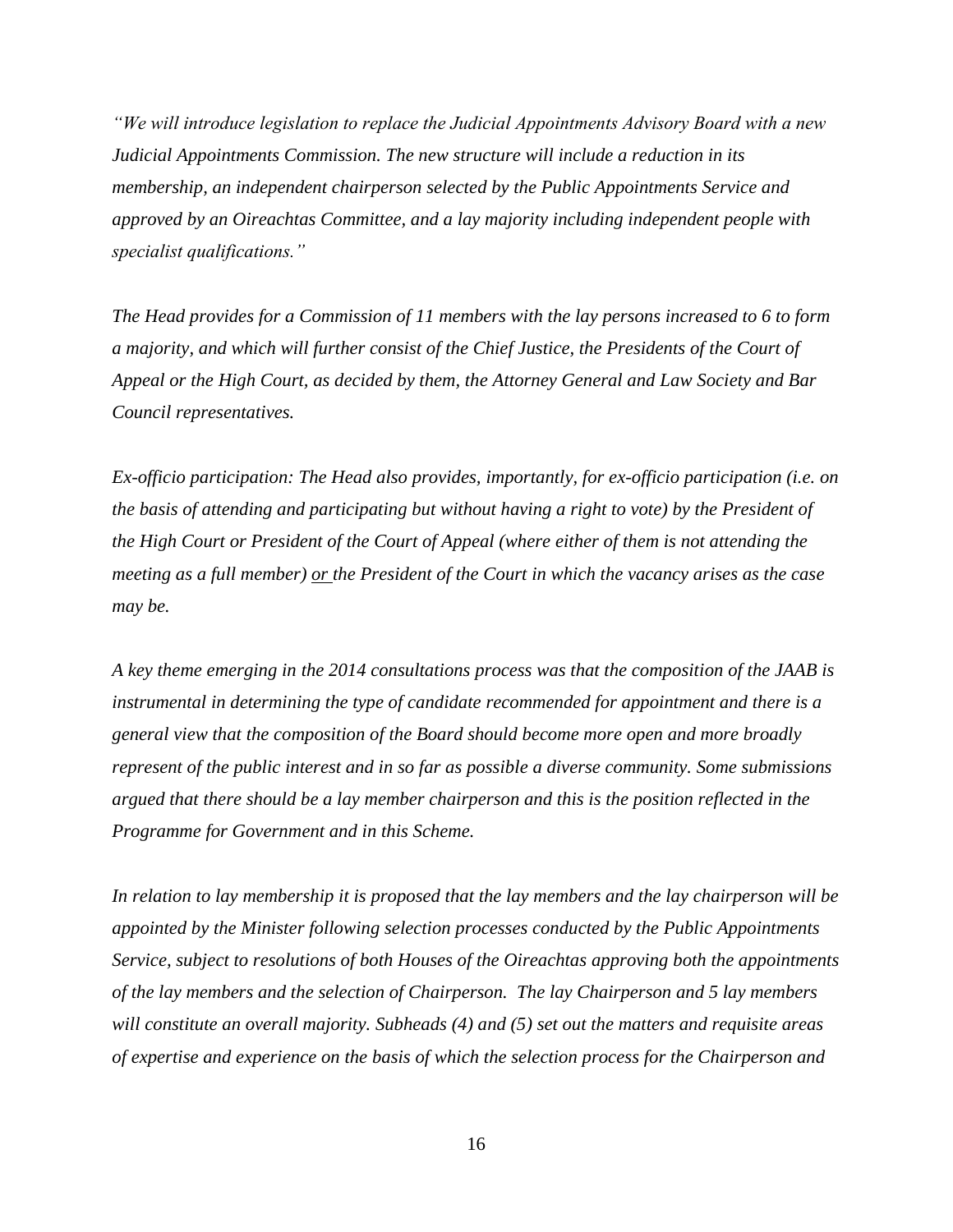*lay members respectively of the Commission will be conducted by the Public Appointments Service* 

*In relation to lay expertise, determining the type of lay expertise that is required and how it is reflected in the Scheme is an extremely important policy concern and the relevant criteria in respect of the appropriate experience and knowledge are set out provisionally in this Head. This is a factor which is likely to be subject to considerable discussion in the pre legislative scrutiny and drafting phases and the intention is to keep an open mind in relation to how it is finally constructed. This includes expertise and/or experience in a lay capacity of court matters, support for victims of crime, human rights and diversity issues, voluntary, community and social affairs, selection processes, administration and corporate governance. The provision is constructed so that there are two separate lists or groups of categories of experience/expertise and a person selected by PAS for lay membership of the Commission will have to have shown credentials in at least one category from each list, The Chairperson will be selected by the PAS on the basis of a combination of the experience and expertise required for the generality of lay members and Board leadership, Board effectiveness and probity/integrity credentials. Subhead (7) provides for gender balance and population diversity (the latter based on population diversity) as matters which are to be taken into account in the selection process for lay members.*

#### **Head 8**

#### **Procedures of Commission**

- (1) The Commission may act notwithstanding a vacancy in its membership.
- (2) The Commission shall hold such and so many meetings as may be necessary for the due fulfilment of its functions, the first meeting of the Commission to be held not more than 3 months after the establishment day, and a meeting of the Commission shall be chaired by the Chairperson.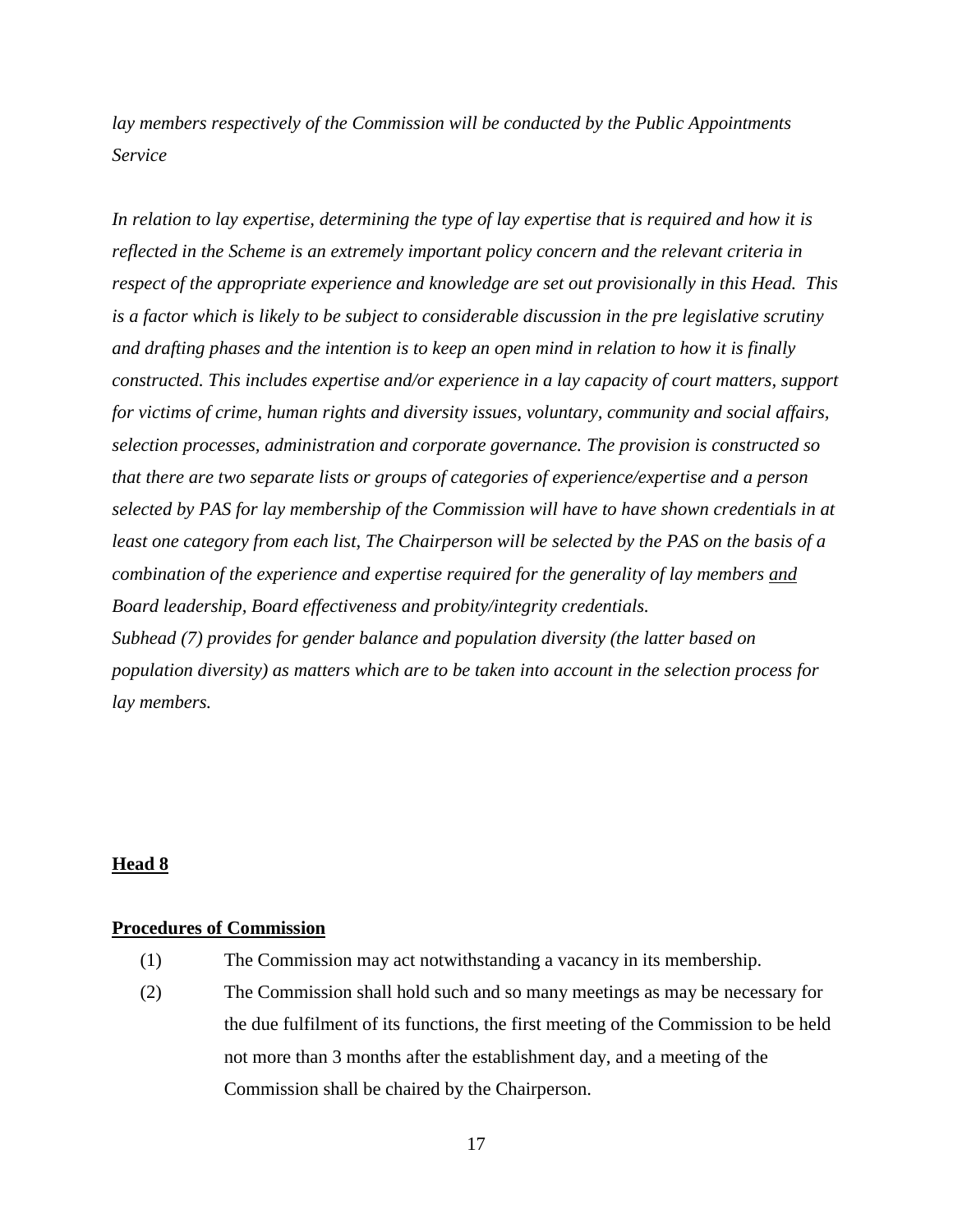- (3) The Commission may adopt such procedures as it thinks fit to carry out its functions under this Act, including the setting of a quorum for meetings, and shall have all such powers as are necessary or expedient for the performance of its functions, including the power -
	- (a) For the purposes of complying with a code of practice adopted in accordance with Head 10, to establish committees and sub-committees and to delegate the necessary functions to such committees or sub-committees
	- (c) to enter into contracts or arrangements, and
	- (d) with the consent of the Minister, to engage consultants and advisers.
- (4) The Commission shall maintain a record of applications, deliberations and recommendations, which may not be disclosed

### **Note**

*This Head allows for a situation in which an approved code of practice under Head 10 requires that a selection process or part or parts of it may require to be conducted by a sub-committee of the Commission and provides the power to the Commission to create such a committee and define its terms of reference and membership.*

#### **Head 9**

#### **Functions of the Commission**

(1) The functions of the Commission will be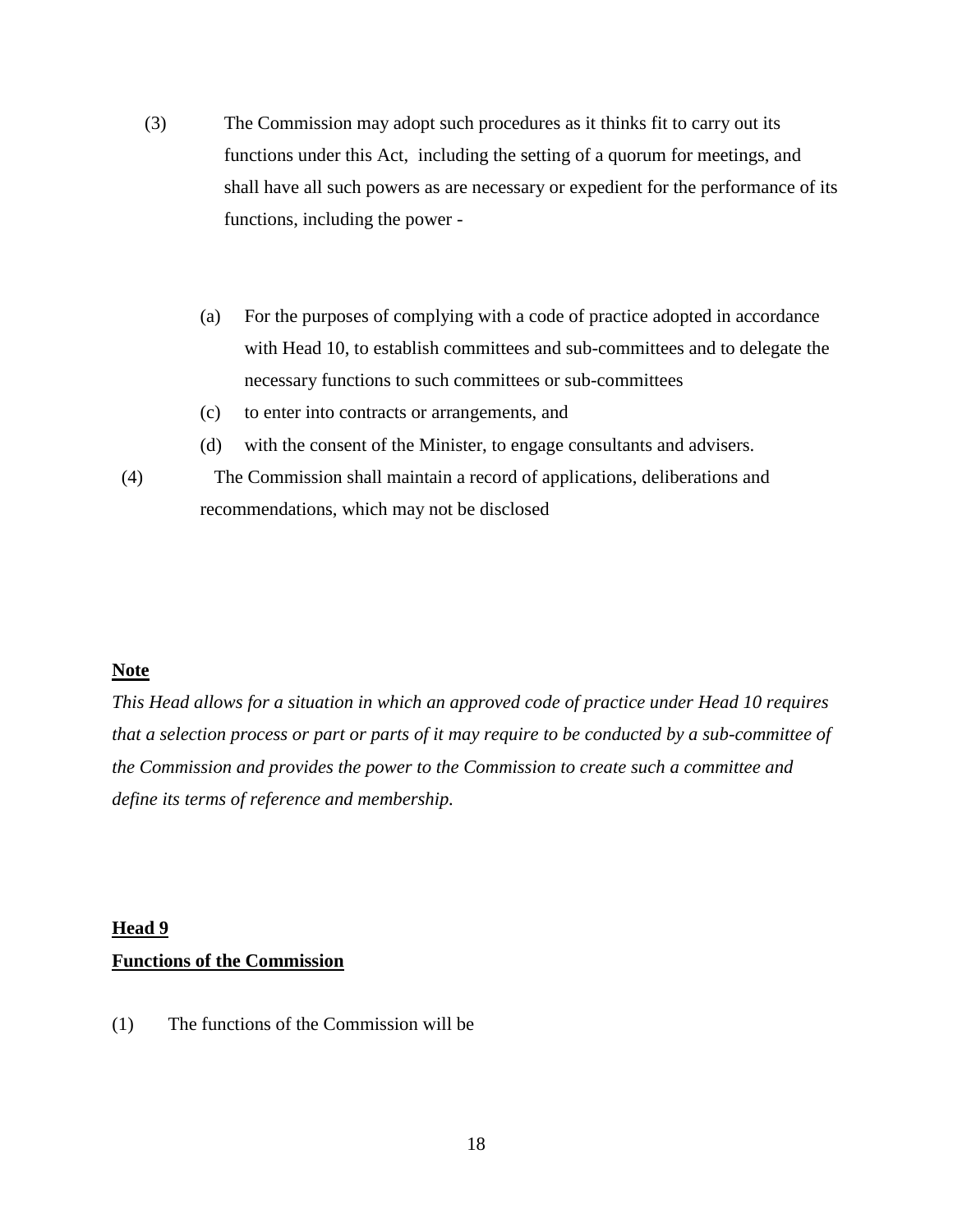- (a) To consider and adopt codes of practice in accordance with the provisions of Head 10, relating to the identification and selection of persons suitable for appointment to judicial office
- (b) To select and recommend persons to the Minister in accordance with Part 6, and in that regard to give effect to the functions set out in Head 11.

#### **Note**

*This Head provides for the two functions of the Commission, as further provided under Head 10 and Head 11.* 

#### **Head 10**

#### **Codes of practice function**

- (1) The Commission shall establish a committee to be known as the Judicial Appointments Procedures Committee, "The Committee" for the purposes of this section which shall consist of no more than 7 Members of the Commission, shall be chaired by a lay Member of the Commission and shall be constituted in proportion to the membership of the Commission.
- (2) The functions of the Committee shall be:
	- a. to submit for consideration and adoption by the Commission, in accordance with the provisions of this Act, draft codes of practice, setting out the practical and procedural criteria that the Commission should recommend in furtherance of the effectiveness of its functions under Head 10 and 11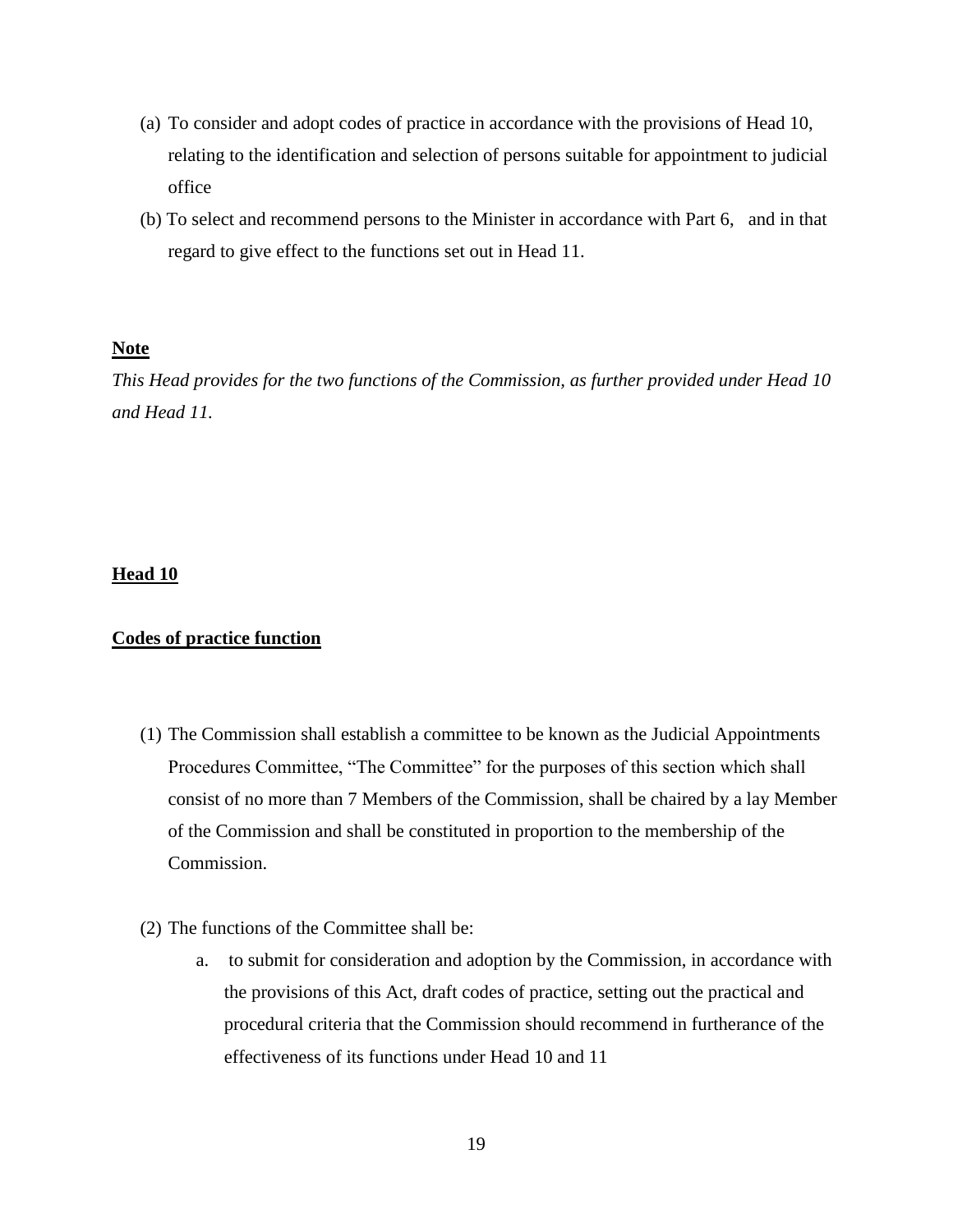- b. to support the continuous development of the relevant practice and procedure relating to the selection and recommendation of persons for appointment to judicial office as may be required from time to time; and
- c. to submit for consideration of the Commission any such other reports, recommendations and information as the Committee considers necessary in connection with its functions under subsections (a) and (b)
- (3) The Commission shall consider any draft codes of practice submitted to it under subsection (1) and may amend such draft codes of practice prior to their submission to the Minister under subsection (4).
- (4) Before adopting any such codes of practice the Commission shall submit them in draft to the Minister for approval and the Commission shall take account. prior to adoption, of any amendments which may be requested by the Minister.
- (5) The Committee may propose codes of practice [and/or submit reports**,** recommendations or information] to the Commission in relation to:
	- a. the effectiveness and application of eligibility criteria and the qualification requirements specified under this Act
	- b. procedures and processes for developing and strengthening diversity among candidates for judicial appointments
	- c. ensuring the effectiveness of arrangements for administrative support of the Commission
	- d. developments and best practice internationally of judicial selection processes
	- e. the experience of the implementation of measures provided for under this Act, including the effectiveness of those measures in so far as they relate to the functions and procedures of the Commission and the adequacy of functions assigned to it under this Act.
- (6) In order to give effect to its functions under this section, the Committee shall:
	- a. Monitor and review the implementation of measures provided for under this Act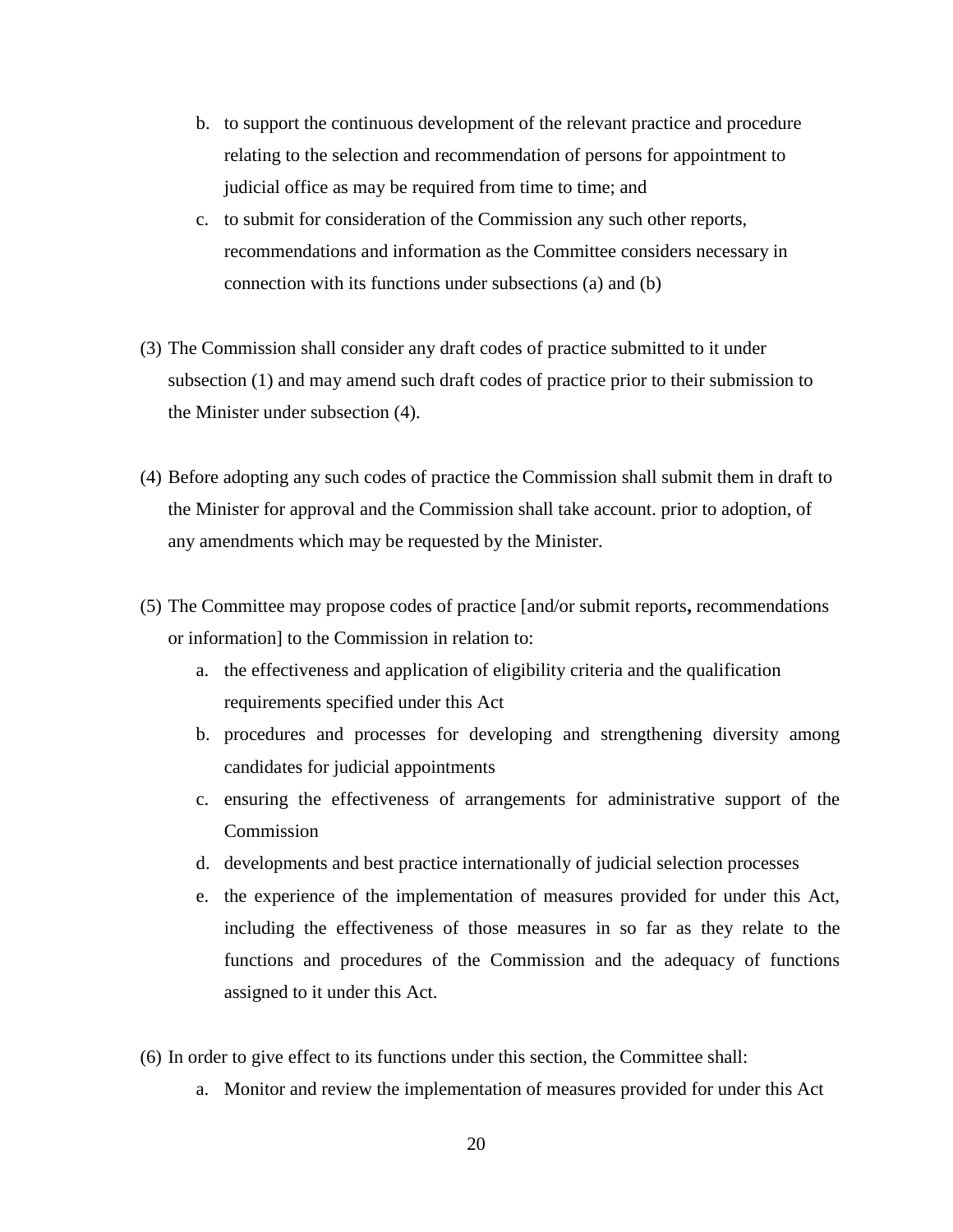- b. Monitor and review developments in the area of judicial appointment policy and law under International instruments and conventions
- c. Monitor and review developments in other jurisdictions in relation to judicial selection and appointment
- d. Commission research in the area of judicial selection including in respect of judicial selection criteria, eligibility and qualifications
- e. Consult with interested persons and bodies in relation to the formulation of codes of practice, guidelines and recommendations
- (7) The Committee shall, subject to the approval of the Commission, have power to advertise and to invite written submissions from interested parties in the performance of these functions and to engage the services of persons of specialist or technical expertise to assist it.
- **(**8) The Committee shall, as soon as may be following the entry into force of this Act, and in any case no later than 21 months following that date make a report with recommendations together with revised or new codes of practice to the Commission in relation to the matters the subject of subhead  $(5)(e)$  and the Commission, having considered such report together with any new or amended codes of practice, shall submit its report thereon with recommendations to the Minister within three months of the receipt of the Committee's report.
- (9) The review of the Committee in relation to the matters the subject of subhead (5)(e), shall be conducted with the input of external expertise and assistance in a manner subject to the approval of the Minister.
- (10) In formulating draft codes of practice for the purposes of this section, the Committee shall have regard to the following matters:
- a. The need to recognise the critical importance of the judicial selection process in the administration of justice
- b. The use of appropriate expert and technical assistance in compiling draft codes of practice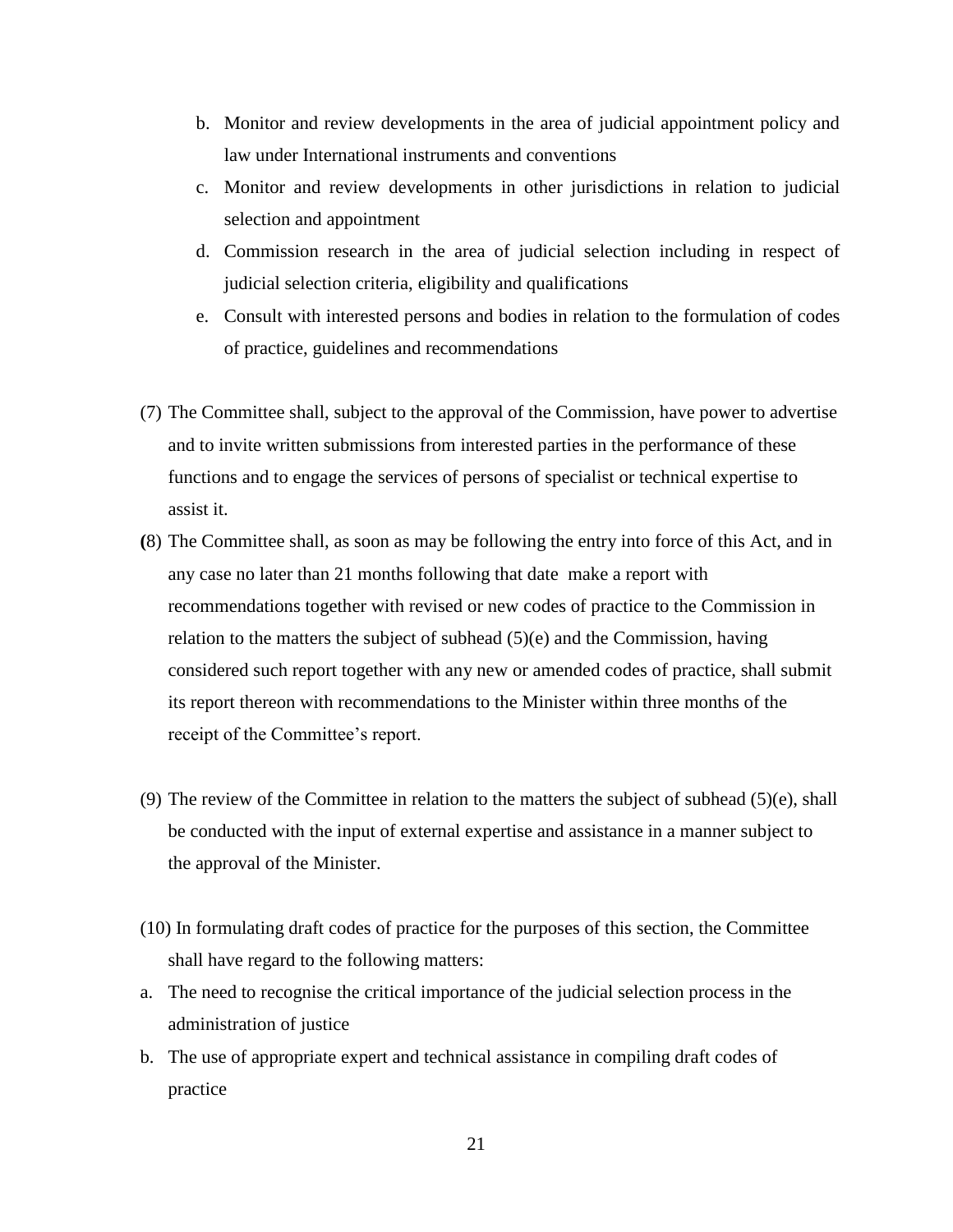- c. The need for compliance with recognised best practice standards in selection processes
- d. The need for codes of practice which take full account of the requirements of the Commission including as regards the membership structure of the Commission
- e. The need for comprehensive selection processes, including interviews and other selection tests, approaches and methods in line with the requirements of the positions or categories of positions proposed to be filled
- f. The need for comprehensive documentation and records in selection processes
- g. The need for good communication with and service to applicants

(11) Any code of practice adopted by the Commission in accordance with this Head shall be publicly available and be placed on the website of the Commission.

#### *Note*

*The purpose of this Head is to set out the functions of the new Judicial Appointments Commission and of its Judicial Appointments* Practices *Committee in relation to the development of codes of practice and the review of the operation of the procedures provided for in the legislation.*

*The key concept is for a new Commission which will have the dual functions of researching and devising best practice in relation to selection processes for judicial appointment on the one hand and conducting the selection processes in relation to specific appointments for recommendation to the Government. The latter function is the subject of Head 11.* 

*The functions in relation to codes of practice and best practice selection processes are to be carried out via the Committee created under these provisions, which has a smaller membership than the full Commission, though proportionally representative of the Commission, and which will be able to develop its own expertise and specialisms and have access to international and other expertise, the latter from both within the public service and courts system and outside of it , make recommendations to the Commission for the adoption of codes of practice in this regard.* 

*The factors which may be included within codes of practice include (non-exhaustive list):*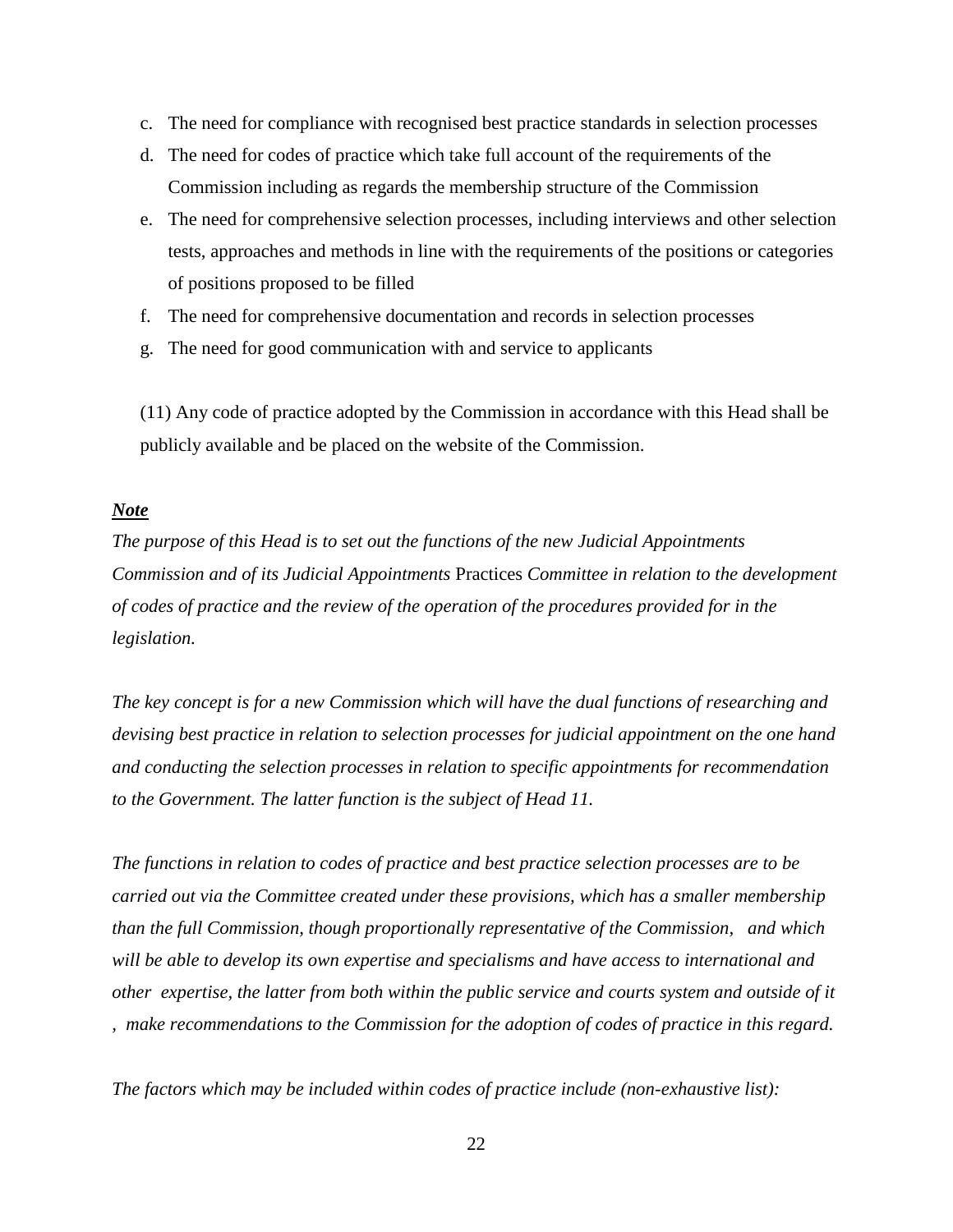- *The processes to be adopted in relation to selection processes for a particular appointment or appointments to particular vacancies whether in a particular court jurisdiction(s) or generally;*
- *The application of interview processes or other selection tests or examinations to any particular selection process or processes;*
- *The use of shortlisting procedures, interviews or tests in relation to particular selection processes;*

*The development of competency or merit models for use in any selection processes.*

*Because the Government has the Constitutional prerogative to advise the President on persons to be appointed to judicial office, it follows that the Government, through the Minister for Justice, should have a 'stake' in the codes of practice adopted by the Commission without setting out in operational detail for it what it should do. This is given expression to in the Scheme by a requirement that the Commission would provide to the Minister a draft of a code of practice for approval by the Minister which it proposes to adopt.*

*The rationale for assigning a power to the Commission to devise, via its Committee, best practice recruitment/selection processes is that considerable ongoing development of policy and procedures in respect of judicial appointments is necessary particularly in respect of the following key elements* 

- *- evolving a comprehensive framework of criteria for suitability for appointment given modern day demands on judges at all levels in all law settings.*
- *- Research and development of other fundamental issues around selection such as the need for diversity (and in particular a thorough consideration of best practice international models) is called for consistently across the submissions received in the consultation phase.*
- *- Active monitoring of the effects of the key reforms themselves contained in this legislation when enacted will be essential*
- *- Significant working up of the selection procedures and process is needed.*
- *- An 'oversight' function is important to ensure that the provisions relating to the actual selection processes are effective in practice*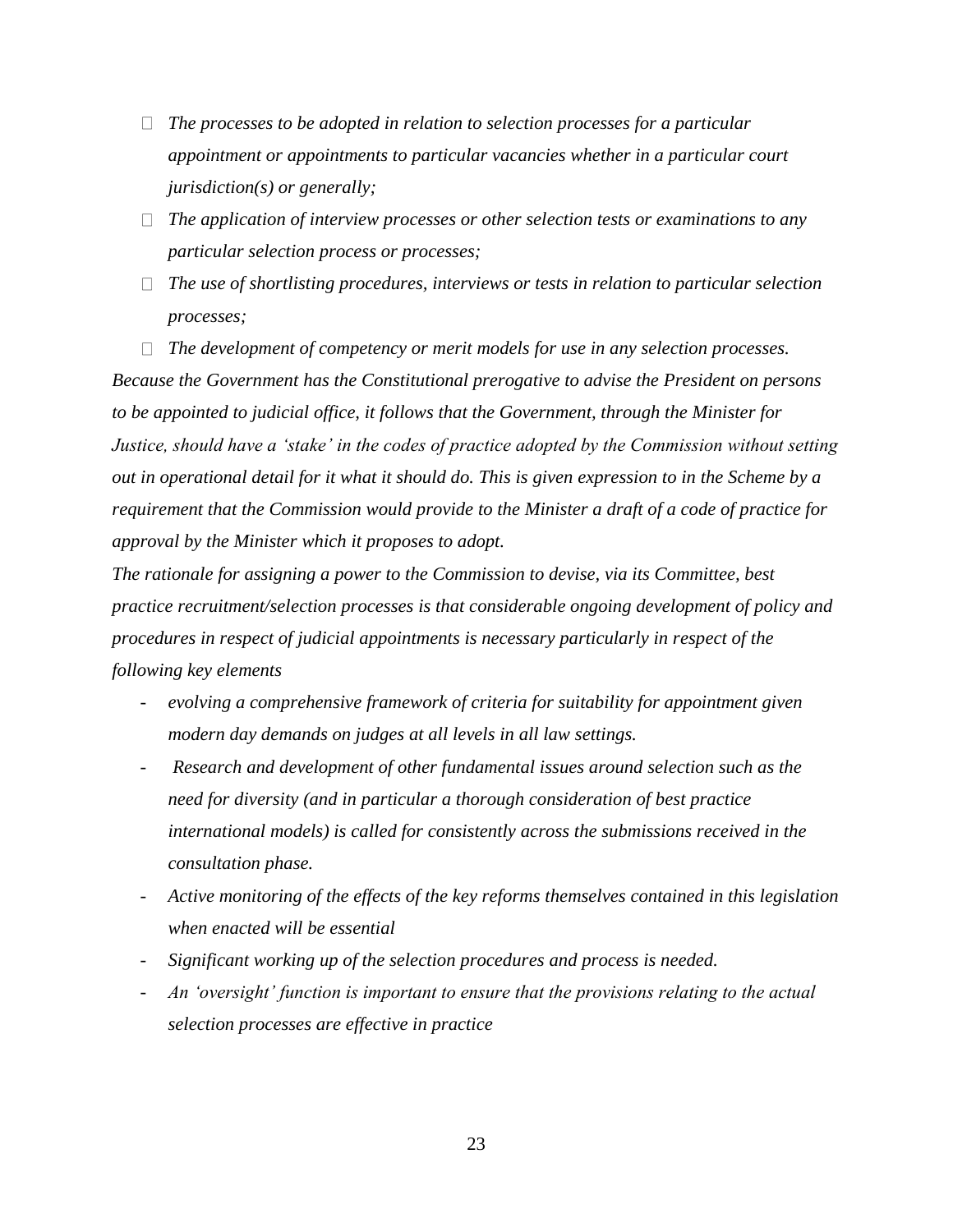*While the Scheme proposes key changes in how judges are appointed this needs to be supported by a longer term programme of reform to be developed by the Commission in line with international best practice and professional standards of selection. This key function is proposed to be given effect to by the creation of a single dual purpose Commission with the research and advice function given in effect to a statutory Committee of the Commission rather than any additional new separate body.*

*The key policy approach is to provide sufficient guidance in the legislation as regards what needs to be covered, procedures as between the Commission and the Committee etc. but at the same time have legislation which does not 'hard code' specific aspects of recruitment and merit and competency models so that every time they need to be evolved new primary legislation is necessary.*

*It should be noted that the judiciary (JARC) recommended that "the opportunity should be now taken to appoint a high level body to carry out research, receive submissions and within a fixed timescale to develop comprehensive detailed proposals in a structured principled and transparent way to make a radical improvement in the judicial appointments process in Ireland" The draft policies and principles which the Commission (and the Committee) must have regard to in formulating codes of practice are set out in subhead (10)*

#### **Head 11**

#### **Selection and Recommendation function**

- (1) In order to give effect to its function under this Head, the Commission may
	- (a) provide information on the judicial appointments procedures
	- (b) advertise for applications for judicial appointment
	- (c) consult referees concerning the suitability of applicants to the Commission
	- (d) require applicants to complete application forms and other documentation as may be determined by the Commission from time to time
	- (e) undertake testing of candidates to ensure suitability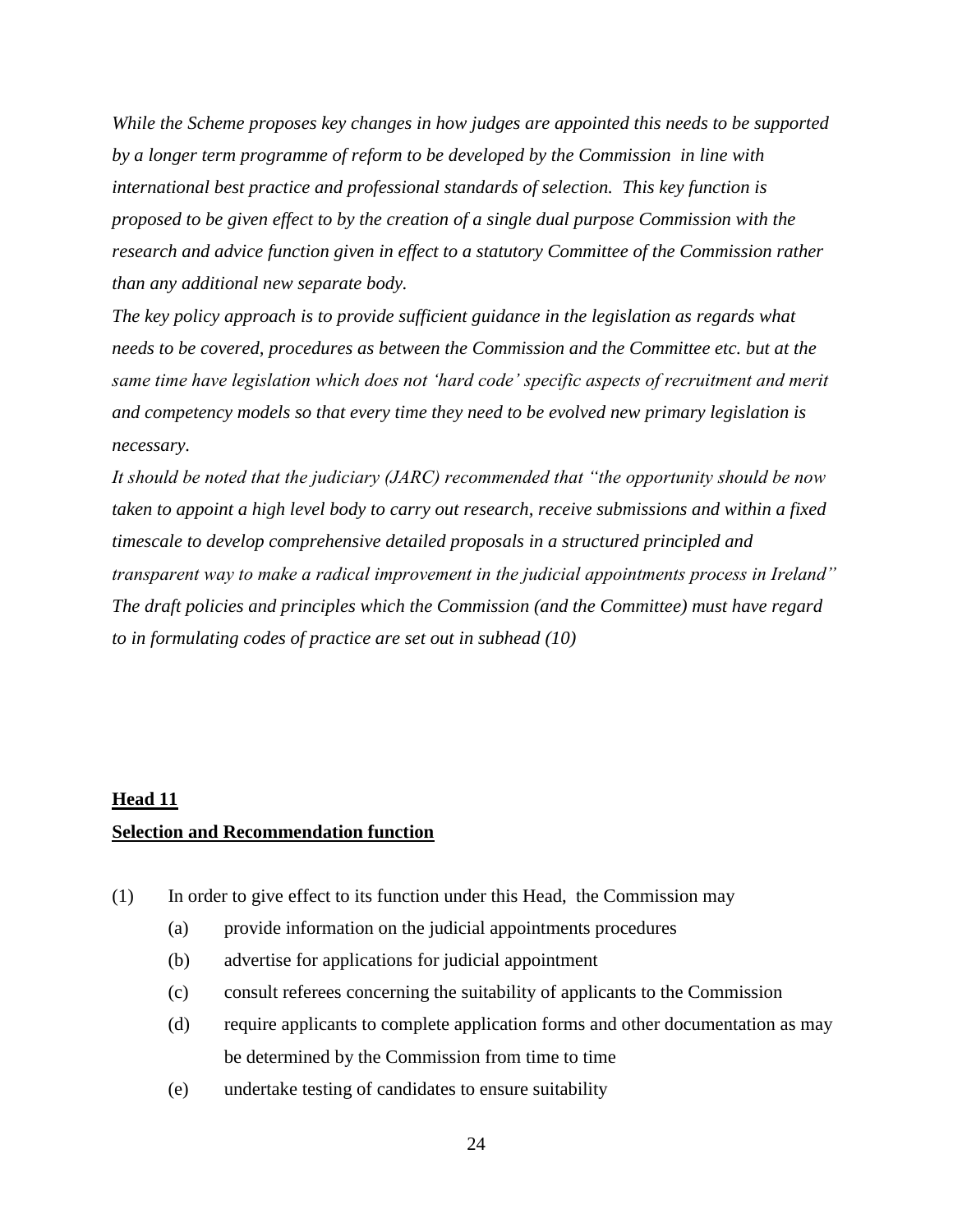- (f) arrange for preliminary screening of applicants for the purpose of shortlisting
- (g) arrange for the interviewing of applicants who wish to be considered by the Commission for appointment to judicial office
- (h) do such other things as the Commission considers necessary to enable it to discharge its functions in relation to the selection of persons.

(2) Codes of Practice to be adopted by the Commission under the provisions of Head 10 may provide for different requirements or arrangements in relation to selection procedures provided for under subhead (1) in so far as they relate to a person who is for the time being a serving judge.

(3) The Commission may enter into arrangements with the Service to assist it in giving effect to any of the matters provided for under subhead (1).

(4) (a) Where the holding of interviews or other selection tests is required under a code of practice adopted by the Commission in relation to a selection process for a particular post or post(s), **s**uch interviews or tests shall be conducted as part of the selection process unless a determination to the contrary has been made by the Commission [*in specific circumstances*] that interviews are not necessary.

(b) Where the Commission has made a determination under subhead (5)(a) that determination shall be drawn to the attention of the Government, together with the specific reasons for it, when the Commission recommends persons under Part 4.

#### **Note**

*Consultations strongly suggest that there is a need to fundamentally review the selection process and to develop comprehensive, best practice and appropriate selection procedures given the complexity and demands of the modern judicial process. Selection frameworks need to be developed in such areas as various forms of written or on-line application, comprehensive competency testing, variations of interview approaches, shortlisting processes, attributes and personality assessments. These requirements are given effect to in the* 

25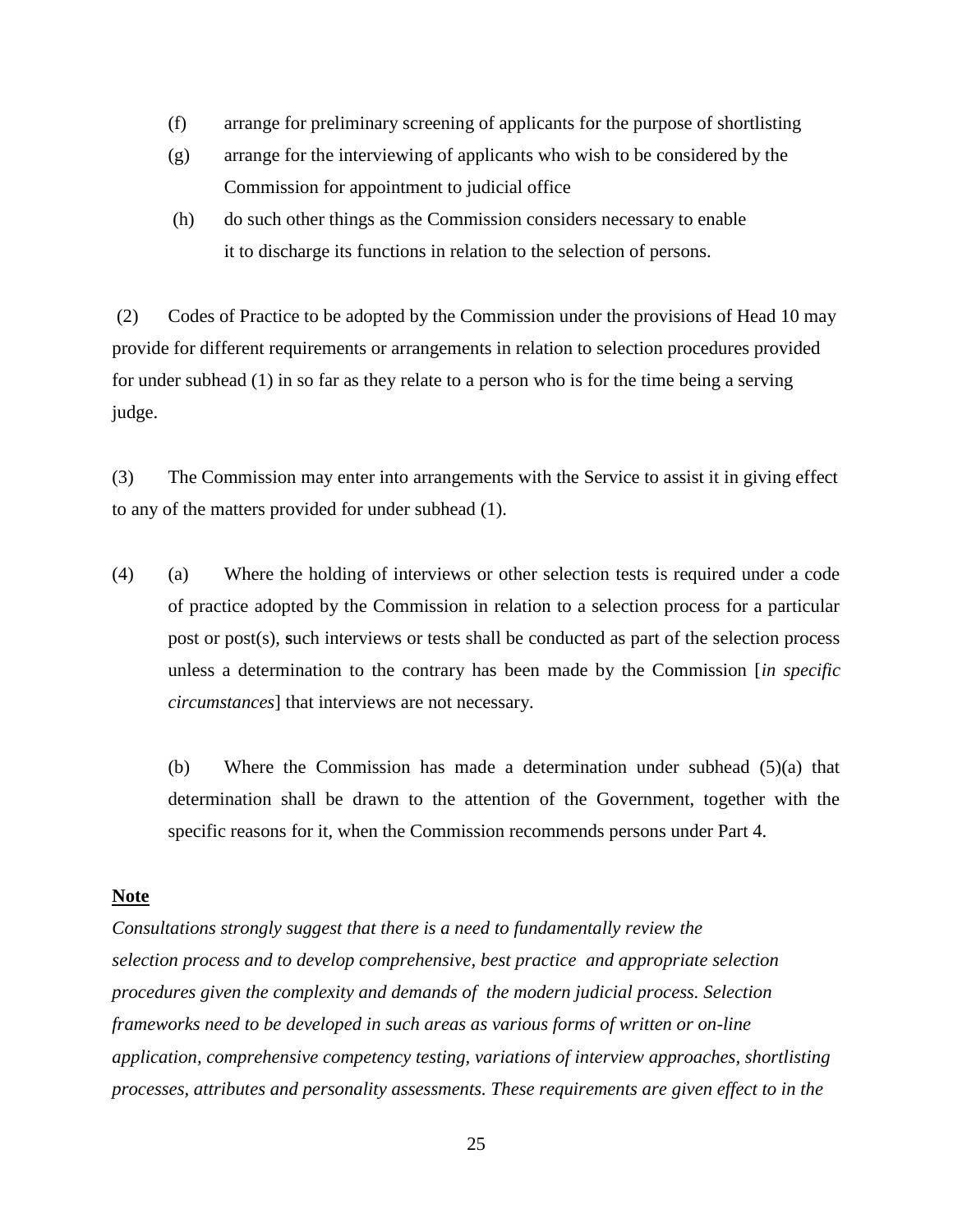*Scheme by the enabling provisions of Head 10 allowing the Commission to develop codes of practice in relation to these matters.* 

*Subhead (1) sets out the various selection matters that the Commission may give effect to. Subhead (2) empowers the Commission to vary its selection in the situation where an applicant is a serving judge. Subhead (3) enables the Commission to secure the assistance of the Public Appointment Service in the selection process. Subhead (4) is a requirement, except for stated reason, for the Commission to hold interviews or other tests in relation to a selection process.* 

#### **Head 12**

#### **Procedures or requirements to be prescribed**

(1) The Minister may, following consultation with the Commission, prescribe by way of regulations, on foot of a code or codes of practice approved in the manner provided under Head 10, for any matter set out in such code or codes having regard to the matters specified in Head 21 and the qualifications otherwise prescribed under the Heads.

(2) The Commission shall give effect to any matter provided for in regulations made under subhead (1) within a period to be specified, subject to the approval of the Minister, and shall inform the Minister of the measures taken by it to comply with said regulation.

(3) Every regulation made by the Minister under this Head shall be laid before each House of the Oireachtas as soon as may be after it is made and if a resolution annulling the regulation is passed by either such House within the next 21 days on which the House has sat after the regulation is laid before it, the regulation shall be annulled accordingly, but without prejudice to the validity of anything previously done thereunder.

#### Note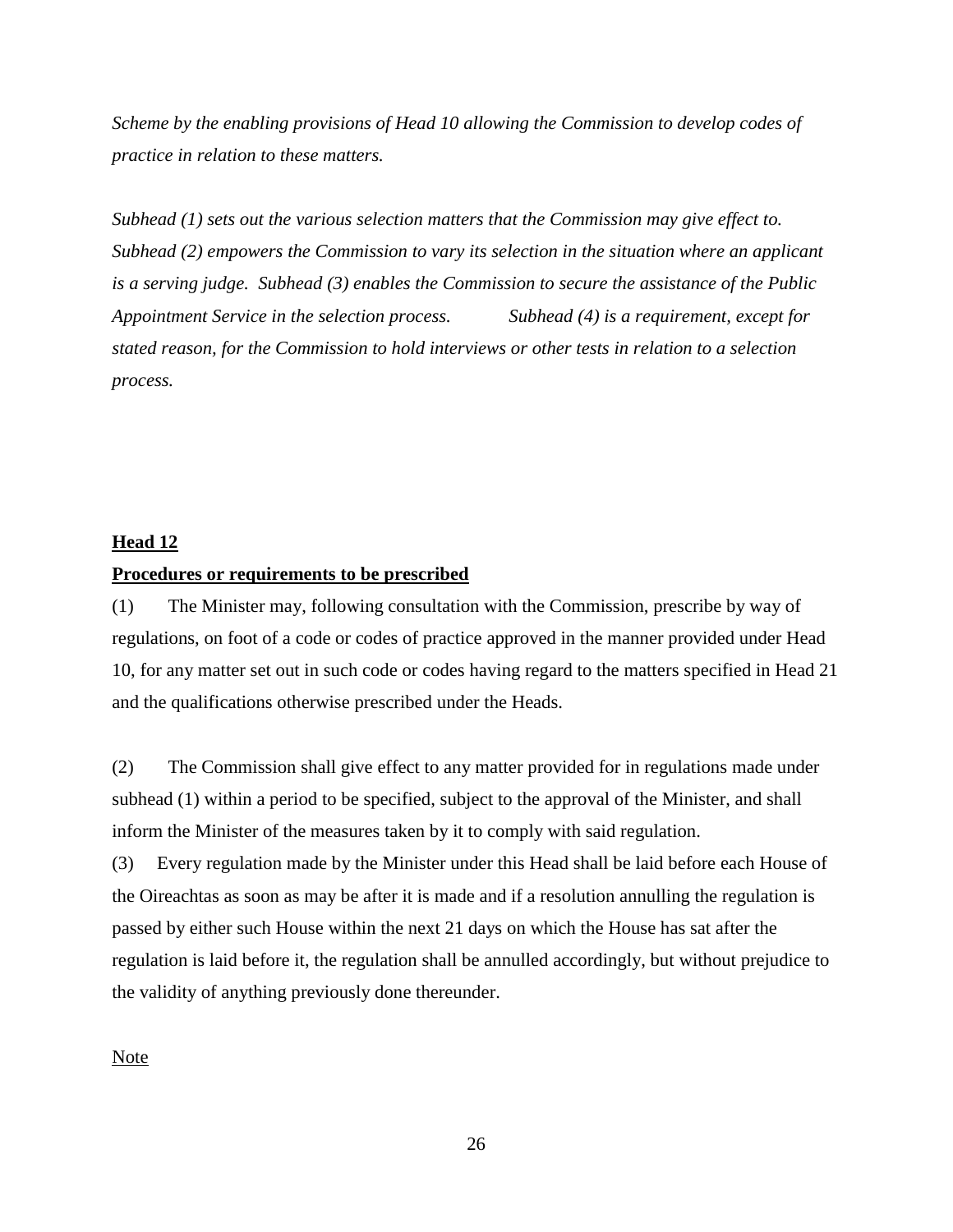*This Head gives the Minister the power to make regulations in response to Codes of Practice etc. submitted to him or her, and a requirement for the Commission to give effect to and new procedure or matter so prescribed.* 

# **Head 13 Death, retirement or resignation of member of the Commission**

(1) The senior ordinary judge of each court shall be a member of the Commission by reason of the death or retirement of the Chief Justice or President of a Court.

(2) A member of the Commission may resign from office by notice in writing addressed to the Minister and the resignation shall take effect on the date the Minister receives the notice or, if a date is specified in the notice and the Minister agrees to that date, on that date.

(3) The Chairperson may resign from office as Chairperson by notice in writing addressed to the Minister, but shall, unless otherwise stated in the notice, continue to hold office as a member of the Commission for the remainder of his or her term of office, and the resignation takes effect on the date the Minister receives the notice or, if a date is specified in the notice and the Minister agrees to that date, on that date.

(4) Where a member of the Commission dies, becomes disqualified for office, resigns, is removed from office or otherwise ceases to be a member, the Government may appoint a person to be a member of the Commission to fill the resultant casual vacancy, and such person shall hold office for the remainder of the term of office of the member who occasioned the casual vacancy

### *Note:*

*Standard provision based on equivalent provisions in other legislation.*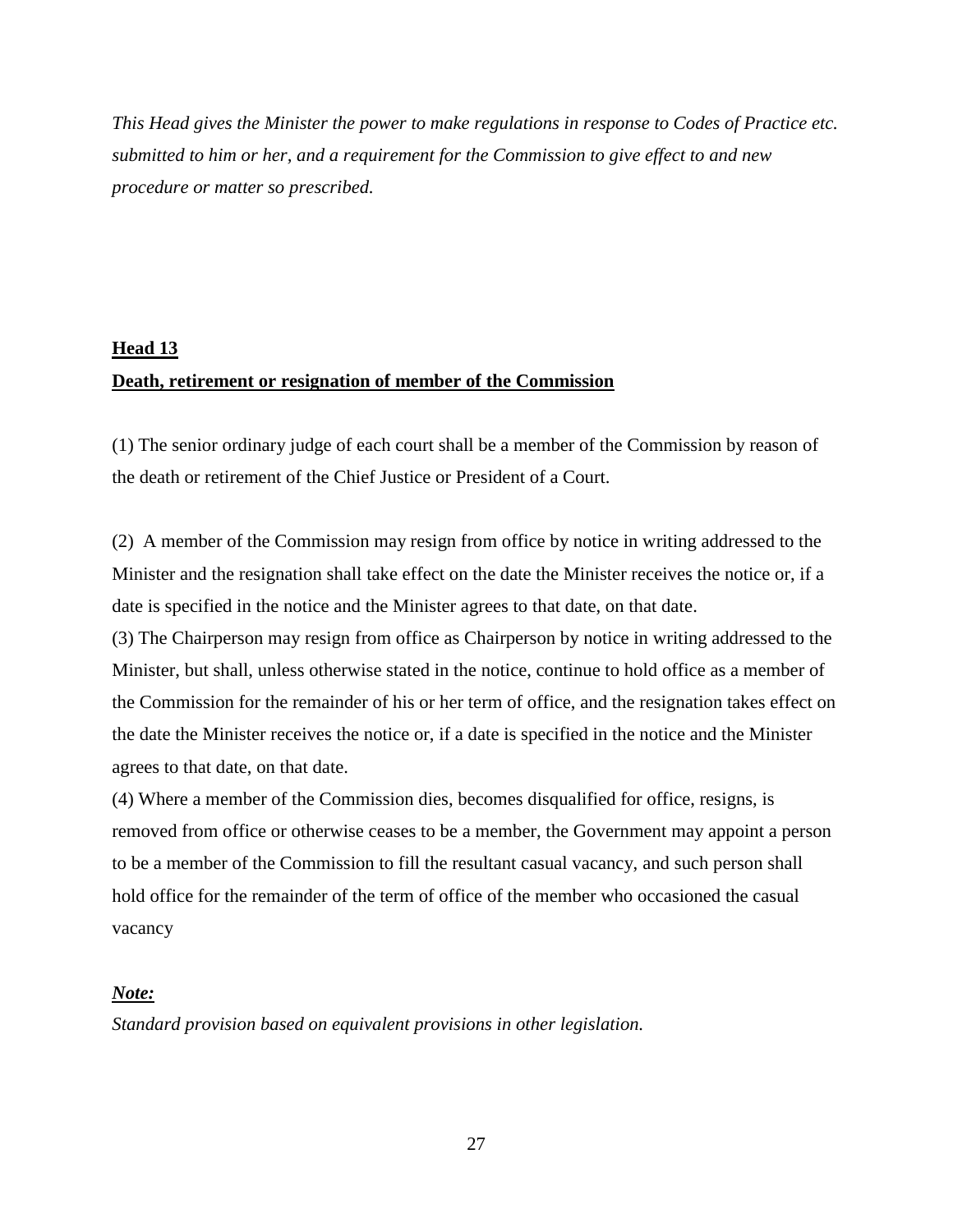## **Annual Report of Commission**

- (1) Not later than three months after the end of each year, the Commission shall submit to the Minister a report on its activities in the immediately preceding year.
- (2) The Commission shall ensure that an annual report contains aggregate information only and does not contain any information or matter relating to the selection process applied, or information provided or produced as part of the selection process, in respect of an identifiable individual.
- (3) On receipt of the annual report the Minister shall lay it as soon as possible before both Houses of the Oireachtas.
- (4) The Minister may after consultation with the |Commission give directions to it regarding the form of a report under this section and the manner in which any matter is to be addressed in such a report.
- (5) The Minister may request the Commission to make a report on any matter within its remit from time to time.

## **Note**

*This is a standard procedure. Subhead (2) sets out the matters that must be excluded from an Annual Report.*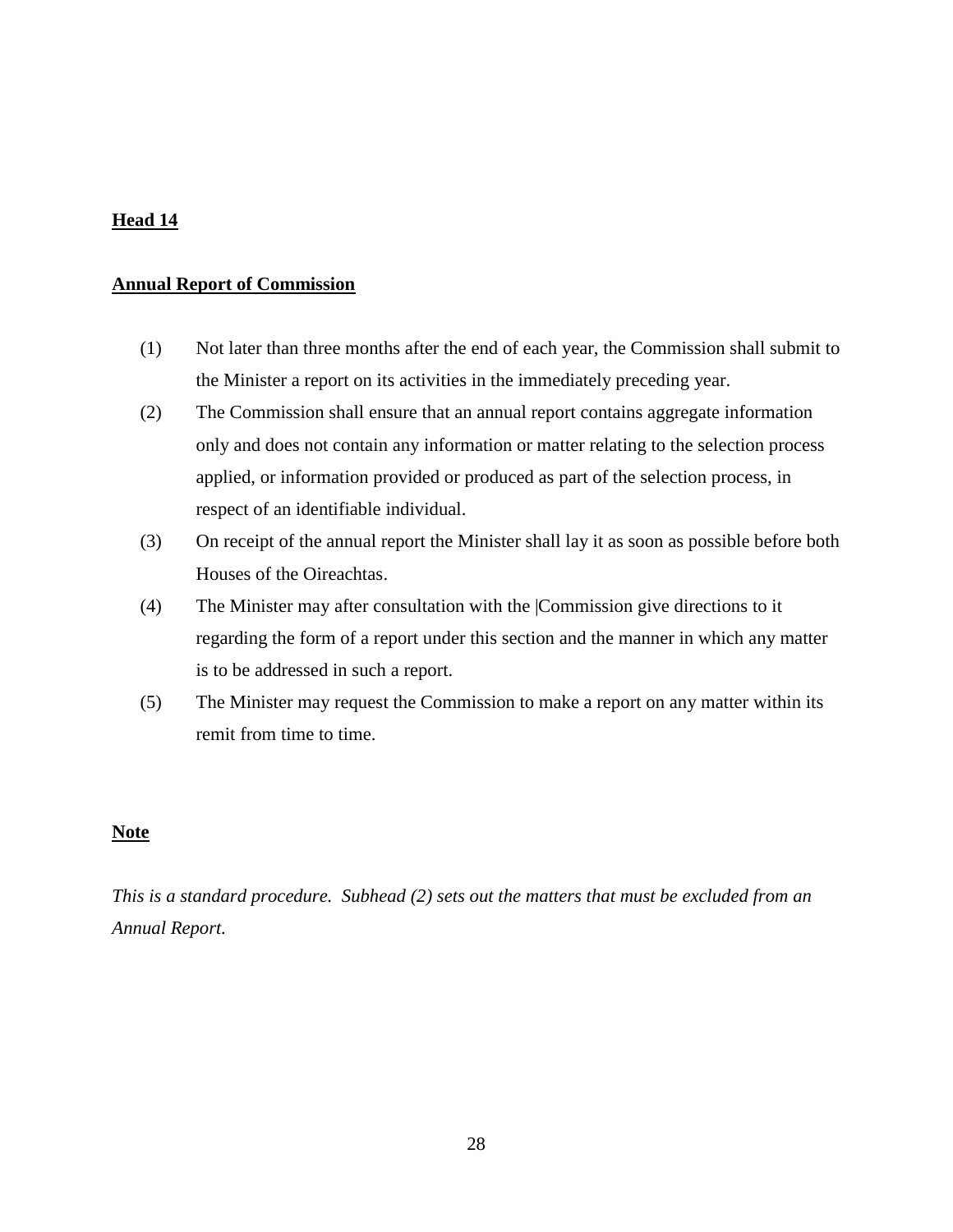#### **Disqualification from Office of a Member of the Commission**

- (1) A person who is a holder of judicial office shall be disqualified from and shall cease to hold office as a member of the Commission if he or she ceases to be a holder of judicial office
- (2) A person other than a holder of judicial office shall be disqualified from and shall cease to hold office as a member of the Commission if he or she:
- a. is convicted on indictment of an offence,
- b. is convicted of an offence involving fraud or dishonesty,

c. in the case of a legal member who is a legal practitioner, his or her name is struck of the roll of solicitors or the roll of practising barristers, as the case may be, or, following the investigation of a complaint under Part 6 of the Legal Services Regulation Act 2015 or d. if he or she—

- I. has a declaration under section 819 of the Companies Act 2014 made against him or her or is deemed to be subject to such a declaration by virtue of Chapter 5 of Part 14 of that Act, or
- II. is subject or is deemed to be subject to a disqualification order, within the meaning of Chapter 4 of Part 14 of the Companies Act 2014, whether by virtue of that Chapter or any other provisions of that Act, or

e. has a declaration under section 150 of the Companies Act 1990 made against him or her or is subject or is deemed to be subject to a disqualification order by virtue of Part VII of that Act.

### *Note*

*This is a standard provision derived from the provisions in the Legal Services Regulation Act 2015.*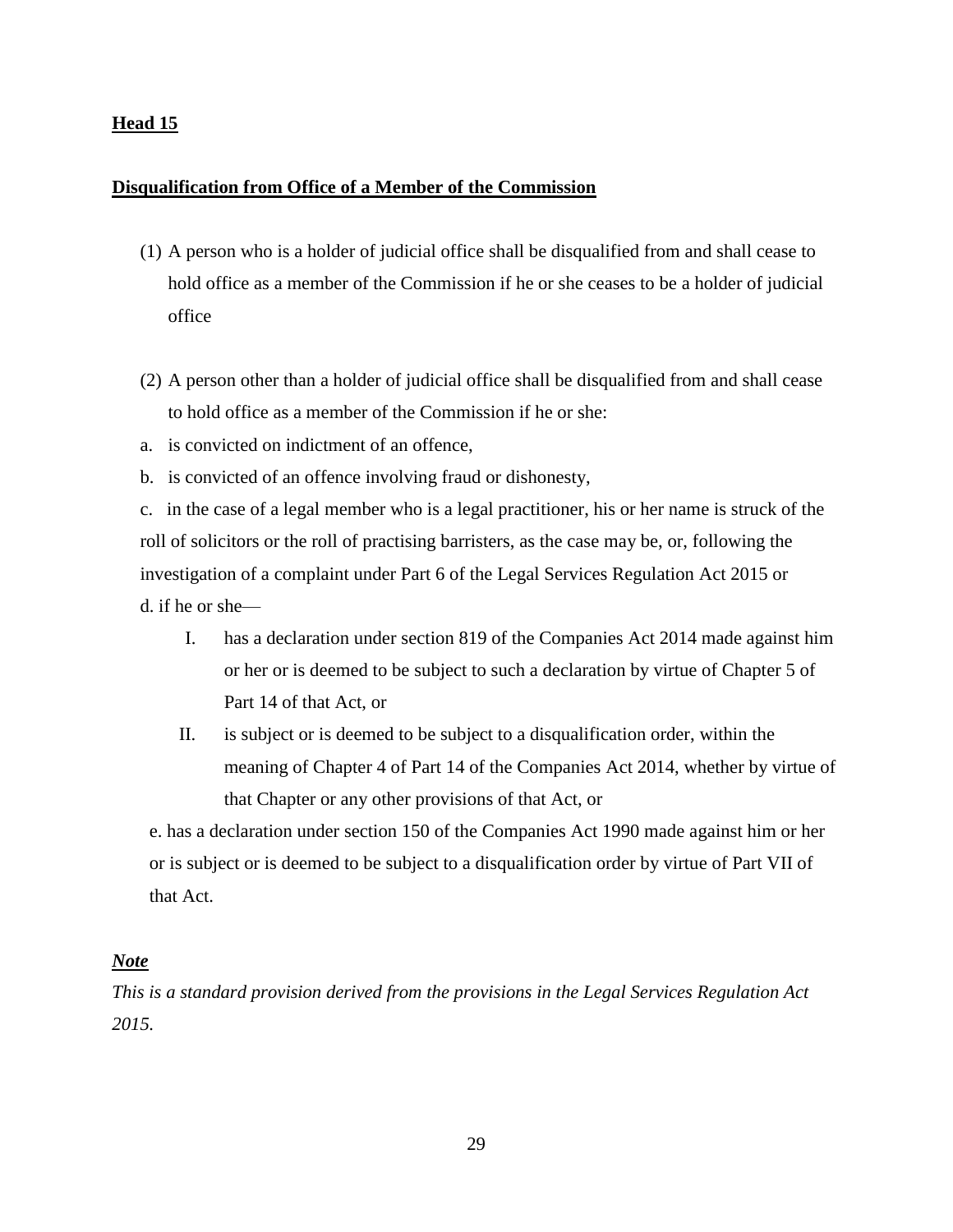### **Removal of member of Commission**

- (1) The Government may, subject to this section, remove from office a member of the Commission appointed in accordance with Head  $7(2)$  (a), (e), (f) or (g) but only where—
	- (a) one or more of the grounds referred to in subsection (2) apply
	- (b) subsections (3) to (6) have been complied with and

(c) no appeal against the decision of the Government under subsection (6) has been made under subsection (7) within the period specified in that subsection or, where such an appeal has been made, the High Court has affirmed the decision, and then, and only then, where a resolution is passed by both Houses of the Oireachtas calling for the member's removal from office.

- (2) The grounds referred to in subsection (1) are that, in the opinion of the Government, the member—
	- (a) has become incapable through ill health of effectively performing the functions of the office,
	- (b) has committed stated misbehaviour,
	- (c) has a conflict of interest of such significance that he or she should cease to hold the

office, or

(d) is otherwise unfit to hold the office or unable to discharge its functions.

(3) Where the Government proposes to remove a member pursuant to subsection (1), they shall notify the following in writing of their proposal the member concerned.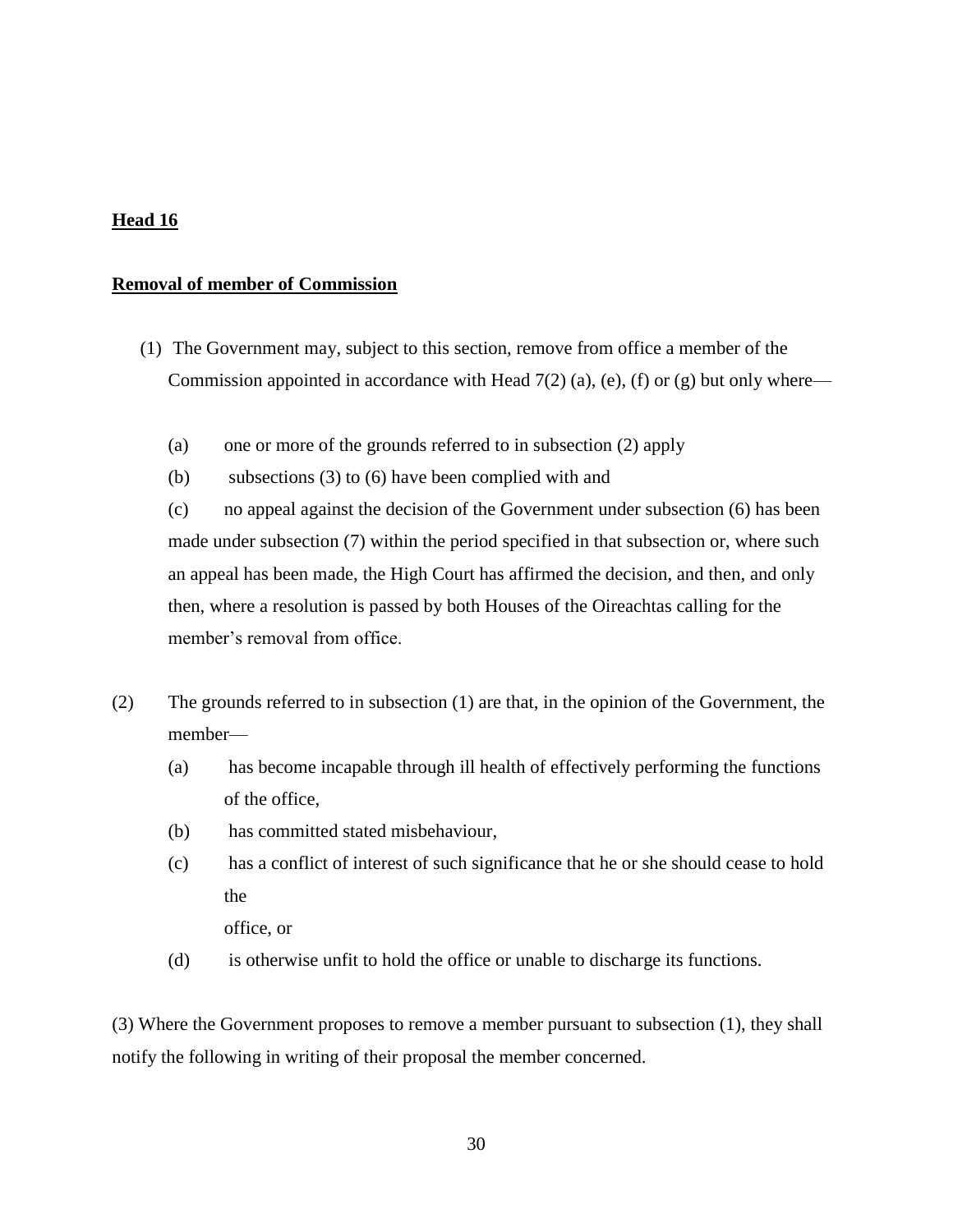(4) A notification under subsection (3) shall include— (a) a statement of the reasons for the proposal, (b) a statement that the member concerned may, within 30 working days of the sending of the notification or such other period as the Government, having regard to the requirements of natural justice, may specify, make representations in the prescribed manner to the Government as to why the member should not be removed from office, and (c) a statement that, where no representations are received within the period specified under paragraph (b), the Government will, without further notice, proceed with the removal of the member from office in accordance with this section.

(5) In considering whether to remove a member from office, the Government shall take into account— (a) any representations made pursuant to subsection  $(4)(b)$ , and  $(b)$  any other matter that the Government consider relevant for the purpose of their decision.

(6) Where, having taken into account the matters referred to in subsection (5), the Government decide to remove the member from office, they shall notify the member in writing of their decision and of the reasons for it.

(7) The member or, as the case may be may, within 30 working days of the sending of the notification under that subsection, appeal to the High Court against the decision of the Government.

(8) On hearing an appeal under subsection (7), the High Court may, as it thinks proper, either affirm or overturn the decision concerned.

#### *Note*

*This is a standard provision derived from similar provisions in other legislation.*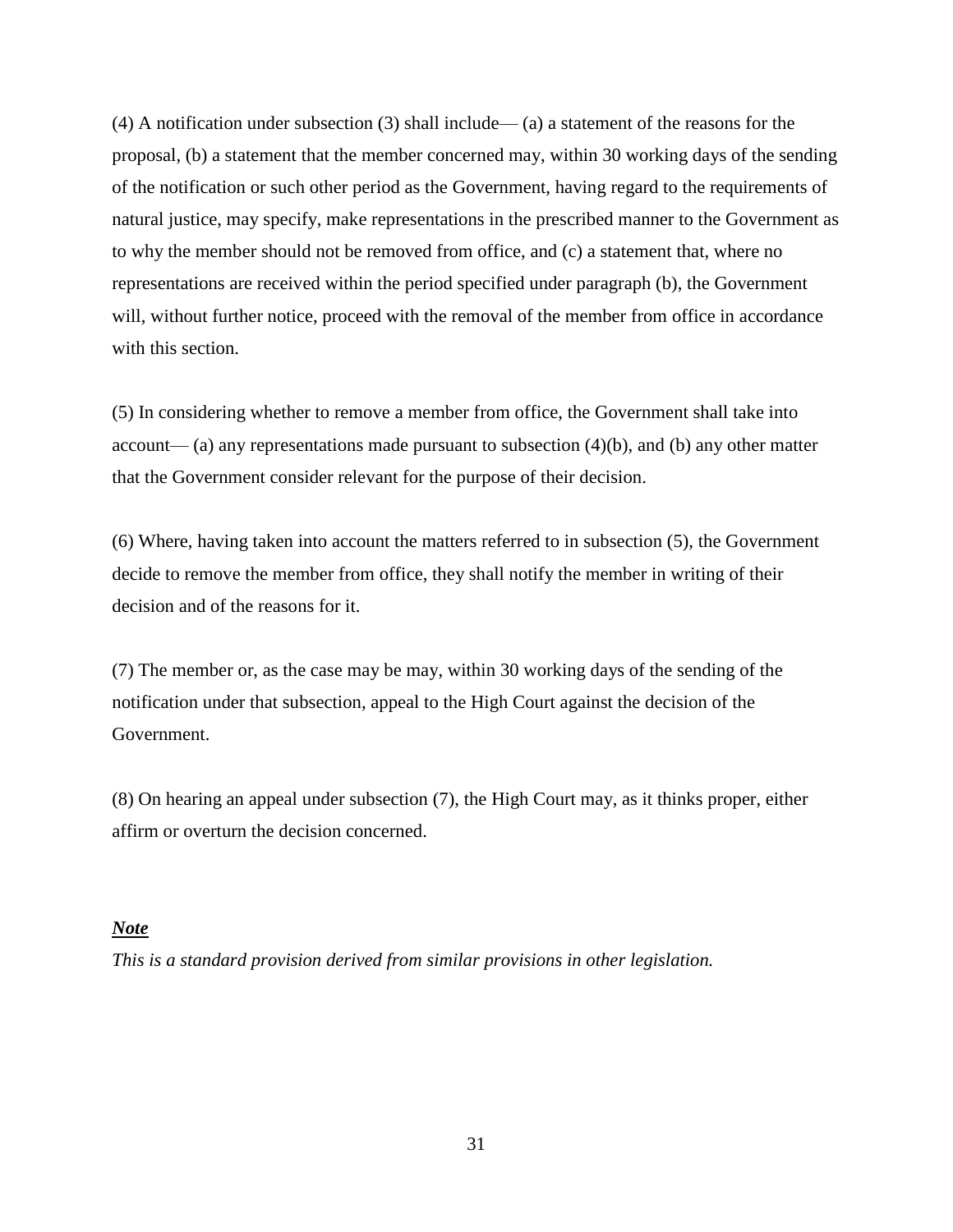# **Head 17 Accountability of Chairperson to Committee of Oireachtas**

- (1) In this Head "Committee" shall mean a committee appointed by either House of the Oireachtas or jointly by both Houses of the Oireachtas (other than the Committee of Public Accounts, the Committee on Members Interests of Dáil Éireann or the Committee on Members Interests of Seanad Éireann), or a sub-committee of such committee.
- (2) Subject to subsection (3), the Chairperson shall, at the request in writing of a Committee attend before it to give account for the functions exercised by the Commission under Heads 10 and 11.
- (3) The Chairperson shall not be required to give account for any matter relating to
- a. the selection procedures applied in relation to any specific person or to any appointment or appointments to judicial office, or
- b. any recommendation of a person or to a recommendation or recommendations for appointment to any judicial office
- c. any deliberations of the Commission
- d. any communications to or from the Commission

#### **Note**

*This is a standard provision relating to the accountability of the Chairperson of the Commission to an Oireachtas Committee, other than specified Committees. It provides for exclusions of certain information from disclosure to a Committee.*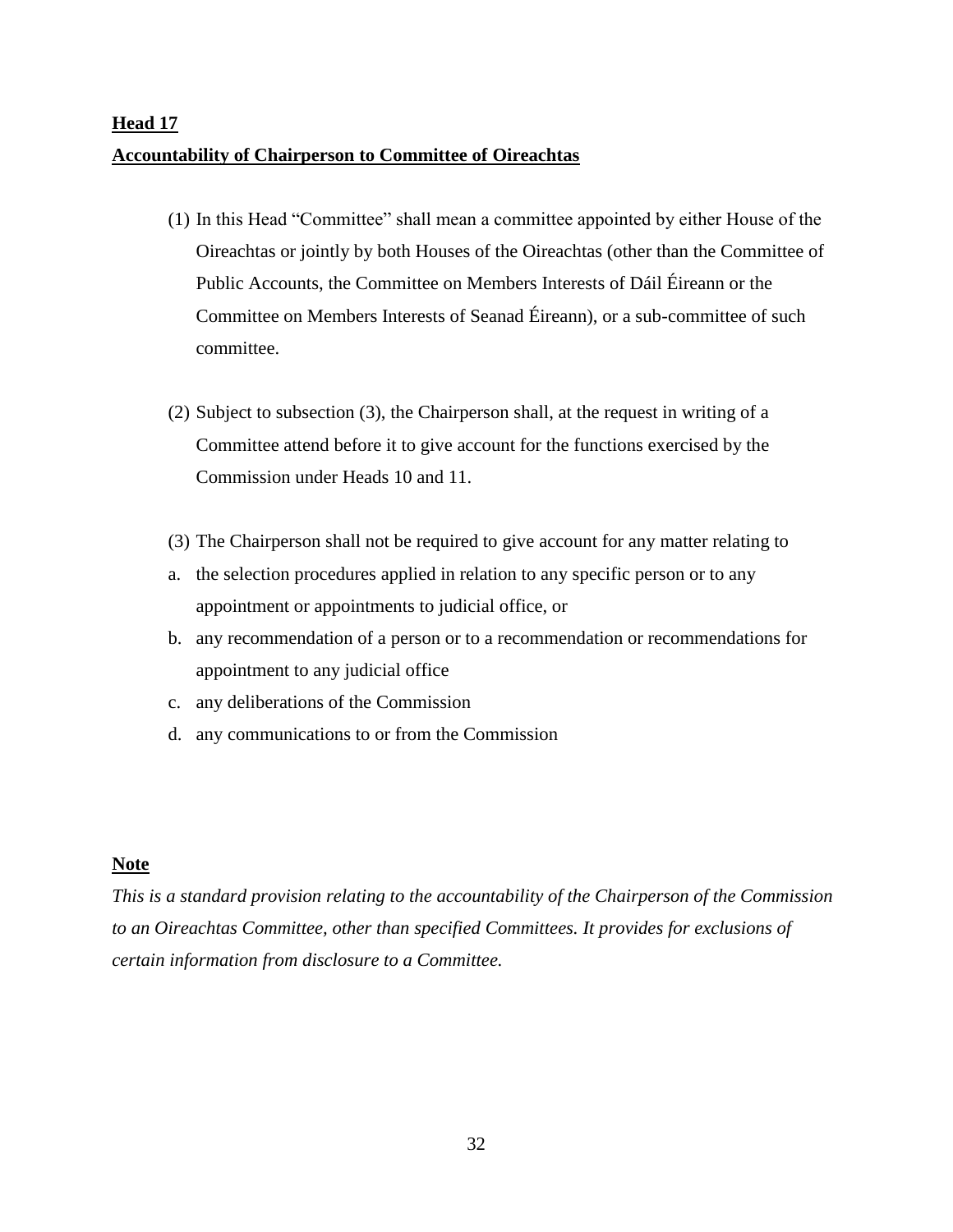## **Confidentiality of communications**

All proceedings of the Commission and of its Committees and all communications to the Commission and its Committees and from the Commission to the Minister in respect of persons recommended by it for appointment to judicial office shall be confidential and shall not be disclosed except for the purposes of this Act.

## *Note:*

*Broadly speaking Re-enactment of section 20 of the 1995 Act adjusted as required*

# **Head 19 Judicial Appointments Commission Office**

- (1) On the commencement of this Act there shall stand established a Judicial Appointments Commission Office (The Office).
- (2) The Office shall be an Executive Office attached to the Judicial Appointments Commission and its purpose shall be to provide support for the functions of the Judicial Appointments Commission.
- (3) The Office shall be under the management and control of the Judicial Appointments Commission, and subject to the direction of the Director appointed under Head 20.
- (4) The Office will be provided with such financial resources as may be assigned by the Minister subject to the sanction of the Minister for Public Expenditure and Reform.
- (5) The Office shall have such staff and subject to such terms and conditions with the approval of the Minister following consultation with the Minister for Public Expenditure and Reform.
- (6) The staff of the Commission shall be responsible to the Commission.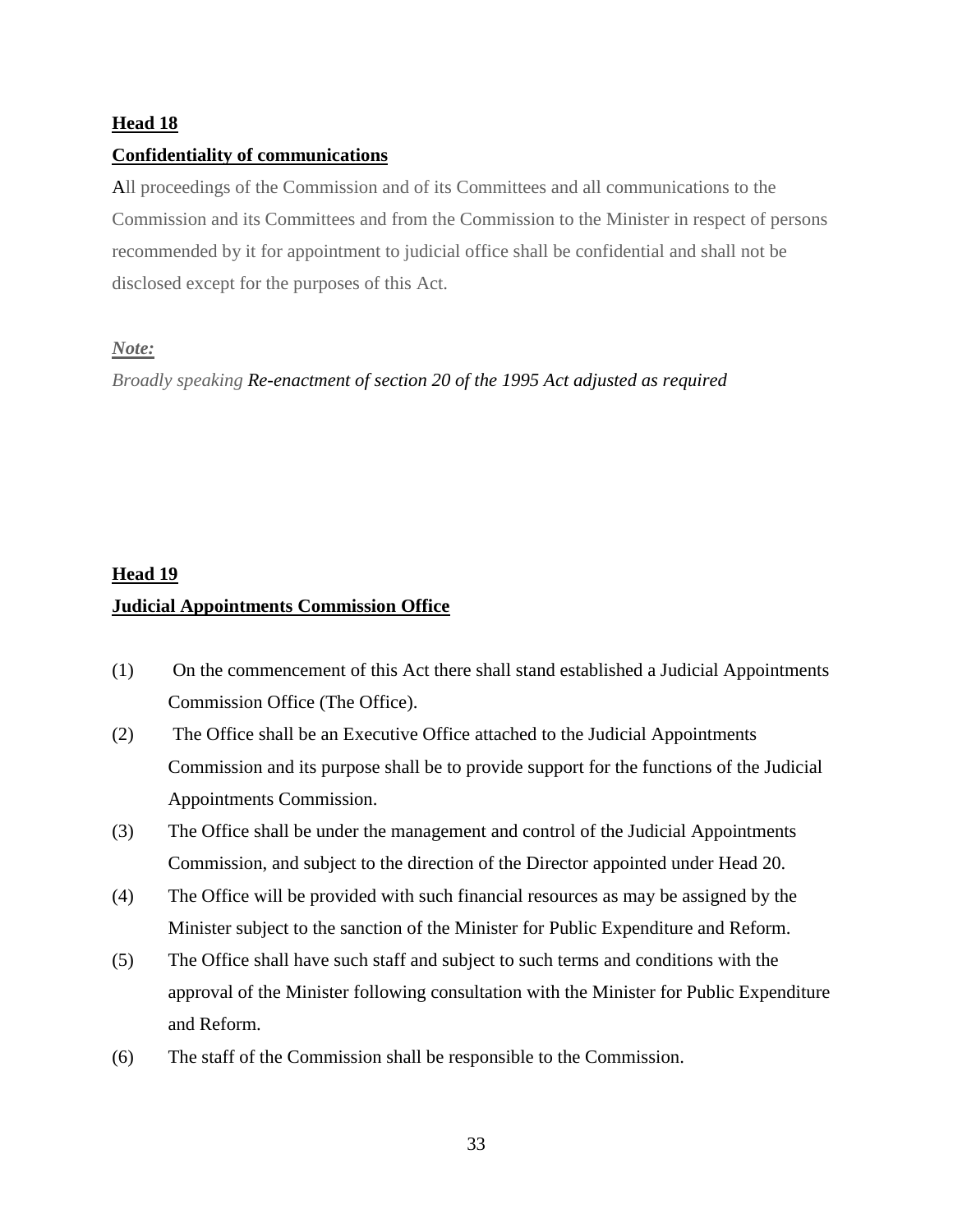(7) The Office may do such other things as the Commission considers necessary to enable it to discharge its functions under the Act.

## *Note*

*The Head proposes the creation of a new Office which will be attached to the new Commission to provide support. To date the Judicial Appointments Advisory Board has had no particular dedicated resource other than the service of the Courts Service CEO who acts as Secretary to the Board. In this manner, the Courts Service has provided the financial technical and administrative support to the Commission, and it has also been serviced by a dedicated website with information and applications.*

*A significant change proposed in this Head is that this arrangement would be replaced by a new resource, a Judicial Appointments Commission Office, and that resource would not be part of the Courts Service.* 

*The lack of a dedicated resource is a subject of criticism in the submissions received in the consultations process. .*

*Under the Scheme, it is envisaged that the Board's role will be considerably expanded and that it will deploy a thorough selection procedure and a dedicated resource to support this, in the form of the newly established office.*

*The provisions of the Head are in general terms of a standard nature.* 

## **Head 20**

## **Director of Judicial Appointments Commission Office**

- (1) The Commission shall appoint a person recruited in accordance with the Public Service Management (Recruitment and Appointment) Act 2004 as Director of the Office.
- (2) The Director shall hold office for such period not exceeding 5 years.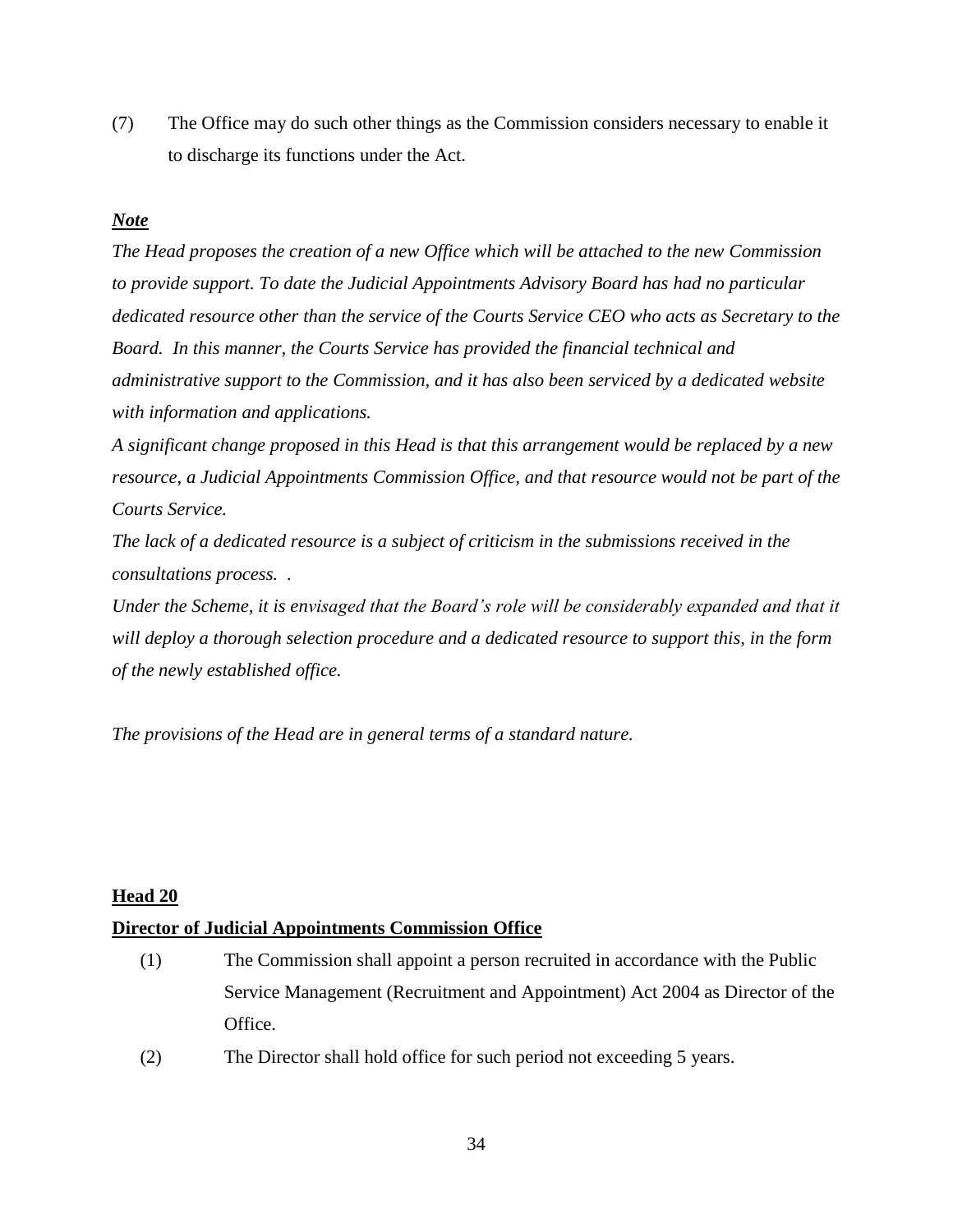- (3) The Director shall be eligible for reappointment for a second term not exceeding 5 years.
- (4) The Director shall have the relevant experience, qualifications and training appropriate to the appointment.
- (5) The function of the Director will be to deal with all matters relating to the management and control of the Office.
- (6) The Director shall be responsible to the Judicial Appointments Commission for the performance of his or her functions.
- (7) The Director shall hold office on such terms and conditions (including those relating to remuneration, allowances and superannuation) as may be determined by the Commission with the approval of the Minister given with the consent of the Minister for Public Expenditure and Reform.

### **Note**

*This provision relates directly to the dedicated resource provided for under Head 19 whereby the Judicial Appointments Commission Office is established to support the work of the Judicial Appointments Commission. This Head provides that a Director shall be appointed by the Minister to manage that Office. The Head makes provisions for standard arrangements.*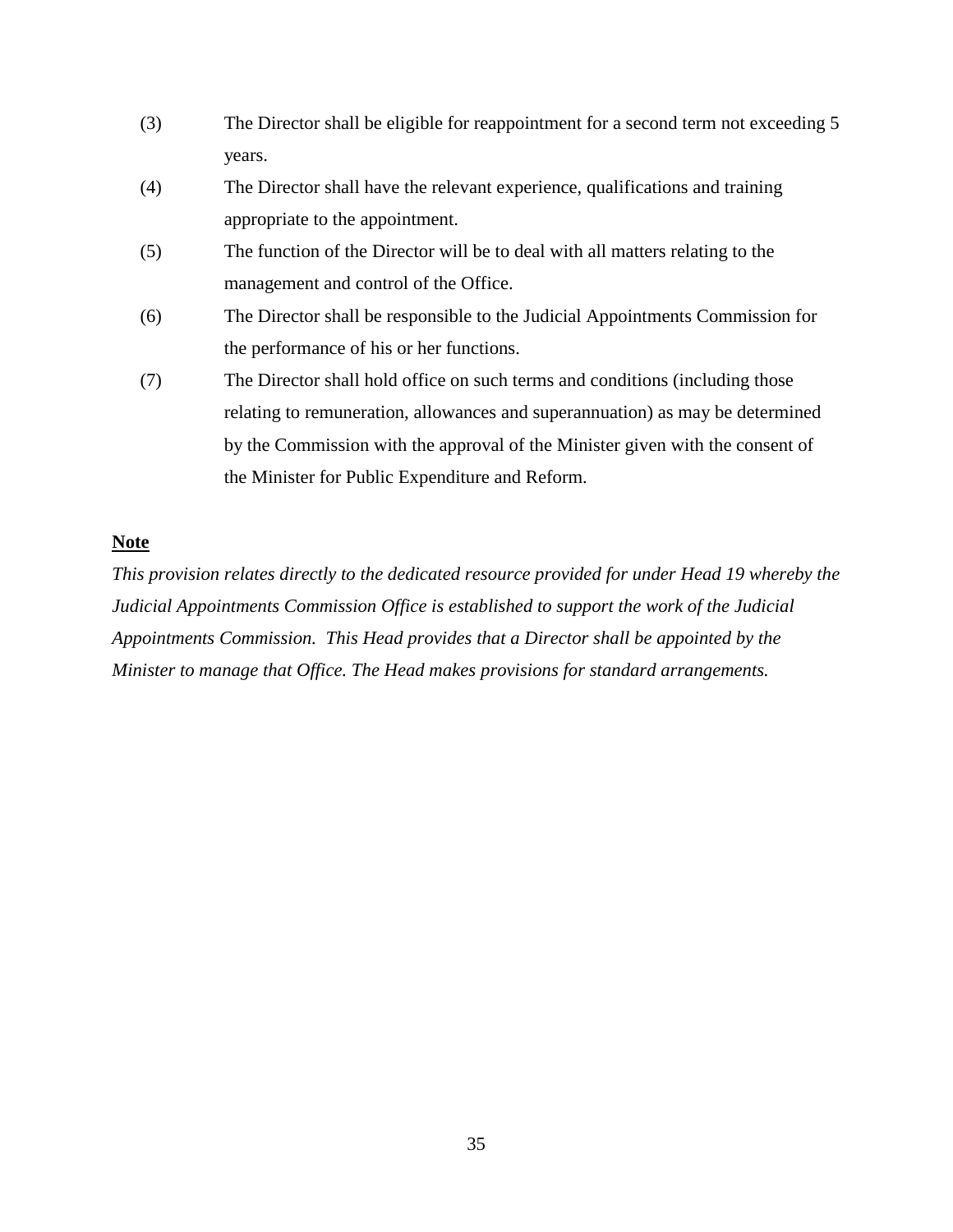#### PART 5

#### QUALIFICATIONS AND ELIGIBILITY FOR JUDICIAL APPOINTMENT

#### **Head 21**

#### **Qualifications for appointment to judicial office**

(1) The Commission shall not recommend the name of a person to the Minister unless (a) in the opinion of the Commission the person satisfies the requirements of Heads 23 to 26 as applicable

(b) (i) in the case of an appointment to the office of ordinary judge of the Supreme Court or of ordinary judge of the Court of Appeal or of ordinary judge of the High Court, has an appropriate knowledge of the decisions, and an appropriate knowledge and an appropriate experience of the practice and procedure of the Supreme Court, the Court of Appeal and the High Court

(ii) in determining whether the requirements of subparagraph (i) are satisfied, the Commission shall have regard in particular to the nature and extent of the practice of the person concerned in so far as it relates to his or her personal conduct of proceedings in the Supreme Court or the Court of Appeal or the High Court whether as an advocate or as a solicitor instructing counsel in such proceedings or both.

#### **Note**

*The purpose of this Head is to establish as a fundamental requirement for consideration for appointment the essential statutory requirements restated in the Heads, relating to practise. It includes the practice and procedure and conduct of a case provisions introduced under the Courts and Court Officers Act 2002*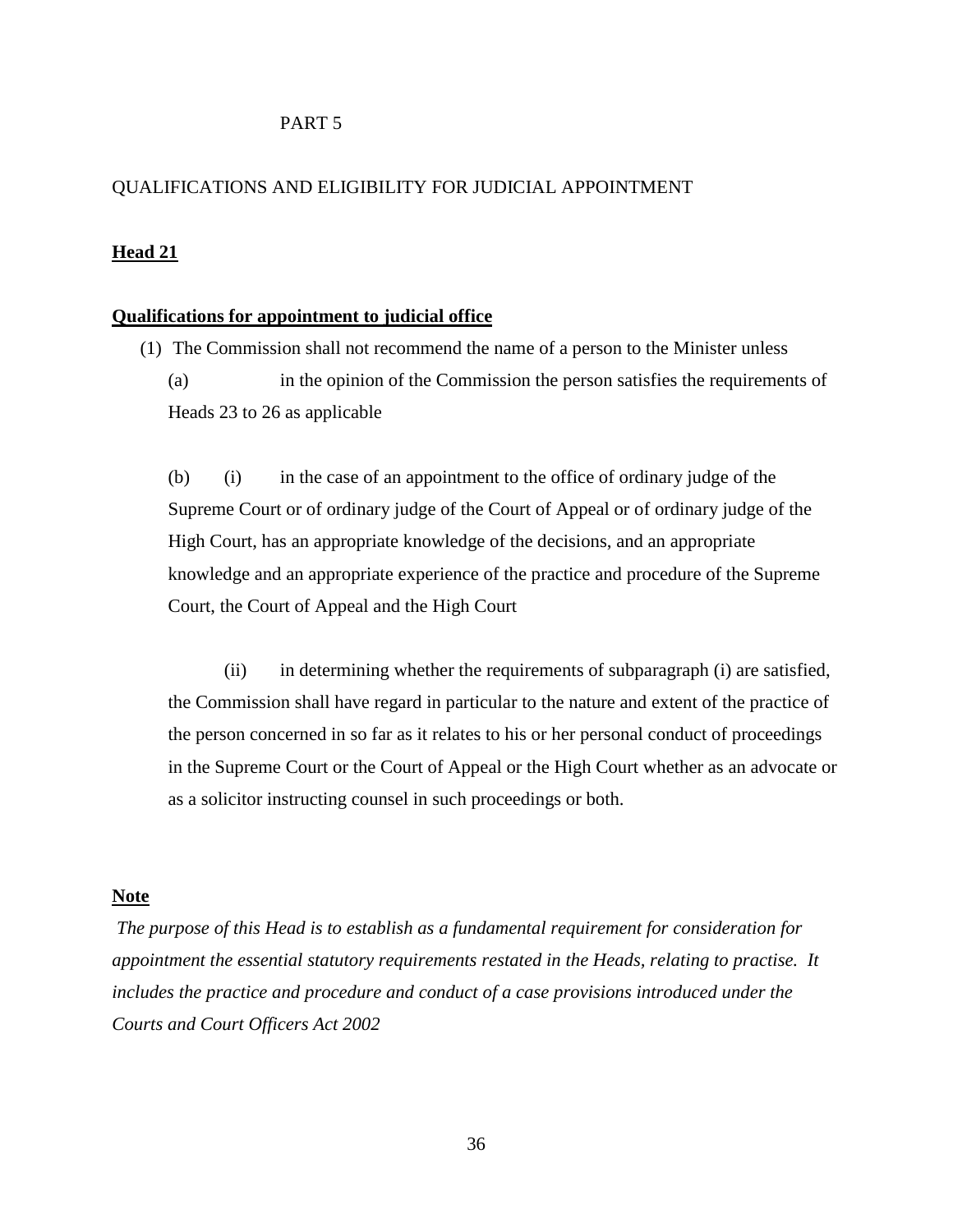### **Additional requirements in relation to appointment**

- (1) The Commission shall not recommend the name of a person to the Minister unless the person
	- a. Has displayed in his or her practice as a barrister or solicitor as the case may be a degree of competence and a degree of probity appropriate to and consistent with the appointment concerned
	- b. Is suitable on grounds of character and temperament
	- c. Is suitable on grounds of health,
	- d Gives an undertaking in writing to the Commission, if appointed to judicial office, to take any training or education course as may be required by the Chief Justice or President of the relevant Court as the case may be, and
	- e. Has provided the Commission with a tax clearance certificate and a declaration that all taxes, interest or penalties have been paid.

#### **Note**

*A consensus emerged in the public consultations that developing a comprehensive and appropriate framework of criteria for selection is essential, given the complexity of the modern judicial process. This will require detailed analysis and research and further consultation, and powers to bring forward codes of practice in this area are provided for under Head 10. The provisions of the Head are based to a large extent on the provision of the 1995 Act. In relation to subparagraph (c) relating to the requirement of a person to be suitable on grounds of health*, *it should be noted that the Appointments Board has for many years indicated that candidates, at least those whom it is proposed to appoint as judges, should undergo a medical examination as part of the appointment process. The Board does request evidence of such as part of the recommendation process.*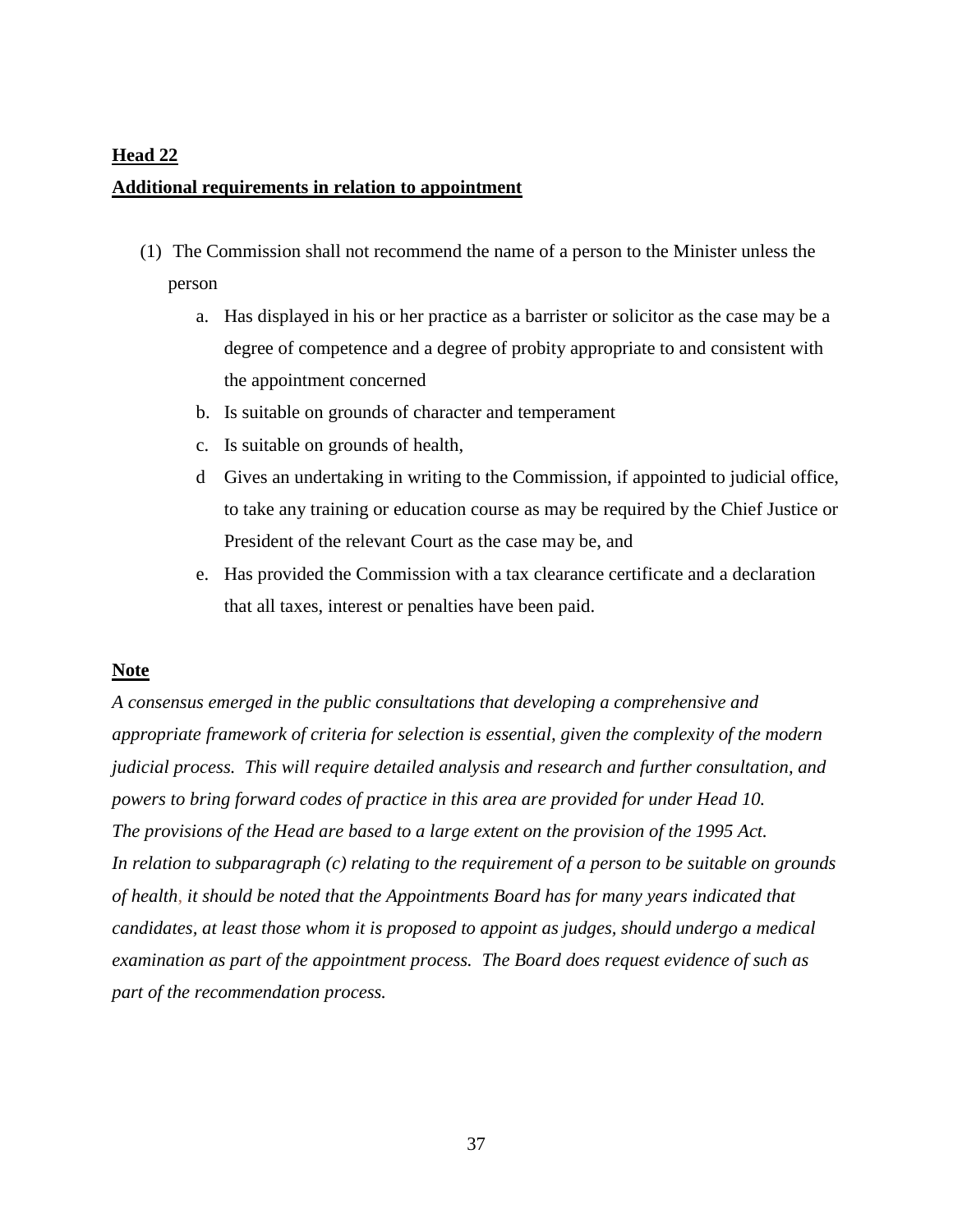## **Qualification for appointment to the High Court, Court of Appeal or Supreme Court**

- (1) A person who is for the time being a practising barrister or a practising solicitor of not less than twelve years' standing shall be qualified for appointment as a judge of the Supreme Court, the Court of Appeal or the High Court.
- (2) A person of such standing will have practised for a continuous period of not less than two years immediately before such appointment.
- (3) A judge of the Circuit Court of two years standing shall be qualified for appointments as a judge of the Supreme Court, Court of Appeal or the High Court.
- (4) Service, in the case of a judge of the Circuit Court, as a judge of the District Court shall be deemed service as a judge of the Circuit Court.
- (5) A judge of the District Court who has served as such a judge for a period of not less than two years shall be qualified for appointment as a judge of the High Court

## (6) A person who

- (i) Is or was at any time during the period of 2 years immediately before the appointment concerned –
	- a. A judge of the Court of Justice of the European Union
	- b. A judge of the General Court of the European Union
	- c. An Advocate General of the Court of Justice of the European **Communities**
	- d. A judge of the European Court of Human Rights
	- e. A judge of the International Court of Justice
	- f. A judge of the International Criminal Court
	- g. A judge of an international tribunal within the meaning of the International War Crime Tribunals Act 1998

and

(ii) Was a practising barrister or a practising solicitor before appointment to any of the offices referred to in subparagraph (i), shall be qualified for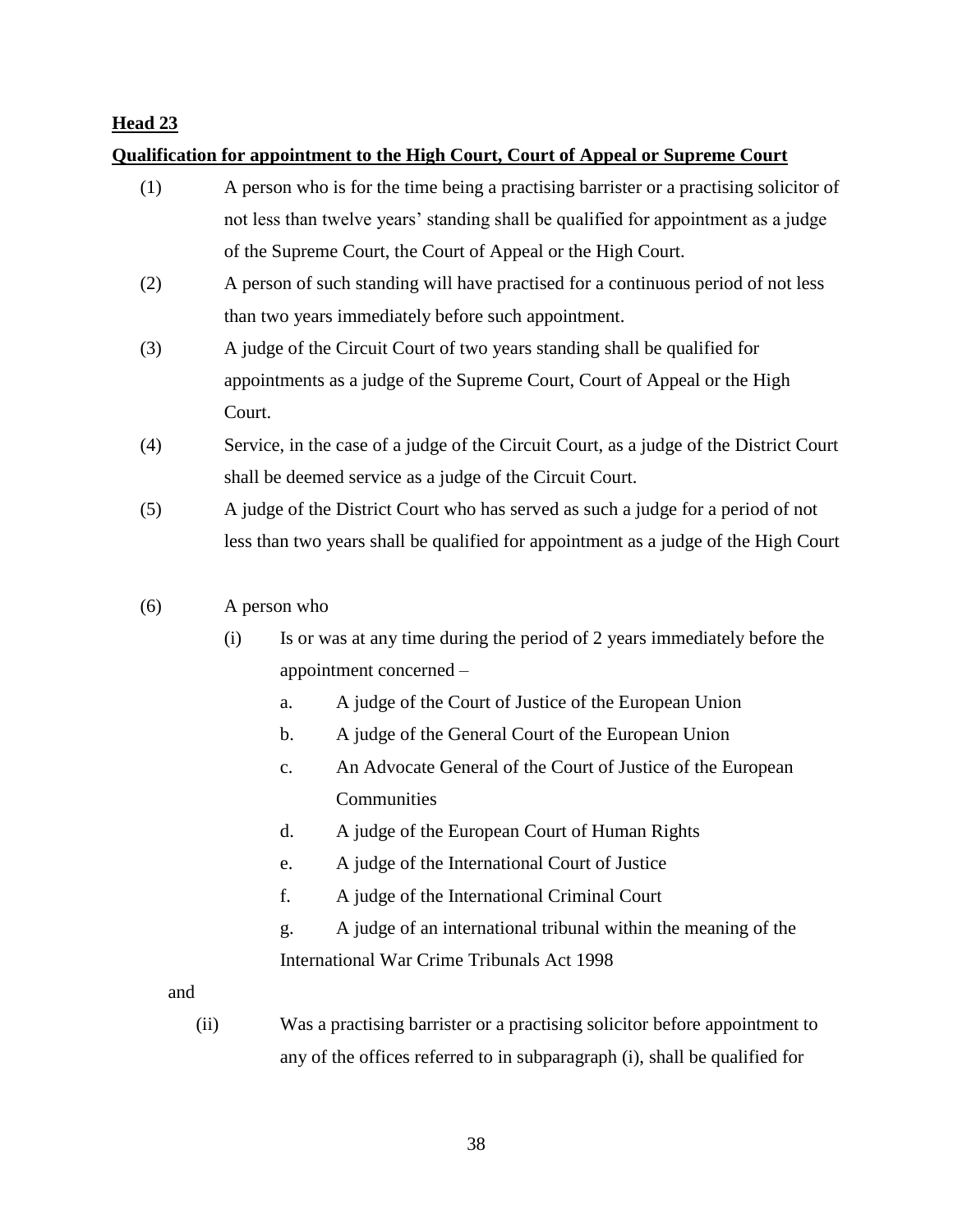appointment as a judge of the Supreme Court, the Court of Appeal or the High Court

#### **Note**

*The Courts (Supplemental Provisions) Act 1961 provides for the qualifications for appointment to judicial office, as amended. Key amendments included the extension under the Courts and Court Officers Act, 2002 to solicitors of eligibility for appointment to the higher courts.* 

*The purpose of the Head is to restate / consolidate all qualifications relating to judicial appointment, and to extend them where appropriate.*

*The existing 12 years standing requirement as a solicitor or barrister in terms of eligibility for appointment to the superior courts is qualified by a requirement that such persons must have not less than 2 years continuous practice immediately preceding appointment.*

*Amendments to the Act in 2002 rendered practising solicitors eligible for appointment to all courts and as a consequence both solicitors and barristers in legal practice for a designated number of years are eligible for appointment to each of the courts from the District Court, up to, and including, the Supreme Court. Prior to that the essential requirement remained unchanged in respect of the Supreme Court and High Court since the Courts of Justice Act 1924 which specified a practice requirement of not less than 12 years as a barrister.*

*The current qualifying practice requirement of barristers and solicitors is 12 years for appointment to the High and Supreme Court and 10 years for appointment to the District and Circuit Courts. The JARC propose that this should be raised to 15 years. However, the Law Society suggests that this should be 10 years for all courts. No particularly strong case appears to be put forward either for adjusting upwards or downwards the current requirement.* 

#### *Subhead (5)*

*Under the existing arrangements (Courts (Supplemental Provisions) Act 1961), as amended a judge of the District Court is qualified for appointment as a judge of the Circuit Court but is not qualified for appointment to any higher court. Under the 1961 Act, as amended by the Act of 2002, a judge of the Circuit Court must have served for not less than two years before qualifying*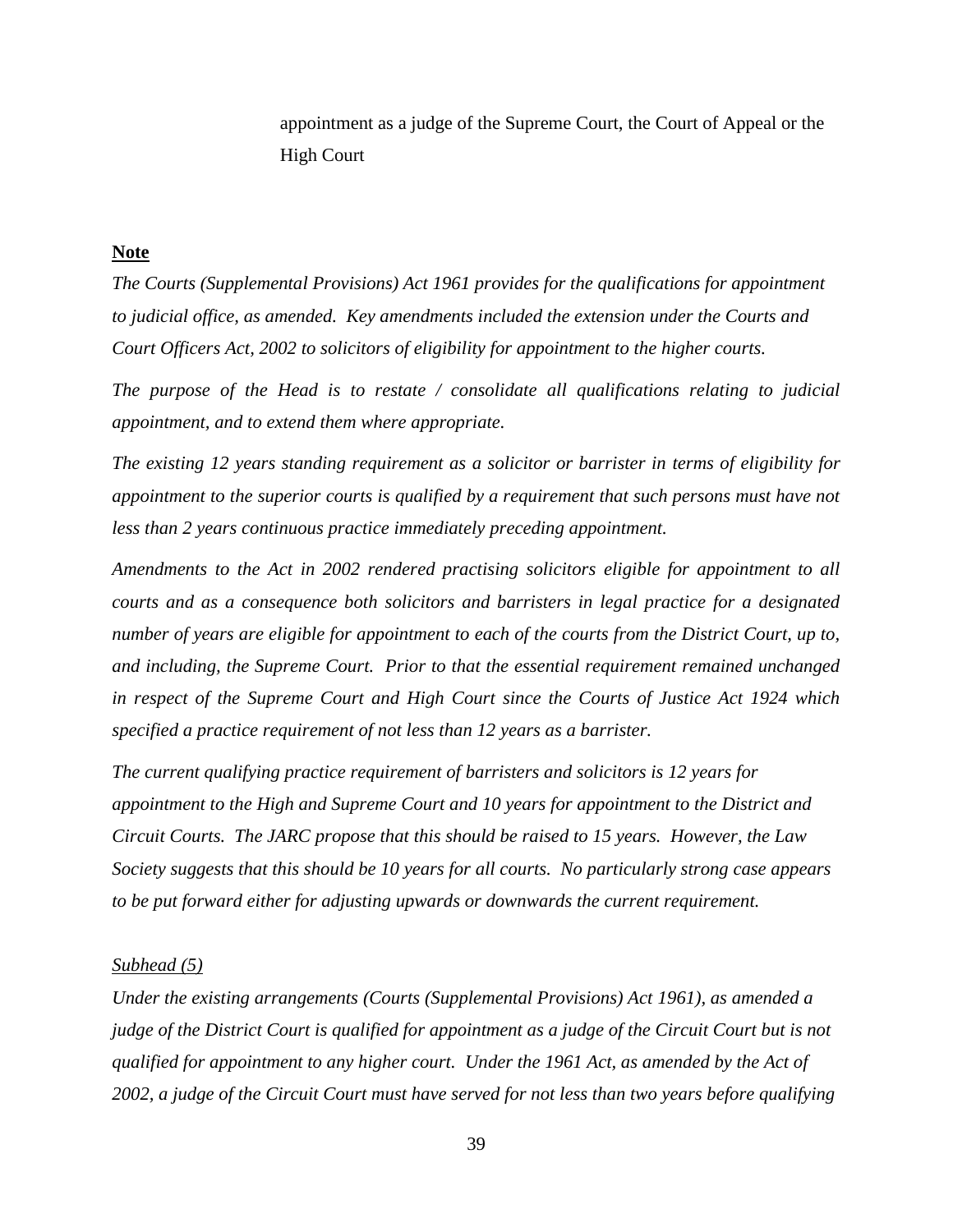*for appointment as judge of the High or Supreme Court (or Court of Appeal). This was a change from the 1961 provision introduced under the Act of 1995 whereby a Circuit Court judge had to be of four years standing .*

*The proposed change – subhead (6) making a service as a District Judge qualify as practise was represented in submissions as very desirable to remove an unnecessary restriction on a serving District Court judge. In essence it was proposed that it should be possible to appoint a District Court Judge as a judge of the High Court, as is the case with a Circuit Court judge. It has been argued that there does not appear to be any rational basis for such exclusion given that barristers and solicitors who have been in practice for just 12 years are eligible for appointment whereas District Judges with experience spanning many years are excluded from appointment. The exclusion arises from the fact that under the Acts, District Court judges cannot qualify for appointment to the higher courts as they are not considered to be practising at the time of appointment. This is amended in subhead (5).*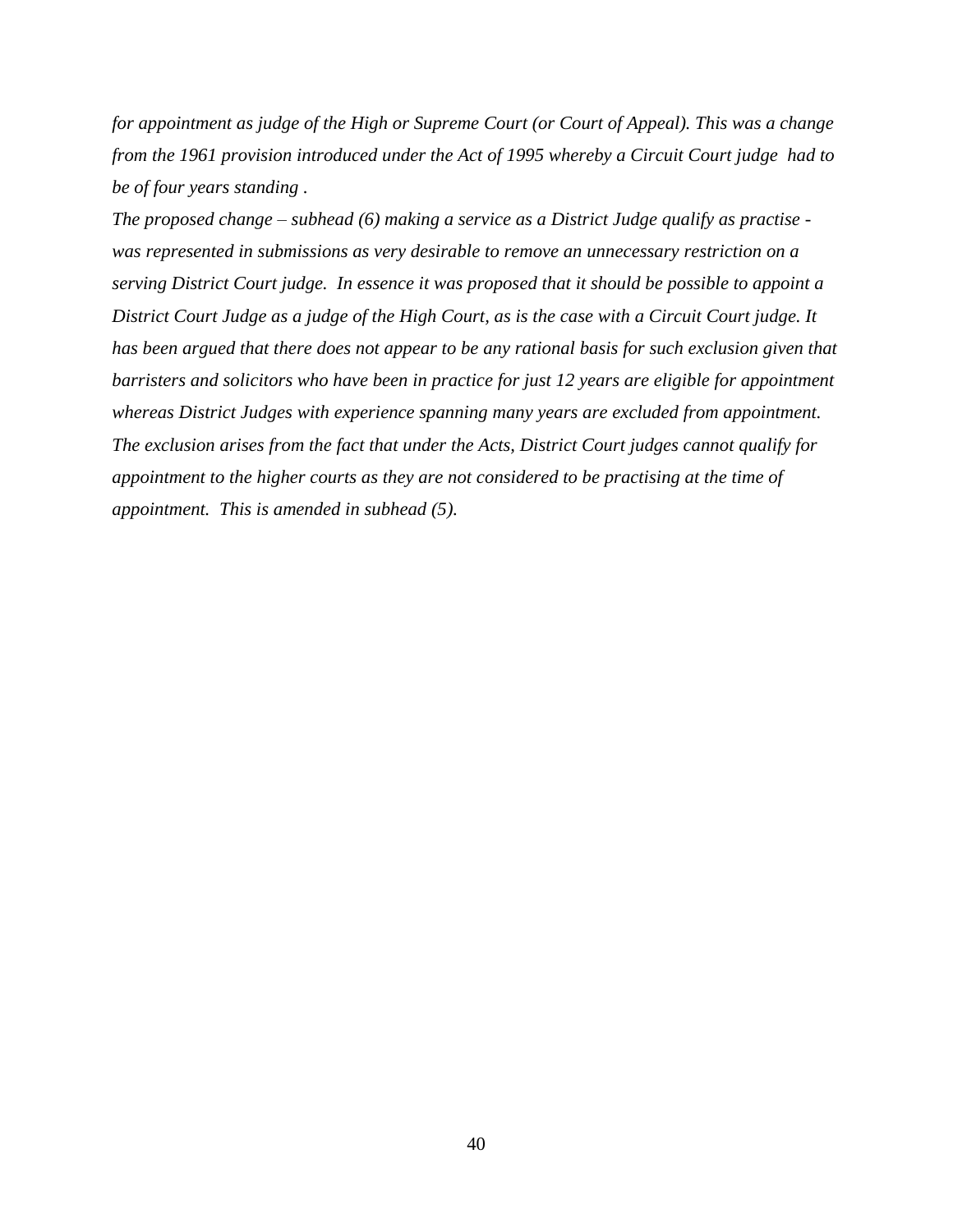# **Head 24 Qualification for appointment to the Circuit Court**

- (1) A person who is for the time being a practising barrister or a practising solicitor of not less than ten years' standing shall be qualified for appointment as a judge of the Circuit Court.
- (2) A judge of the District Court shall be qualified for appointment as a judge of the Circuit Court.
- (3) Service, in the case of a barrister as a judge of the District Court shall be deemed practice at the Bar and service in the case of a solicitor as a judge of the District Court shall be deemed to be practise as a solicitor.

## *Note:*

*The Courts (Supplemental Provisions) Act 1961 provides for the qualifications for appointment to judicial office, as amended. The purpose of the Head is to restate the basic practice qualification relating to appointment as a judge of the Circuit Court.*

## **Head 25**

## **Qualification for appointment to the District Court**

(1) A person who is for the time being a practising barrister or solicitor of not less than ten years' standing shall be qualified for appointment as a justice of the District Court.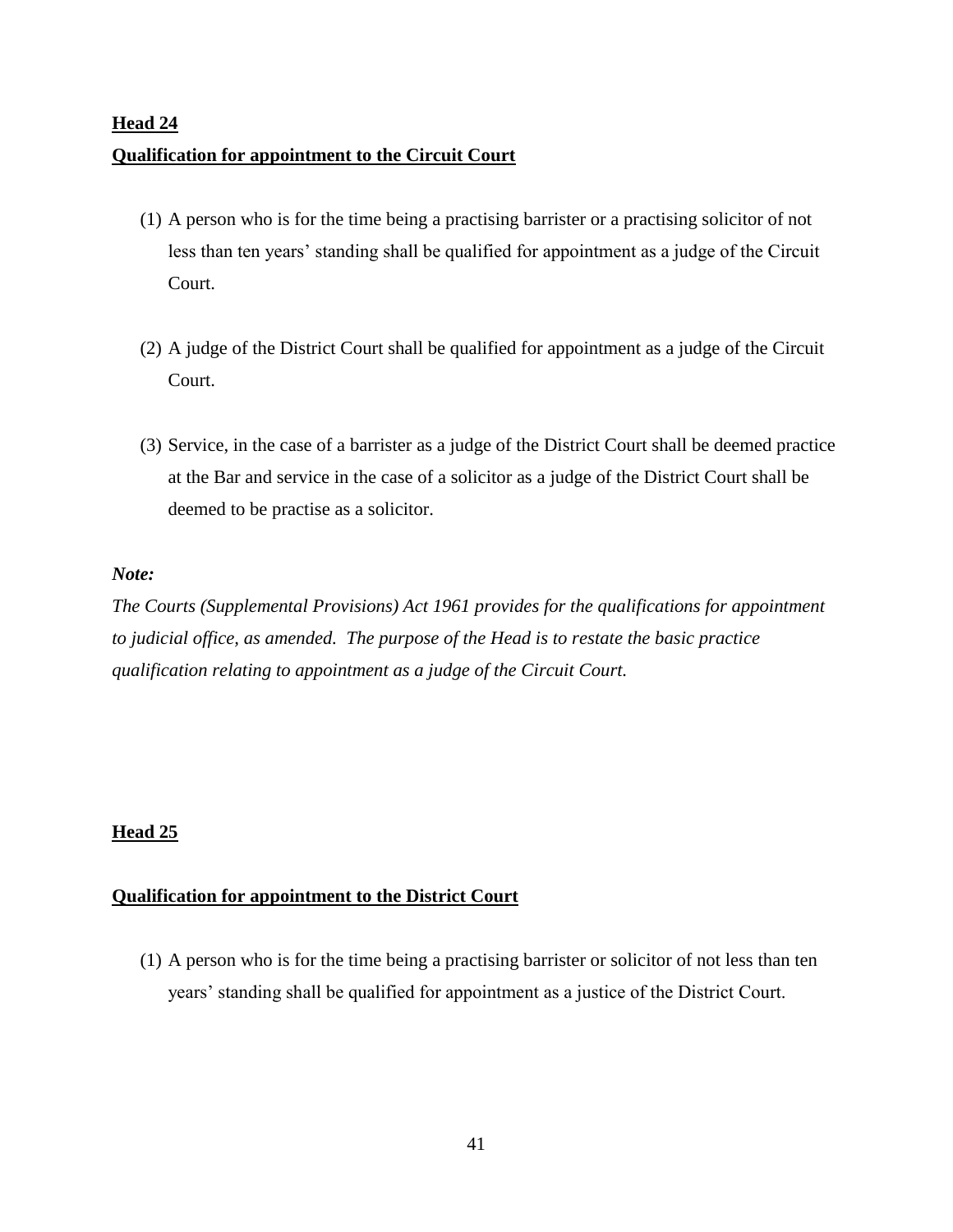## **Note**

*The Courts (Supplemental Provisions) Act 1961 provides for the qualifications for appointment to judicial office, as amended on occasion. The purpose of the Head is to restate the basic qualification relating to appointment as a judge of the District Court.* 

### **Head 26**

### **Legal academic**

(1) In this Head "legal academic" means a full-time, permanent member of the academic staff of an educational establishment mentioned in subsection (2).

(2) For the purposes of subsection (1), "educational establishment" means—

- (a) the Honourable Society of King's Inns,
- (b) the Law Society,
- (c) a university to which the Universities Act 1997 applies, and

(d) an educational establishment providing education and training for the solicitors' and barristers' professions, as prescribed by the Minister on foot of recommendations made by the Authority pursuant to section 12 of the *Legal Services Regulation Act 2015*.

(3) The provisions of this Head shall only apply to a legal academic who has qualified as a barrister or as a solicitor, whether or not that person has practised as a solicitor or as a barrister.

(4) A person who is for the time being a legal academic of not less than twelve years' standing shall be qualified for appointment as a judge of the Supreme Court, the Court of Appeal, the High Court, the Circuit Court or the District Court or the High Court.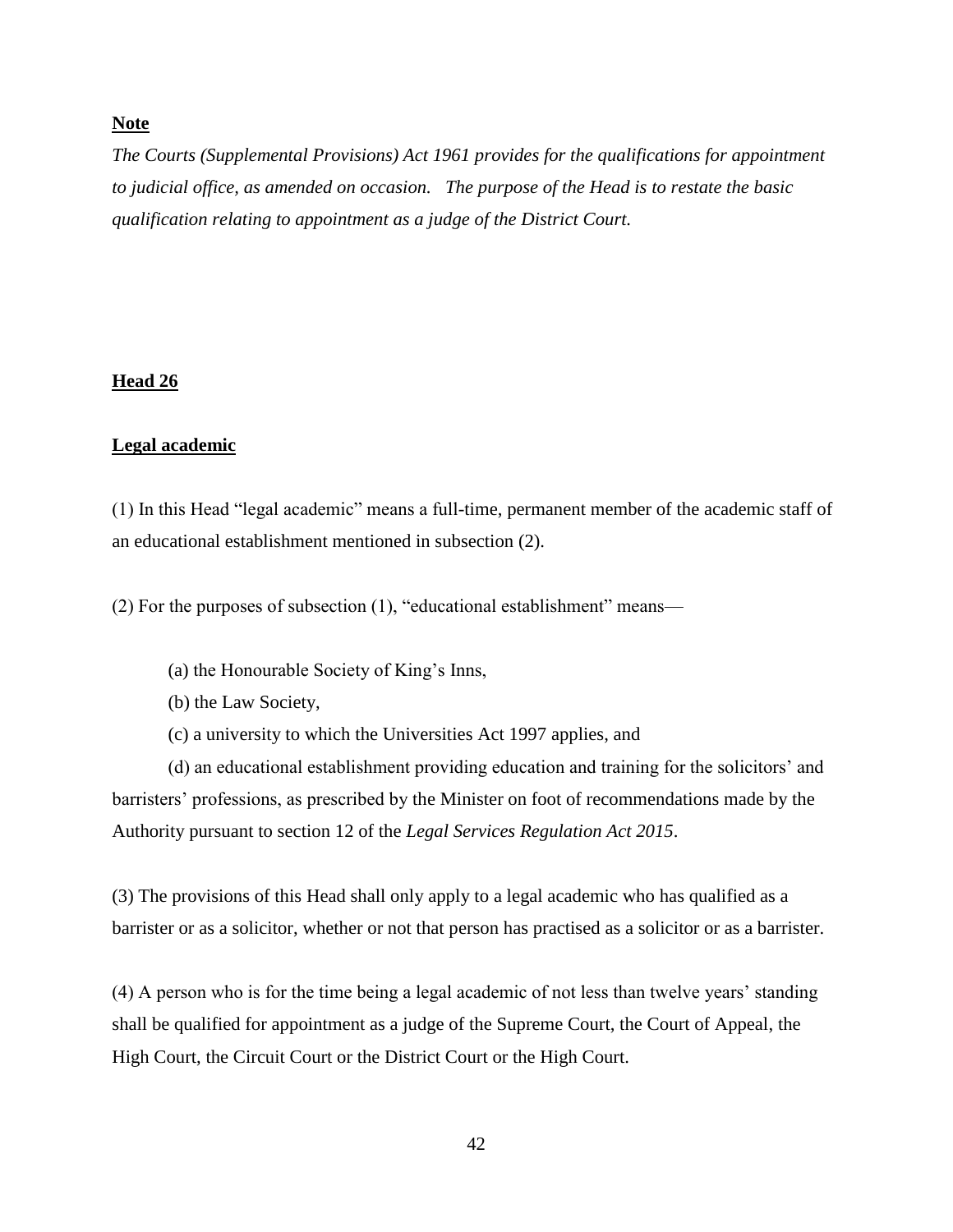(5) A person of such standing will have been employed as a legal academic for a continuous period of not less than two years immediately before such appointment (4) a legal academic.

(6) The Commission shall not recommend to the Minister for appointment to judicial office a legal academic unless he or she satisfies the requirements b., c., d., and e. of Head 22 and unless he or she has displayed in his or her role as legal academic a degree of competence and a degree of probity appropriate to and consistent with the appointment concerned.

#### **Note**

*This section addresses the position of legal academics attached to recognised institutions; some contributions to the consultations process note that it was an anomaly that persons with considerable experience in such areas as teaching in the law, legal research and as authors of academic legal texts could not be considered for appointment as judges.*

*In some other jurisdictions experience as an academic in law fields in a university and similar institution is reckoned as relevant experience for the purpose of appointment to judicial office.*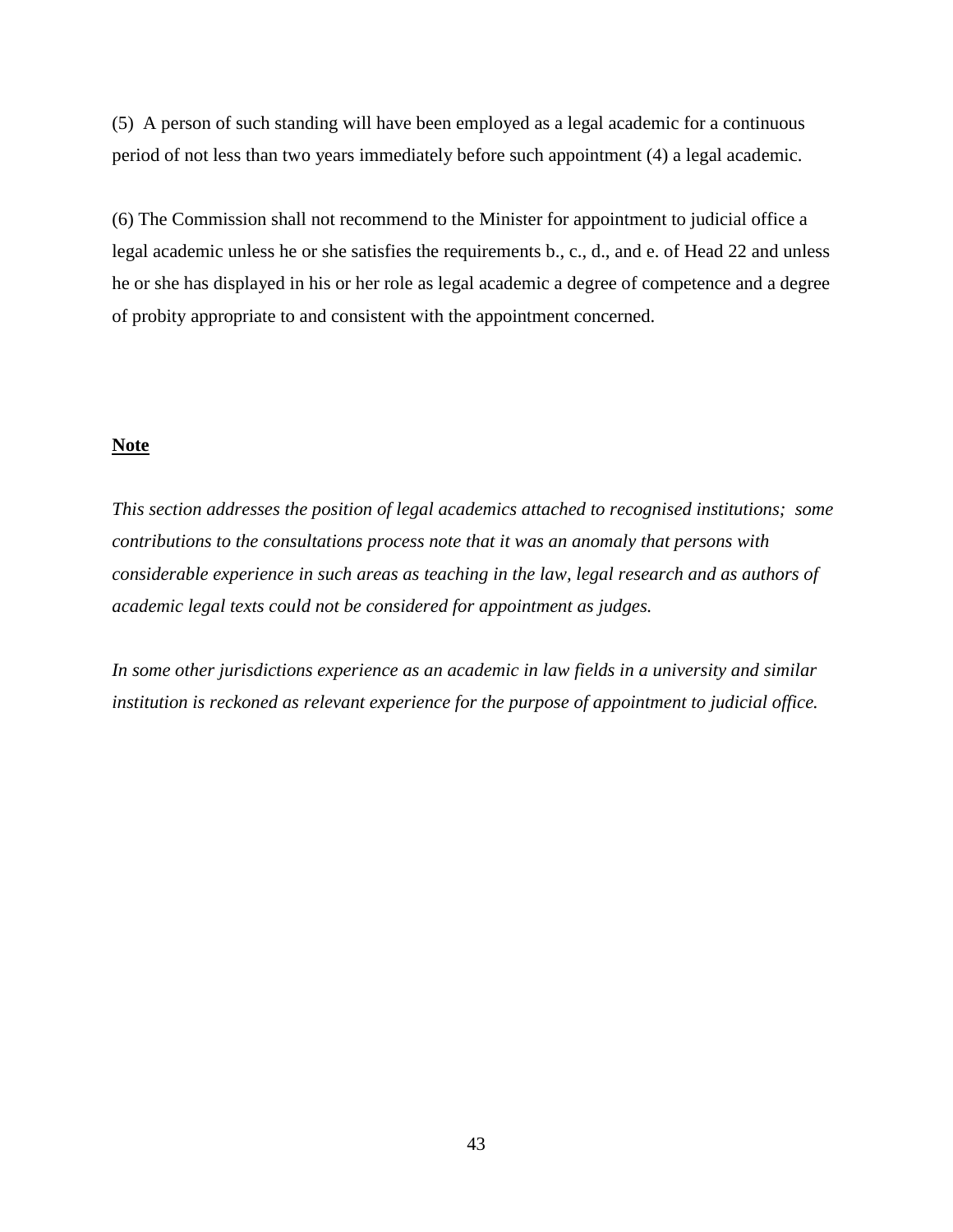## PART 6

#### RECOMMENDATIONS AND APPOINTMENTS

#### **Head 27**

#### **Applications for appointment to Judicial Office**

(1) A person, including a person who is for the time being a serving judge or a judge referred to in Head 23 (6)(i) who wishes to be considered for appointment to judicial office shall apply to the Commission in writing, or in a format that the Commission may determine in accordance with a code of practice, and shall provide the Commission with such information as it may require to enable it to consider the suitability of that person for judicial office, including information relating to education, professional qualifications, experience and character.

## **Note**

*This subhead which is an adaptation of the relevant provision of the 1995 Act provides that those wishing to be considered for appointment, including those who are serving judges, must apply to the Commission.* 

*The elevation of a serving judge to a higher court is excluded from the remit of the existing Board. The position is set out in section 17 of the 1995 Act, as amended, so that it is the government which advises on the appointment of the following categories of serving judges, without reference to the Judicial Appointments Advisory Board : -*

- *- a judge of the Court of Appeal*
- *- a judge of the High Court,*
- *- a judge of the Circuit Court*
- *- a judge of the District Court*
- *- a judge of the Court of Justice of the European Communities,*
- *- a judge of the European Court,* 
	- *an Advocate-General of the Court of Justice of the European Communities,*

*- a judge of the European Court of Human Rights, and certain other judges of intergovernmental of international bodies.*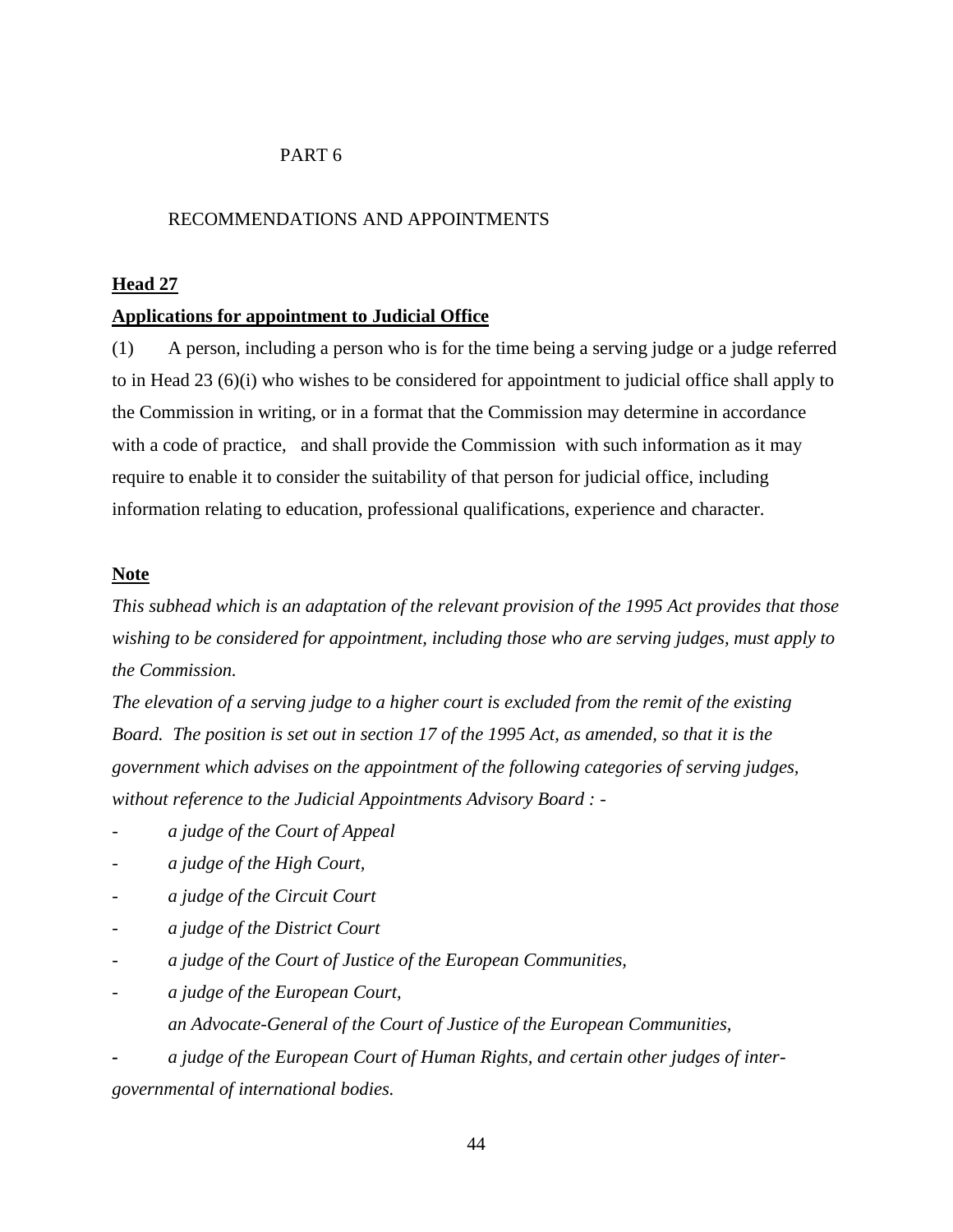*The effect of this Head is to introduce a new provision whereby any serving judge who is so qualified may be appointed to a court following a recommendation by the new Judicial Appointments Commission.*

*Effectively a consensus across all submissions in the consultations process was the concept that serving judges should come within the remit of a new Commission recommending persons for appointments.* 

### **Head 28**

### **Judicial vacancy**

Where a judicial office stands vacant, or before a vacancy in a judicial office arises, on a request made by the Minister, the Commission shall recommend to the Minister 3 persons for appointment to that judicial office.

### **Note**

The Programme for Government 2016 states as follows:

*"We will reform the judicial appointments process to ensure it is transparent, fair and credible. We will reduce the number of suitable candidates proposed by the Judicial Appointments Commission for each vacancy to the lowest number advised as constitutionally and legally permissible by the Attorney General, but in any event not more than three candidates to be shortlisted by the Judicial Appointments Commission for any vacancy."*

*It is a requirement that Government is in a position to retain a substantive choice as part of the exercise of the executive discretion under Article 35 of the Constitution. The choice that Government must have given its role under the Constitution is satisfied by the provision whereby the Commission recommends three names.*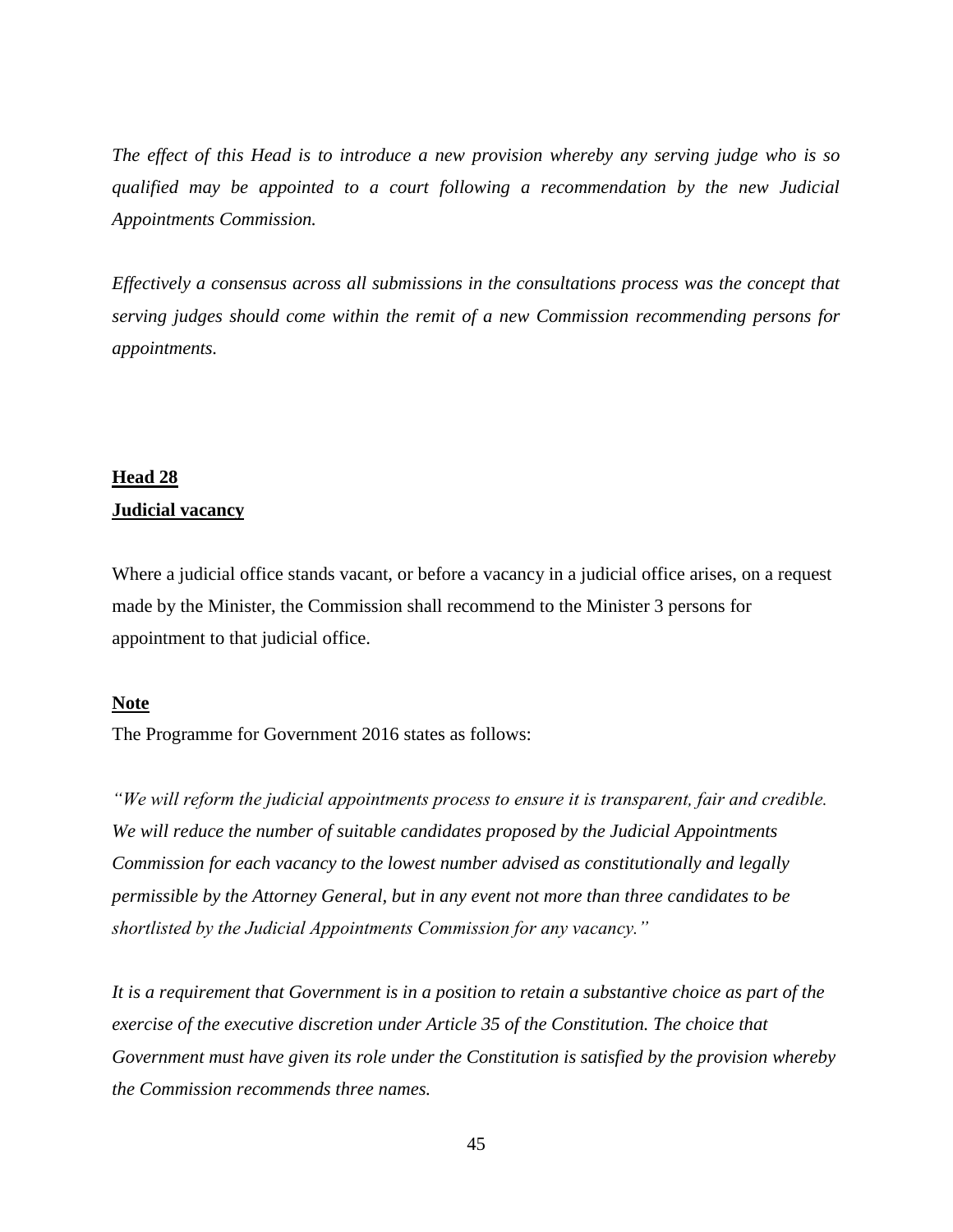*Currently upon request by the Minister, the Board advertises and considers applications from persons interested in judicial office and advises the Government accordingly. The Board is required under section 16(2) of the 1995 Act to forward the names of all applicants and recommend a minimum of seven candidates to the Minister. The vast majority of views expressed in consultations, including those of the judiciary was that 3 names and no more should be submitted to the Government.* 

*The Head provides for a change in the current arrangements. The proposal is that the new Commission will recommend 3 persons for appointment.* 

*The Head is also intended to cover a situation in which vacancies are anticipated – e.g. due to impending retirements – and a selection process can be conducted on a preparatory basis before the vacancy occurs.*

# **Head 29 More than one judicial vacancy**

Where more than one judicial office in the same court stands vacant or in advance of more than one vacancy arising in the same court, on a request made by the Minister, the Commission shall recommend 3 persons for appointment for any one of such vacancies and in respect of each additional vacancy shall recommend 2 more persons .

#### **Note**

*Section 16(5) of the 1995 Act provides that where more than one judicial office in the same court stands vacant, or in advance of more than one vacancy arising in the same court, at the request of the Minister, the Commission shall submit to the Minister the name of each person who has informed it of their wish to be considered for appointment and shall recommend to the Minister*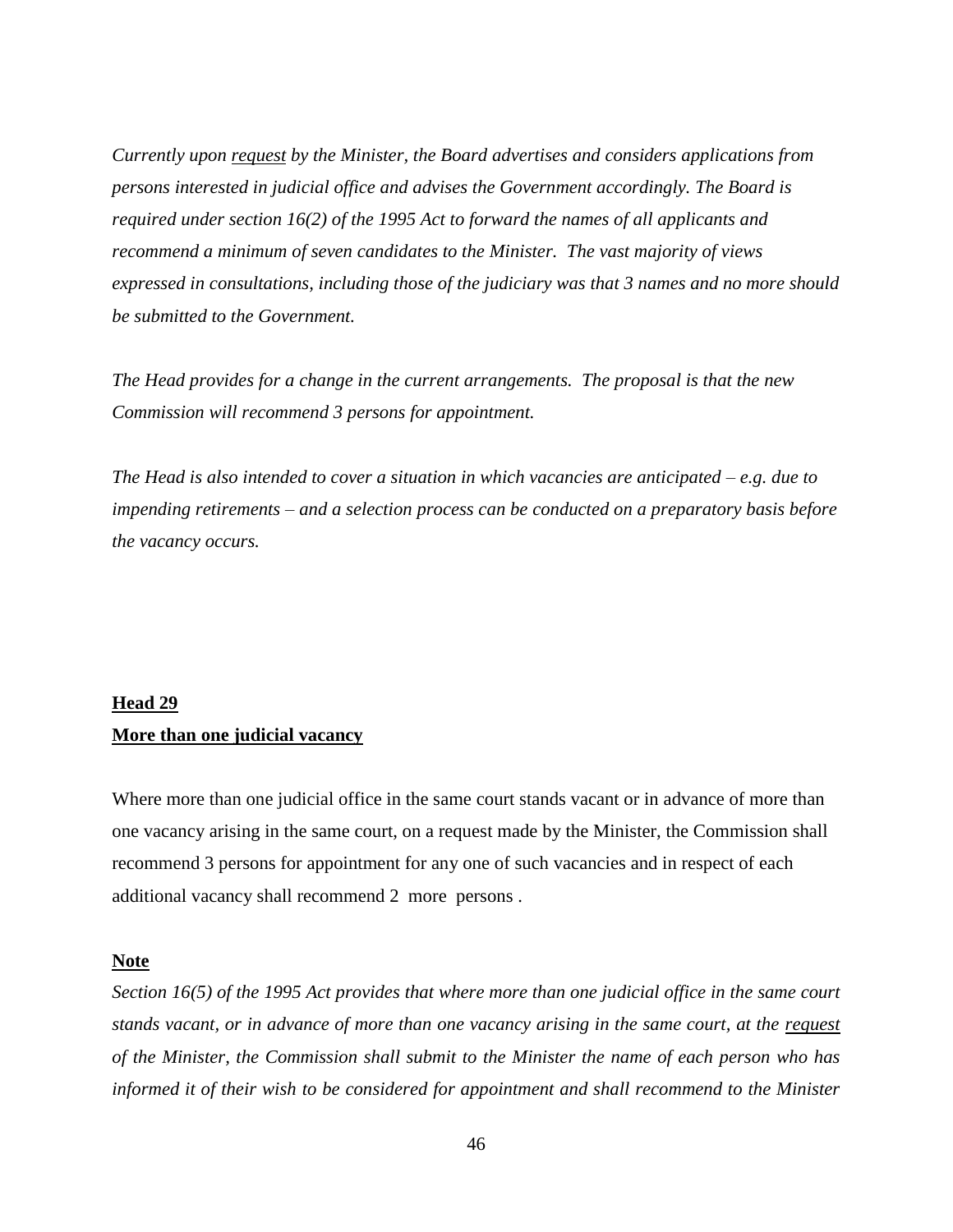*the names of at least seven persons in respect of each vacancy or such lesser number of names as the Minister shall specify following consultation with the Commission.* 

*The Head provides a formula whereby in the case of more than one vacancy, two additional recommendations would be made by the new Commission in respect of each additional vacancy ( for example if there are 2 vacancies in a given court the Commission must recommend a minimum of 5 ; in the case of 5 court vacancies the Commission must recommend at 7) .* 

#### **Head 30**

#### **Where at least 3 persons are not recommended**

- (1) If the Commission cannot recommend at least 3 persons for appointment in accordance with Head 28, or where fewer than three persons inform the Commission of their wish to be considered, the Commission shall recommend to the Minister for appointment to that office such of those persons as it considers suitable for appointment and shall forward to the Minister the names of all those eligible persons who have applied.
- (2) If the Commission cannot recommend the number of persons specified under Head 28 or Head 29 in the circumstances provided for under that Head, the Commission shall recommend to the Minister for appointment such of those persons as it considers suitable for appointment and shall forward to the Minister the names of all those eligible persons who have applied.
- (3) If the Commission is not in a position to recommend any person for appointment, it shall, on making such determination, so inform the Minister and shall forward to the Minister the names of all those eligible persons who have applied.

#### **Note**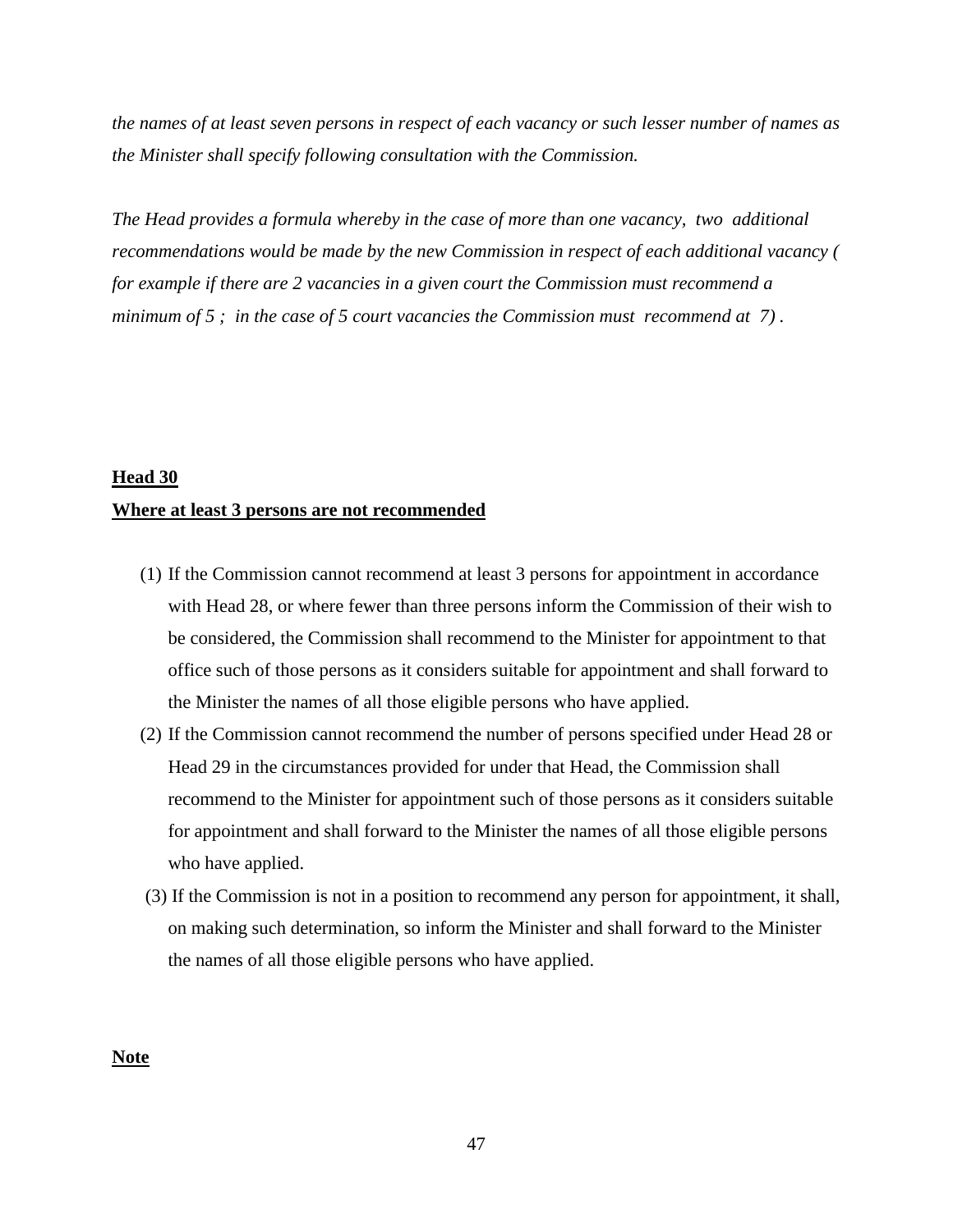*This provides that in circumstances where the requisite number of recommendations cannot be made, the Commission can still recommend such of those persons as it considers suitable for appointment.* 

# **Head 31 Particulars to be provided by the Commission**

The Commission shall, in respect of each person recommended for judicial appointment, provide the Minister with particulars of the education, professional qualifications, experience and character and, where applicable, the records and results of any interview or test conducted by the Commission in respect of that person and where circumstances under Head 30 (3) arise, shall provide those particulars of all of those eligible persons who have applied.

## **Note**

*The Head is based on the provisions of the 1995 Act and sets out the information that the Commission is required to forward to the Minister to support the Commission's recommendations*

#### **Head 32**

# **Appointment as Chief Justice, President of the Court of Appeal and President of the High Court**

(1) Where the judicial office of Chief Justice, President of the Court of Appeal or President of the High Court stands vacant, the Minister shall request the Commission to seek expressions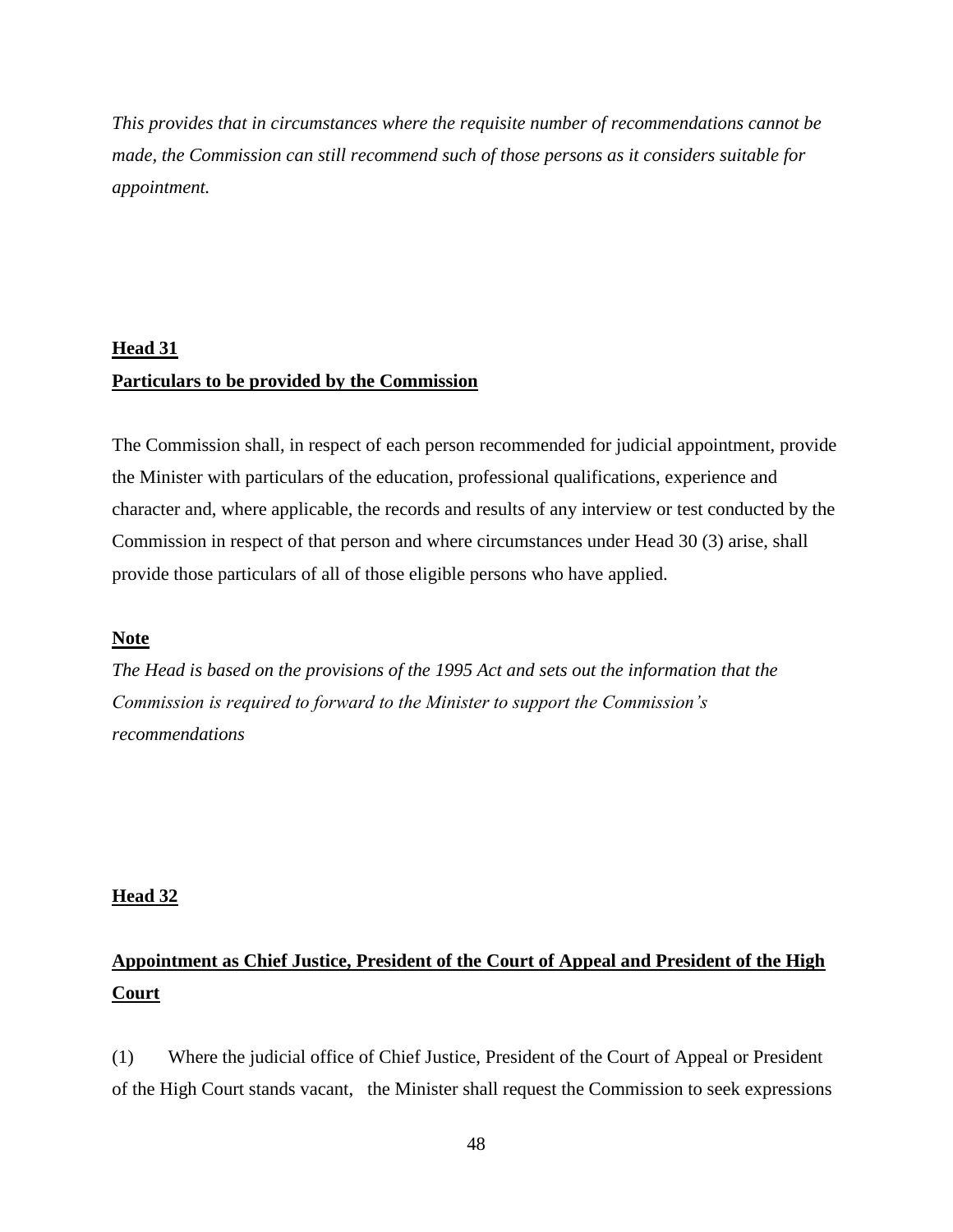of interest on the part of a qualified person who wishes to be considered for appointment to such office and to forward the names of all persons expressing such interest to the Minister, along with information relating to the education, professional qualifications, experience and character of those persons.

- (2) The Minister shall convene a meeting of the following persons
	- The Chief Justice
	- The Chairperson of the Commission
	- The Attorney General
	- The Minister

(to be styled "Senior Judicial Appointments Advisory Committee), which shall consider the suitability of all of those persons whose names have been forwarded by the Commission and shall recommend to the Government 3 persons for appointment to the judicial office.

### **Note**

*Currently excluded from the remit of the Board (under section 23 of the 1995 Act) are appointments to the offices of Chief Justice and Presidents of the other courts.*

*The Head proposes that such appointments will be a matter for a Committee comprising the Lay Chairperson of the Commission, the Chief Justice, the Attorney General and the Minister who*  will recommend three persons to the Government upon names being forwarded to that *Committee by the Commission.* 

#### **Head 33**

#### **Statement of Recommendation**

The Commission shall in respect of each person recommended for judicial appointment provide the Minister with a Statement of Recommendation setting out the reasons the Commission are of opinion that the person recommended is suitable for appointment to judicial office.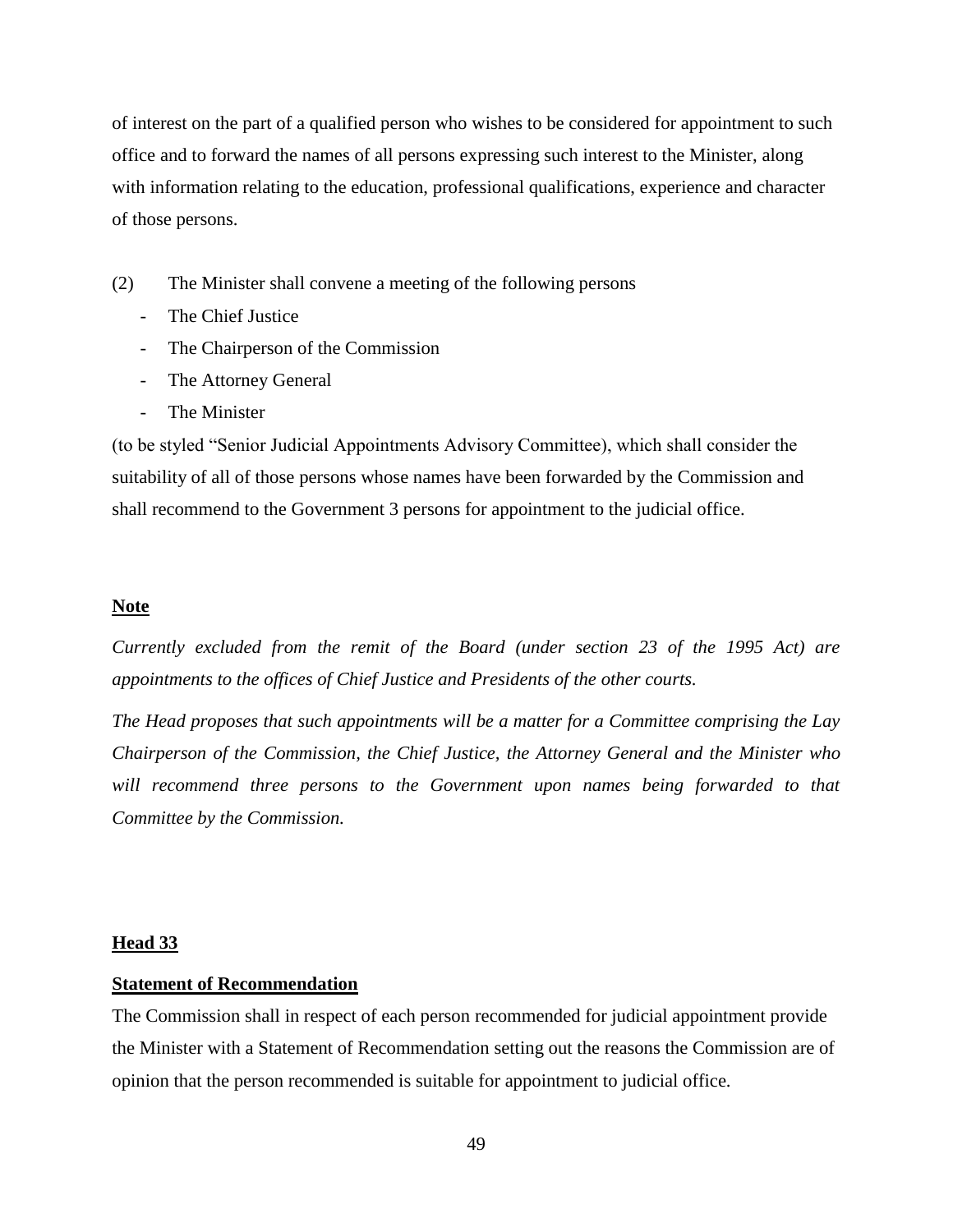## **Note**

*The Head proposes that the Commission shall provide the Minister with a statement setting out reasons for a recommendation.*

### **Head 34**

## **Recommended persons to be considered first**

In advising the President in relation to the appointment of a person to a judicial office the Government shall firstly consider for appointment those persons whose names have been recommended in accordance with the provisions of this Act

### **Note:**

*The government cannot be constrained to only advise on the appointment of a candidate recommended by the Board. This Head therefore replicates section 16(6)* of the Courts and Courts Officers Act 1995 *which provides that, in advising the President in relation to the appointment of a person to a judicial office, the Government shall firstly consider for appointment those persons whose names have been recommended to the Minister pursuant to this section.* 

#### **Head 35**

#### **Submission by Commission of name of Commission member**

(1) The Commission may recommend a member referred to in Head 7 (b), (c) or (d) for appointment to judicial office.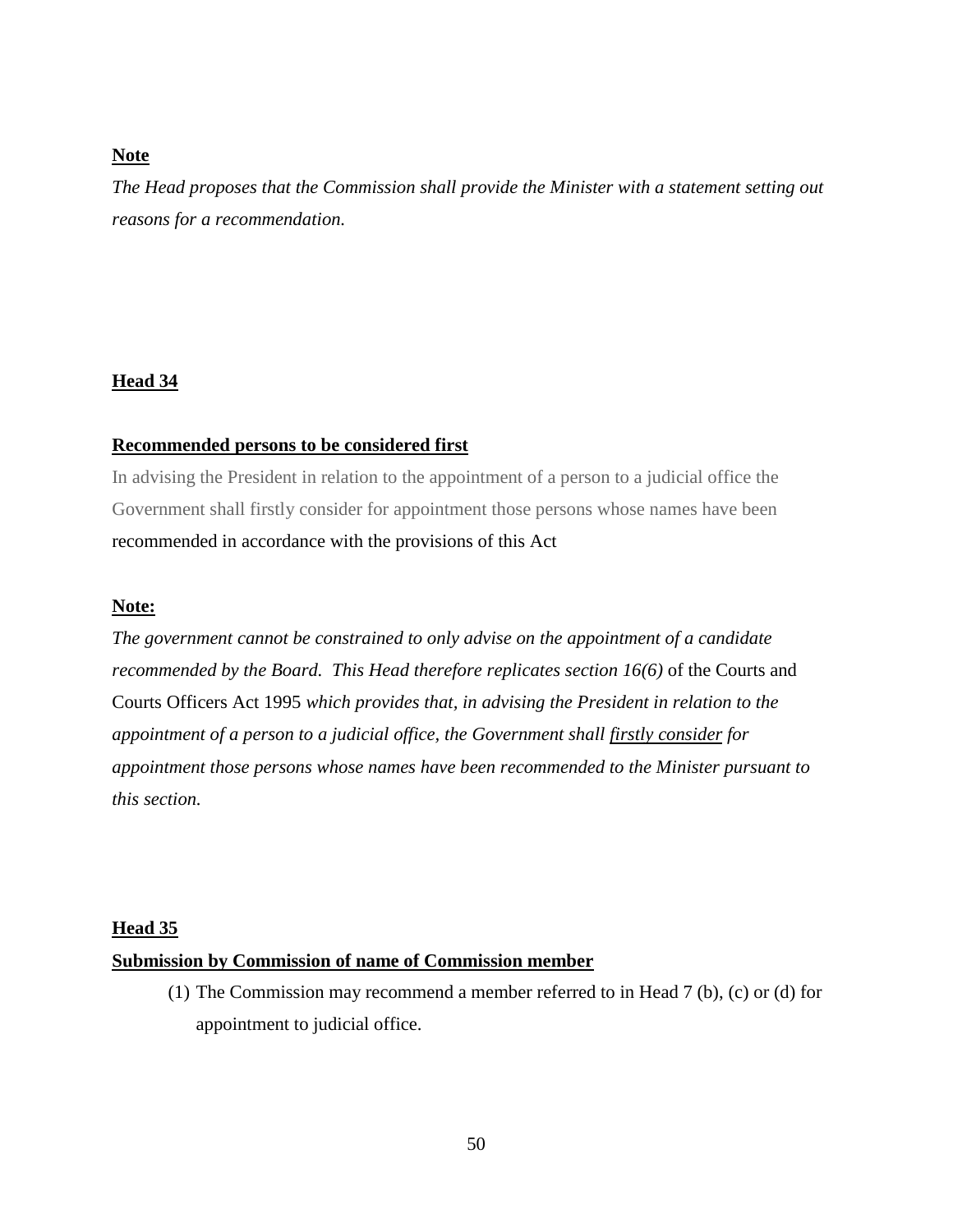(2) Where a member referred to in Head 7 (b), (c) or (d) wishes to be considered for appointment to judicial office, he or she shall withdraw from any deliberations of the Commission concerning his or her suitability for judicial office.

### **Note**

*The Head is modelled on section 18 of 1995 Act. It is varied to take account of new arrangements whereby the appointment of serving judges is within the remit of the Commission under the Scheme.*

#### **Head 36**

#### **Notice of appointment to be published**

Notice of an appointment to judicial office shall be published in *Iris Oifigiúil* and the notice shall, if it be the case include a statement that the name of the person was recommended by the Commission to the Minister pursuant to this Act.

### **Note**

*The Head replicates section the provisions of the 1995 Act.* 

# **Head 37 Statement to Oireachtas.**

The Minister shall cause to be laid before the Houses of the Oireachtas each year (the first year ending on a date no more than 9 months following the enactment of these measures) a statement of judicial appointments made by the President during the year indicating –

the name of the judge,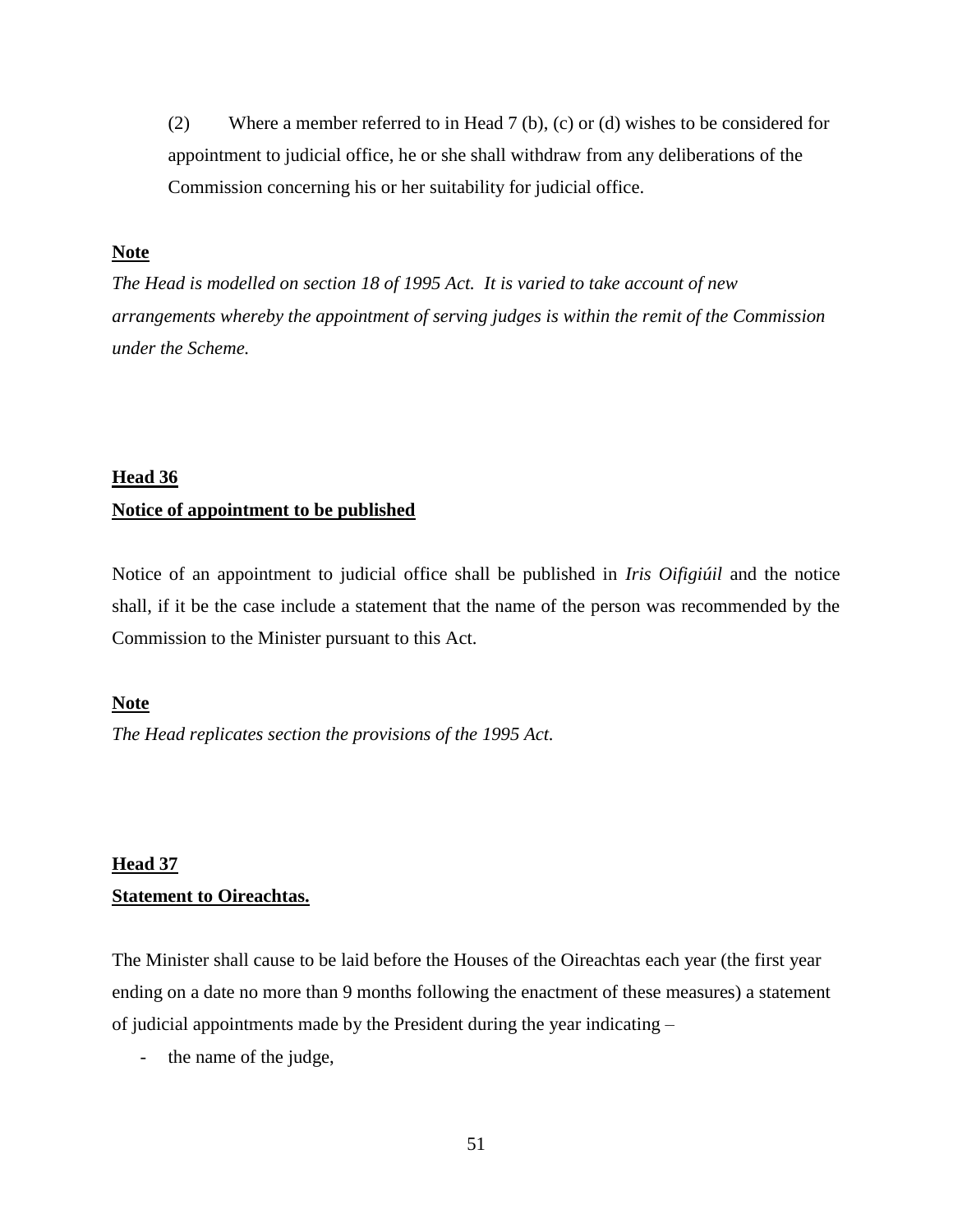- the particulars of the education, professional qualifications, experience and character of persons qualifications of the judge and
- an indication, if it be the case, that the person was recommended for appointment by the Commission.

## **Note**

*This Head requires the Minister to report to the Oireachtas certain information relating to judicial appointments made each year.*

### PART 7

## MISCELLANEOUS

## **Head 38**

## **Retirement age of judge of the District Court**

Section 30 of the Courts (Supplemental Provisions) Act 1961 is amended to provide that the age of retirement of a judge of the District Court shall be 70 years.

## *Note*

*The purpose of this Head is to change the retirement age for judges of the District Court from 65 years to 70 years. The new retirement age of 70 years will overtake the current practice of continuing a District Court judge in office by annual warrant from the age of 65 years to 70 years. Section 30 of the Courts (Supplemental Provisions) Act 1961 provides that the age of retirement of a District Court judge shall be 65 years.*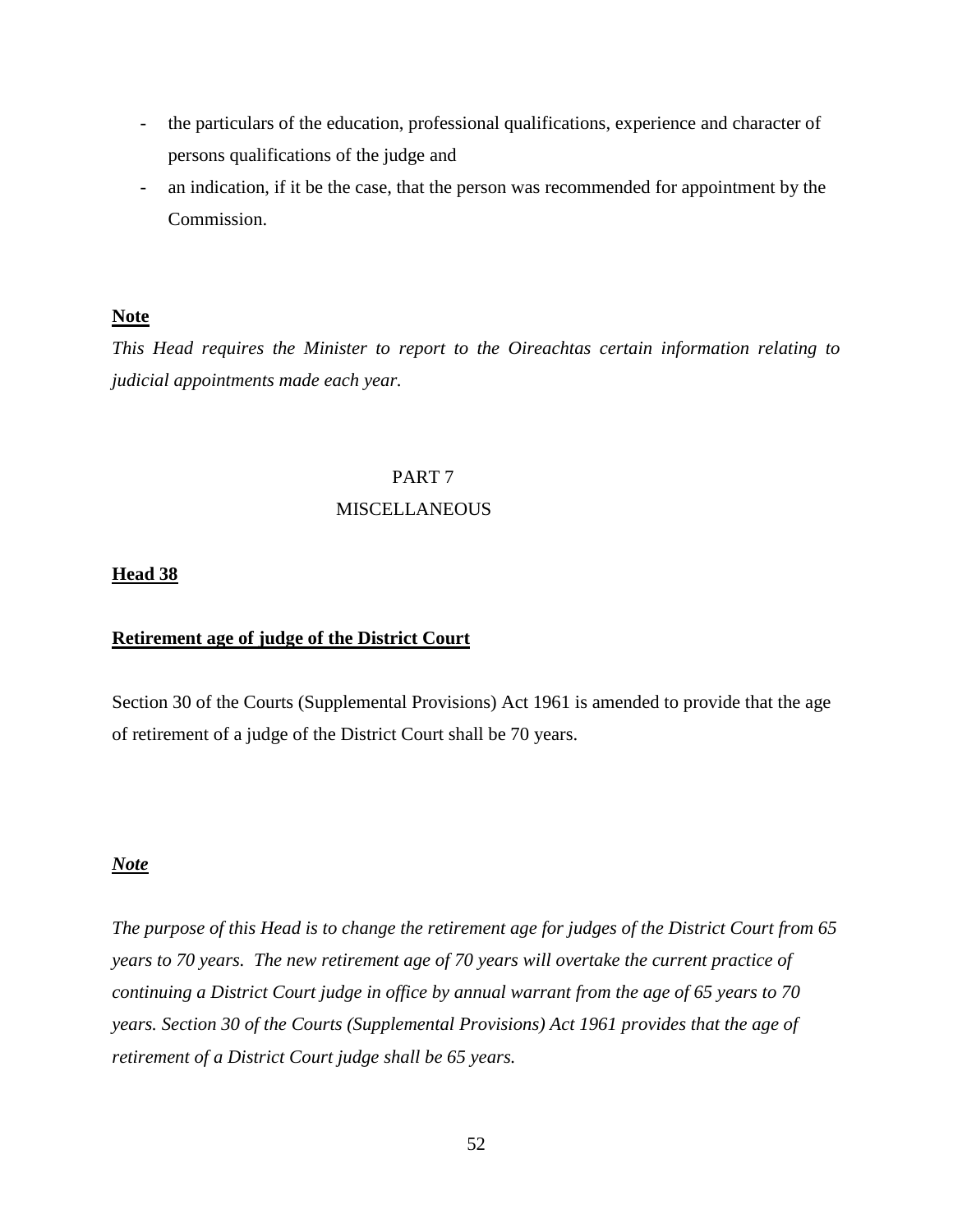*Section 2 of the Courts of Justice (District Court) Act 1949 provides for the continuing in office of a District Court judge by annual warrant up to the age of 70 years.* 

*Section 1 of the Courts (No. 2) Act 1988 provides for the making retrospectively of a warrant under the Act of 1949.*

*Amendment of those provisions, and where necessary any transitional arrangement, to be considered by Parliamentary Counsel.*